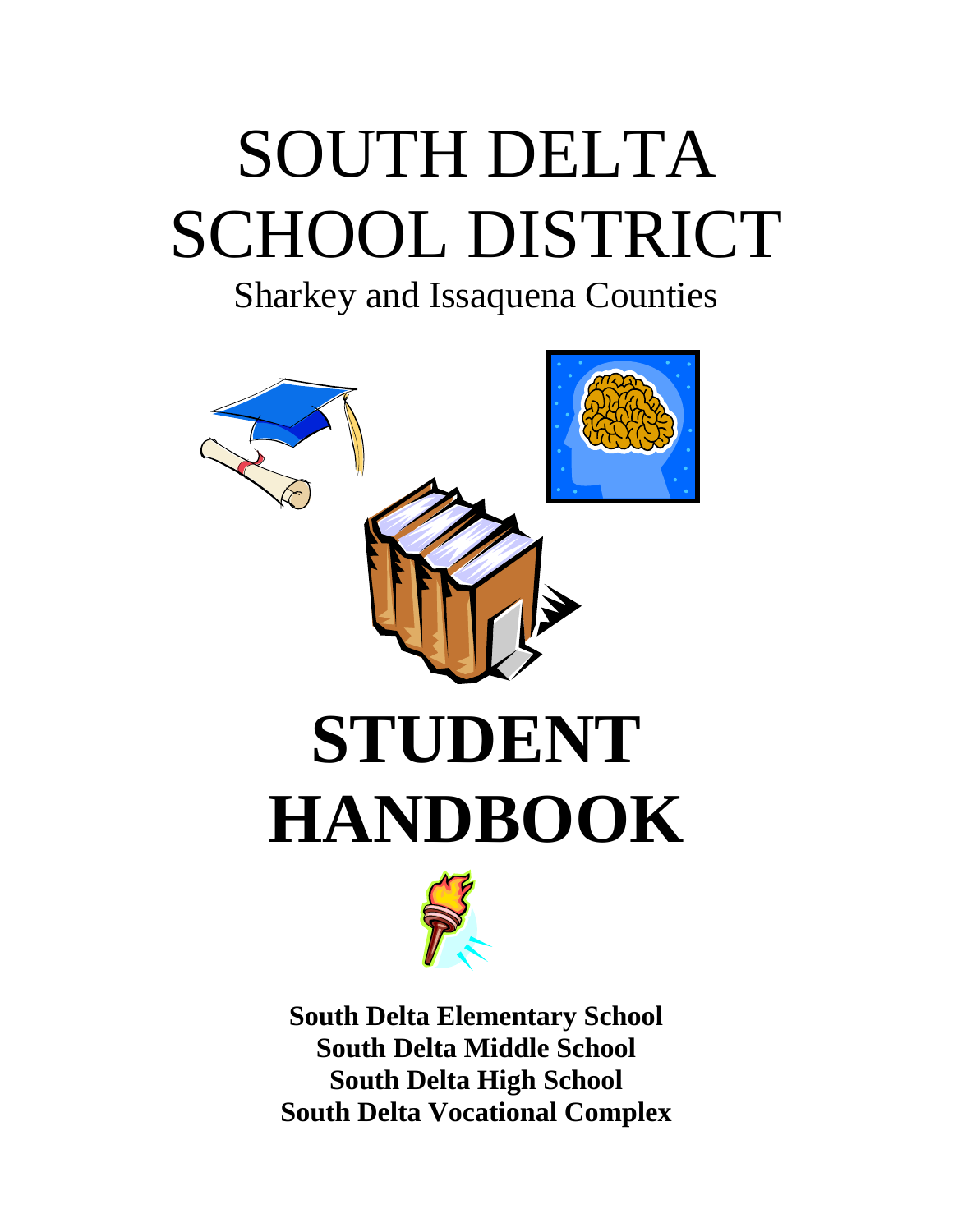**SOUTH DELTA SCHOOL DISTRICT** 

# **MISSION:**

**TO CREATE A SAFE AND POSITIVE LEARNING ENVIRONMENT THAT WILL AFFORD ALL STUDENTS OPPORTUNITIES FOR MAXIMUM GROWTH** 

# **VISION:**

**TO AFFORD STUDENTS A QUALITY EDUCATIONAL ENVIRONMENT THAT WILL PRODUCE PRODUCTIVE, COMPETITIVE, AND SUCCESSFUL STUDENTS IN THIS GLOBAL TE CHNOLOGICAL SOCIETY**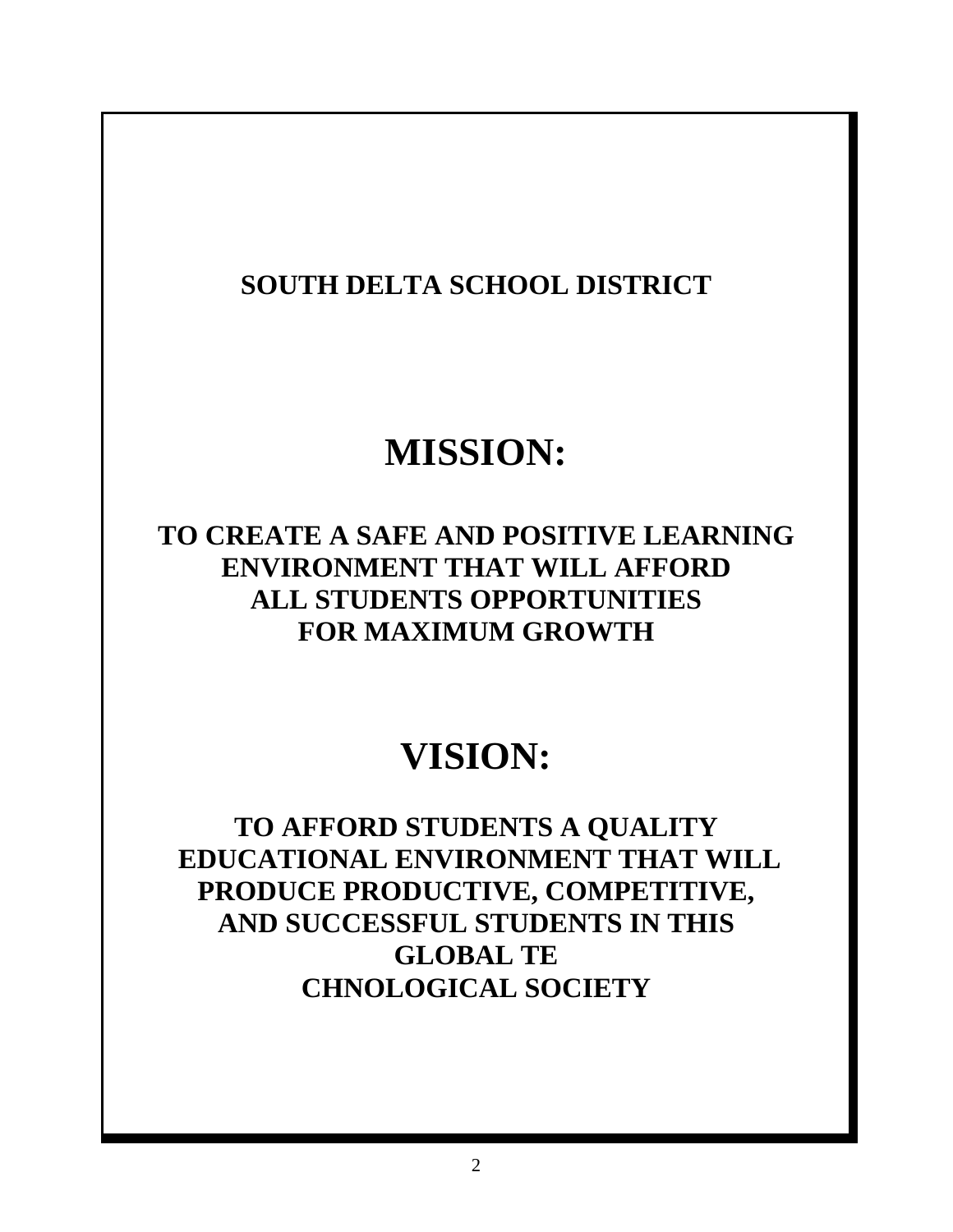## **ENCOURAGEMENT STRIVE TO BE THE BEST IN LIFE**

**"KNOW YOURSELF, LIKE YOURSELF, BE YOURSELF." - Chuck Swindoll** 

#### **DISCIPLINE**

# **IF YOU DON'T WANT TO LEARN, YEARS OF SCHOOLING WILL TEACH YOU VERY LITTLE. BUT IF YOU WANT TO BE TAUGHT, THERE IS NO END TO WHAT YOU CAN LEARN. THIS INCLUDES BEING WILLING TO ACCEPT DISCIPLINE AND CORRECTION AND TO LEARN FROM THE WISDOM OF OTHERS. A PERSON WHO REFUSES CONSTRUCTIVE CRITICISM HAS A PROBLEM WITH PRIDE. SUCH A PERSON IS UNLIKELY TO LEARN VERY MUCH AND WILL NOT SUCEED IN LIFE.**

# **"GO CONFIDENTLY IN THE DIRECTION OF YOUR DREAMS. LIVE THE LIFE YOU HAVE IMAGINED."**

 **- Henry David Thoreau** 

# **"PEOPLE WITH GOALS SUCCEED BECAUSE THEY KNOW WHERE THEY ARE GOING."**

 **- Earl Nightingale** 

# **THE TRAGEDY OF LIFE DOESN'T LIE IN NOT REACHING YOUR GOAL. THE TRAGEDY LIES IN HAVING NO GOAL TO REACH."**

 **- Benjamin Mays** 

# **"HOLD YOURSELF FOR A HIGHER STANDARD THAN ANYONE ELSE EXPECTS OF YOU."**

 **-Henry Ward Beecher**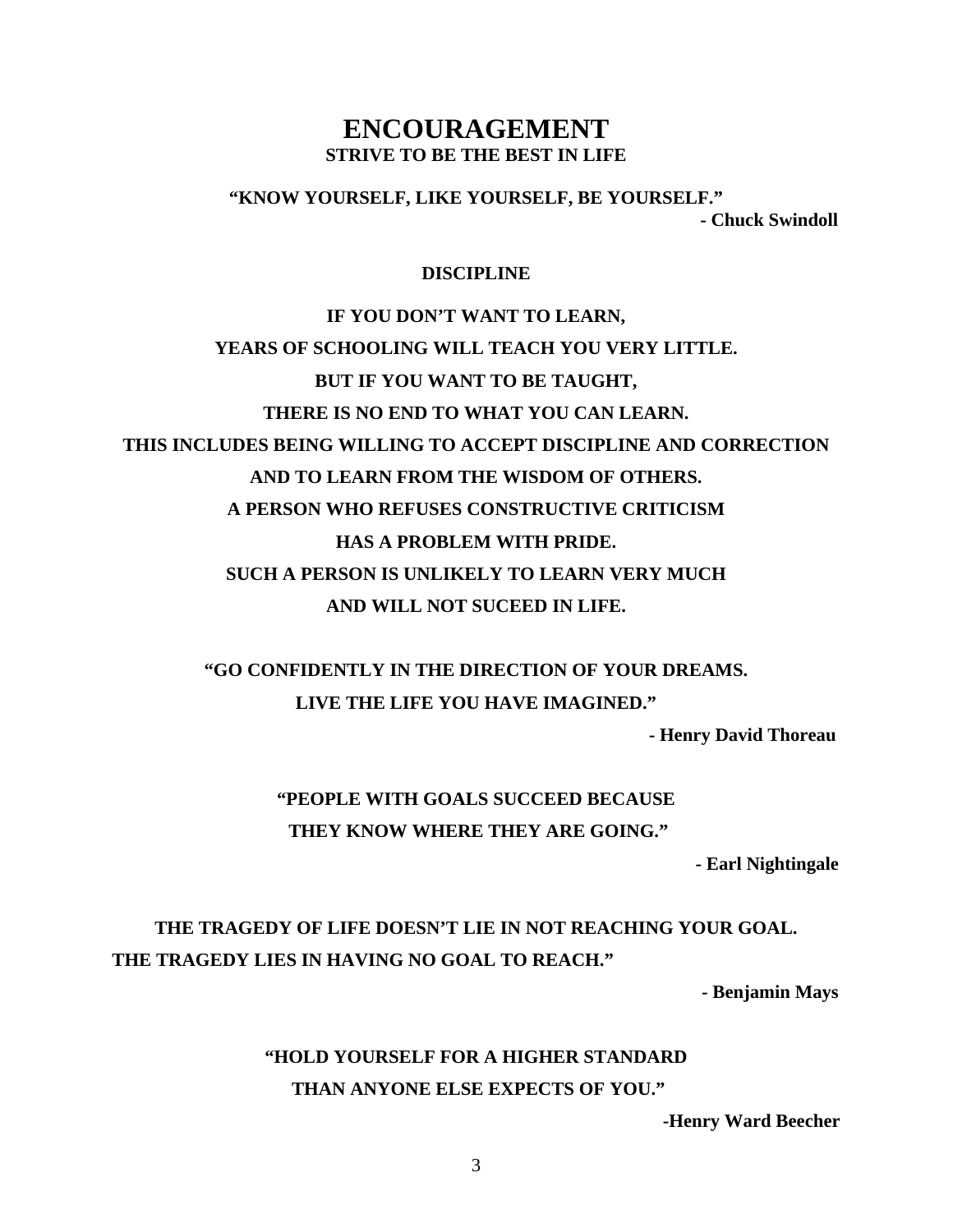# SOUTH DELTA SCHOOL DISTRICT CALENDAR SCHOOL YEAR 2007 – 2008 July 3 & 4 Fourth of July Holiday July 26 First Day for Vocational Teachers August 6 8:00 – 11:00 a.m. – General Session (High School Auditorium) August 6-8 Professional Development August 8 Teacher Preparation (12:00 p.m. – Until) August 9 First Full Day for Students August 22 Professional Development (Short Day- School Dismissed at 1:30 p.m.) August 29 Professional Development (Student Holiday – 8:00 – 3:00 p.m.) September 7 Homecoming (School Dismissed at 1:30 p.m.) September 10-11 CDDRE Classrooms Walk Through/Professional Development September 3 Labor Day (Holiday) September 12 Professional Development (Short Day- School Dismissed at 1:30 p.m.) September 13 Mid-Term Report Card September 24 Biology I (SATP Online) September 25 U.S. History from 1877 (SATP Online) (SATP Online) September 26 Algebra I (SATP – Online) September 26 Professional Development (Short Day- School Dismissed at 1:30 p.m.) September 27 English II Multiple Choice (SATP Online) September 28 English II Writing September 28 Make-up (English II, Biology I, U.S. History from 1877 and Algebra I) October 1 Make – Up English II Writing October 10-12 First Nine Weeks Exams (46 days)

October 15 Second Nine Weeks Begins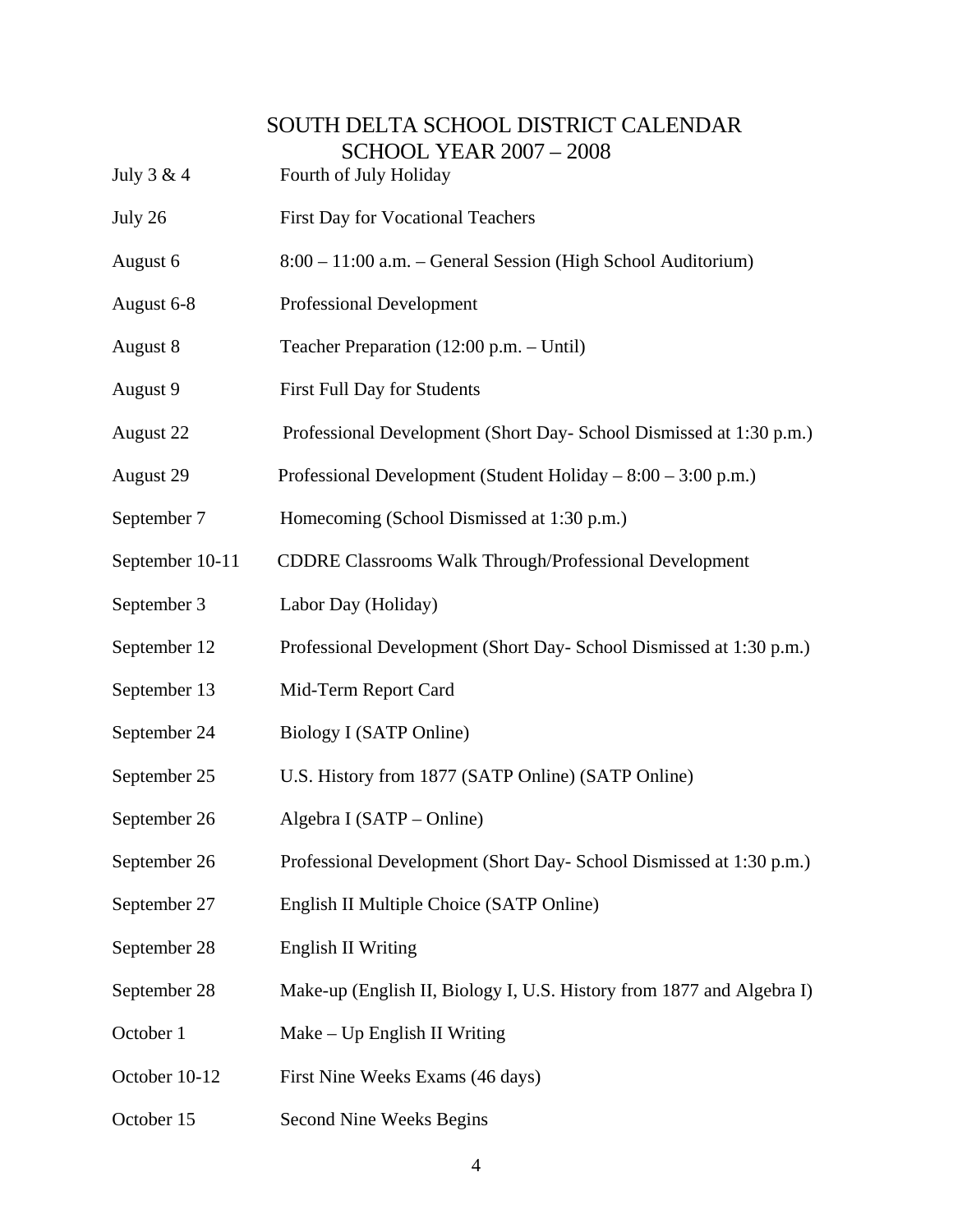- October 17 Professional Development (Short Day- School Dismissed at 1:30 p.m.)
- October 23-24 CDDRE Classrooms Walk Through/Professional Development
- October 24 Report Card Pickup (1:30 5:00 p.m.)
- November 6 Re-test FLE (Math Only)
- November 7 Re-test FLE Make-up
- November 7 Professional Development
- November 14 Mid–Term Report Card
- November 19-23 Thanksgiving Holidays
- November 27-28 CDDRE Classrooms Walk Through/Professional Development
- December 3 Re-test Biology I (SATP Online)
- December 4 Re-test U.S. History from 1877 (SATP Online)
- December 5 Re-test Algebra I (SATP Online)
- December 6 Re-test English II Multiple- Choice (SATP Online)
- December 7 English II Writing
- December 7 Re-test Make-up Algebra I, Biology I, U.S. History from 1877 and English II Multiple- Choice Make-up
- December 10 Re-test Make –up English II Writing
- December 19-21 Second Nine Weeks Exams (44 Days)
- December 24 Christmas Holidays (December 24 January 7)
- January 7 Second Semester Begins Third Nine Weeks Begins
- January 7 Professional Development (8:00 a.m. 3:30 p.m. Student Holiday)
- January 21 State Holiday (Dr. Martin Luther King, Jr.)
- January 16 Report Card Pickup (1:30 5:00 p.m.)
- January 23 Professional Development (Short Day School Dismissed at 1:30 p.m.)
- January 23-24 CDDRE Classrooms Walk Through/Professional Development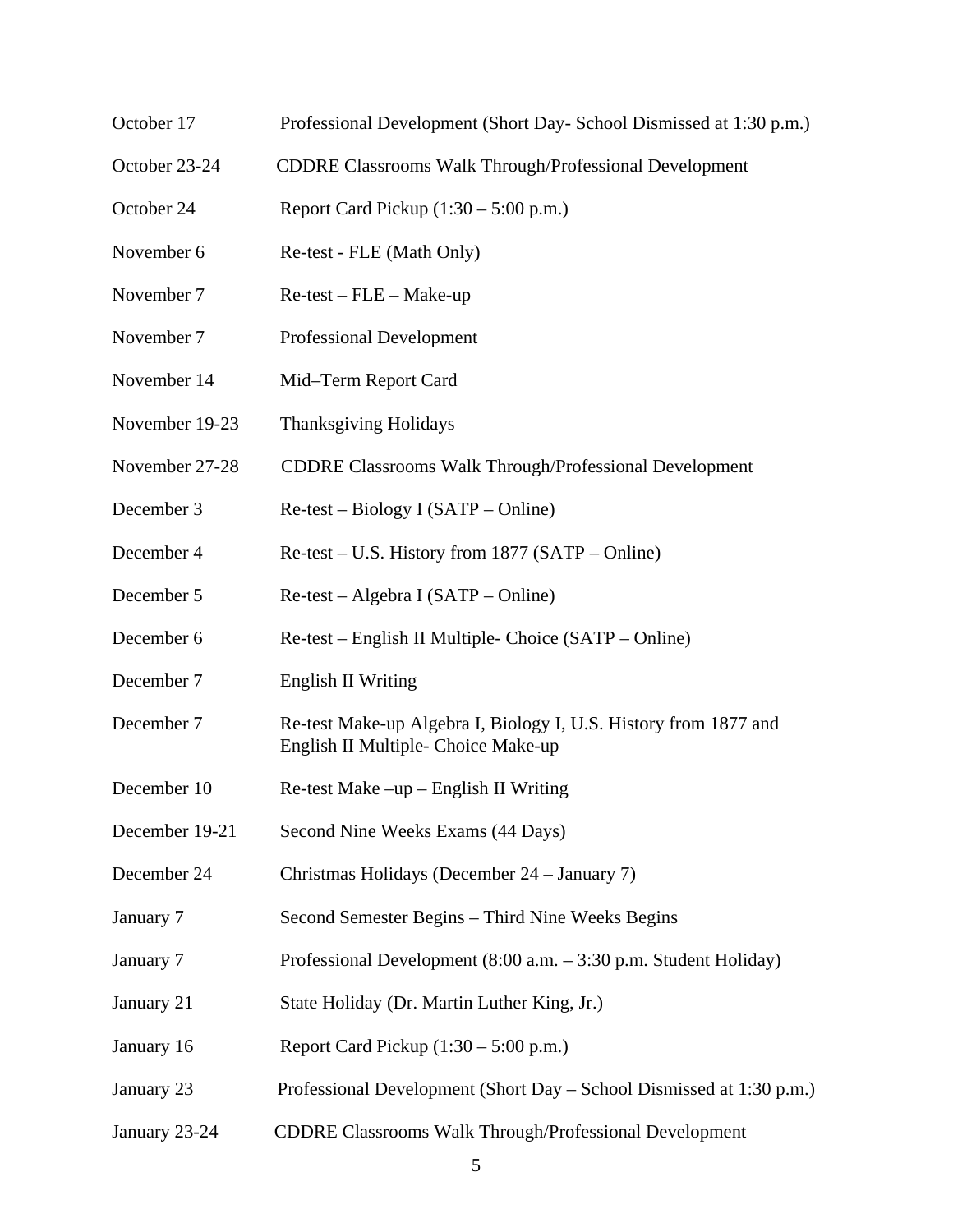February 6 Mid-Term Report Card February 13 Professional Development (Short Day – School Dismissed at 1:30 p.m.) February 18 President Day (Holiday) February 19 FLE Test (Math – Online) February 20 FLE Test (Math – Make-Up) February 26-27 CDDRE Classrooms Walk Through/Professional Development March 5 Mississippi Science Test – Grade 5 and Grade 8 March 6 Mississippi Science Test Grade 5 and Grade 8 (Make-up) March 10-14 Spring Break March 18-20 Third Nine Weeks Exams (46 Days) March 21-24 Easter Holiday March 24 Fourth Nine Weeks Begins March 27 English II Writing (SATP) March 28 English II Writing (SATP – Make-up) March 25-April 4 Mississippi Career Planning and Assessment System (MS-CPAS) March 31 Re-test – Biology I, (SATP Online) April 1 Re-test – U.S. History from 1877 (SATP Online) April 2 Re-test – Algebra I (SATP Online) April 3 Re-test – English II Multiple Choice (SATP Online) April 2 Report Card Pick-Up (1:30 p.m. – 5:00 p.m.) April 9 Professional Development (Short Day- School Dismissed at 1:30 p.m.) April 15 FLE Test (Math – Online) April 16 FLE Test Online (Make- Up) April 23 Mid-Term Report Card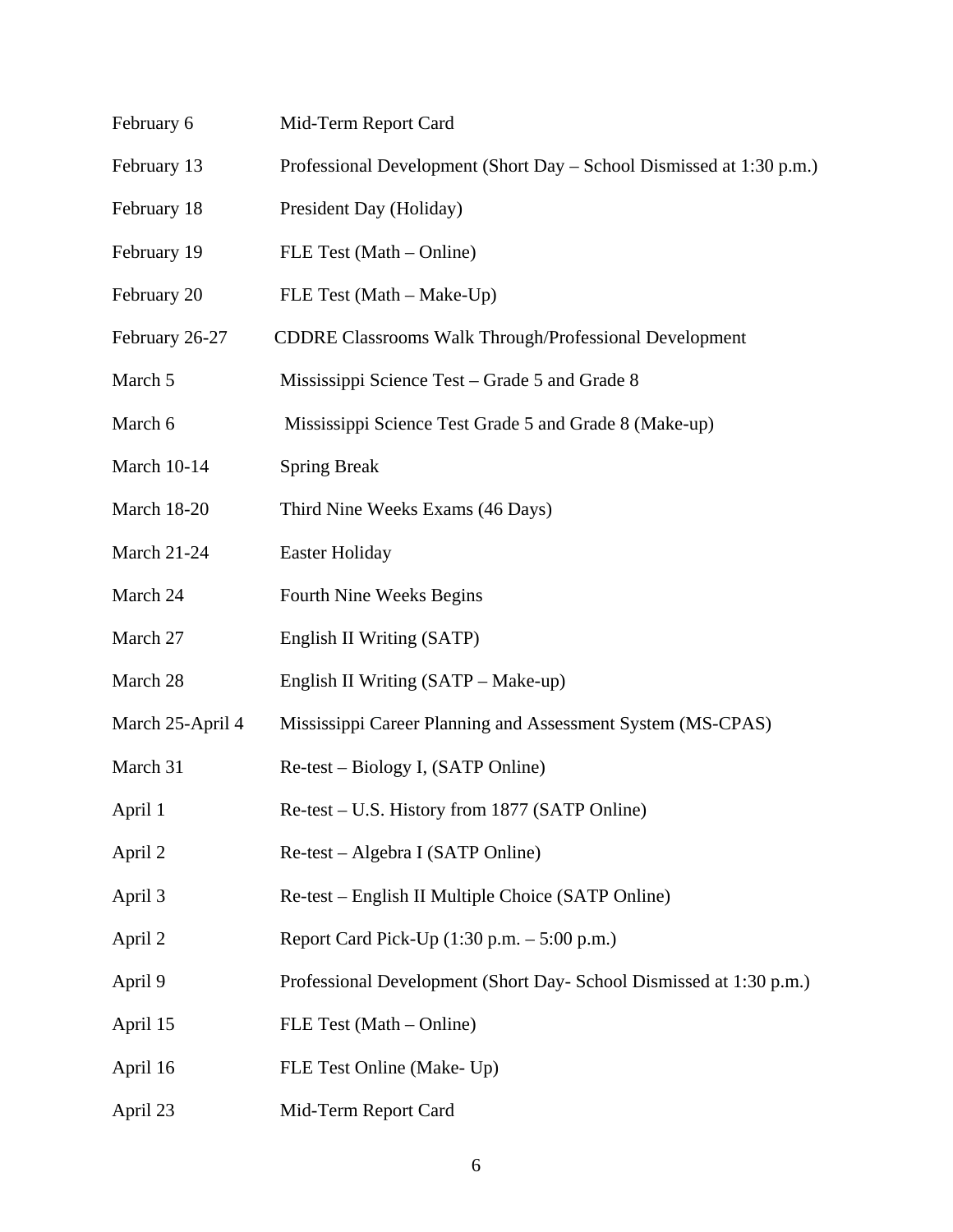| April 29  | Biology I (SATP)                                              |
|-----------|---------------------------------------------------------------|
| April 30  | U.S. History (SATP)                                           |
| May 1     | Algebra I (SATP)                                              |
| May 2     | English II Multiple-Choice (SATP)                             |
| May 5     | Make –Up (Algebra I, Biology I, U.S. History, and English II) |
| May 13    | MCT2 - Grades 3-8 Reading/Language Arts                       |
| May 14    | MCT2 – Grades 3-8 Mathematics                                 |
| May 15    | Make – Up MCT2 Grades 3-8 (Reading, Language Arts, and Math)  |
| May 19-20 | Seniors-Fourth Nine Weeks Exams                               |
| May 20-22 | Fourth Nine Weeks Exams (44 days)                             |
| May 23    | Last Day for Students                                         |
| May 23    | Graduation (School Dismissed at 1:30 p.m.)                    |
| May 26-27 | Teachers' Workdays                                            |
| June 4    | Last Day for Vocational Teachers                              |
| June 4    | <b>Report Card Pick-Up</b>                                    |
| June 4    | <b>CDDRE/Professional Development</b>                         |
|           | *********                                                     |

**Students Days** -- 180<br>Teachers and Assistant Teacher Days -- 187 **Teachers and Assistant Teacher Days** -- 187<br>Vocational Teachers -- 200 **Vocational Teachers** 

\*\*\*\*\*\*\*\*\*\*\*\*\*

 $1<sup>st</sup>$  Nine Weeks Term – August through October (46 days)

 $2<sup>nd</sup>$  Nine Weeks Term – October through December (44 days)

 $3<sup>rd</sup>$  Nine Weeks Term – January through March (46 days)

 $4<sup>th</sup>$  Nine Weeks Term – March through May (44 days)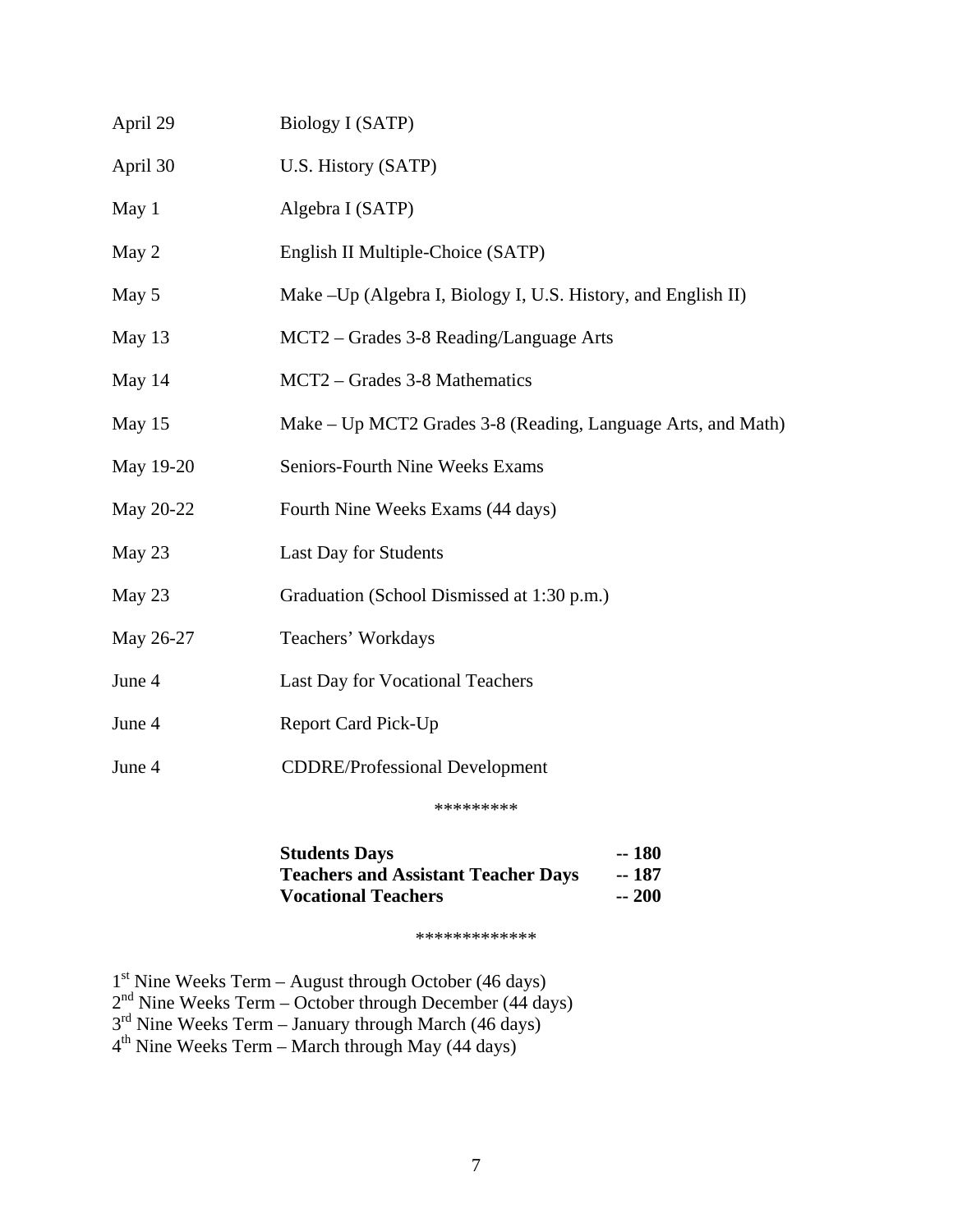## **TABLE OF CONTENTS**

|  | 29 |
|--|----|
|  |    |
|  |    |
|  |    |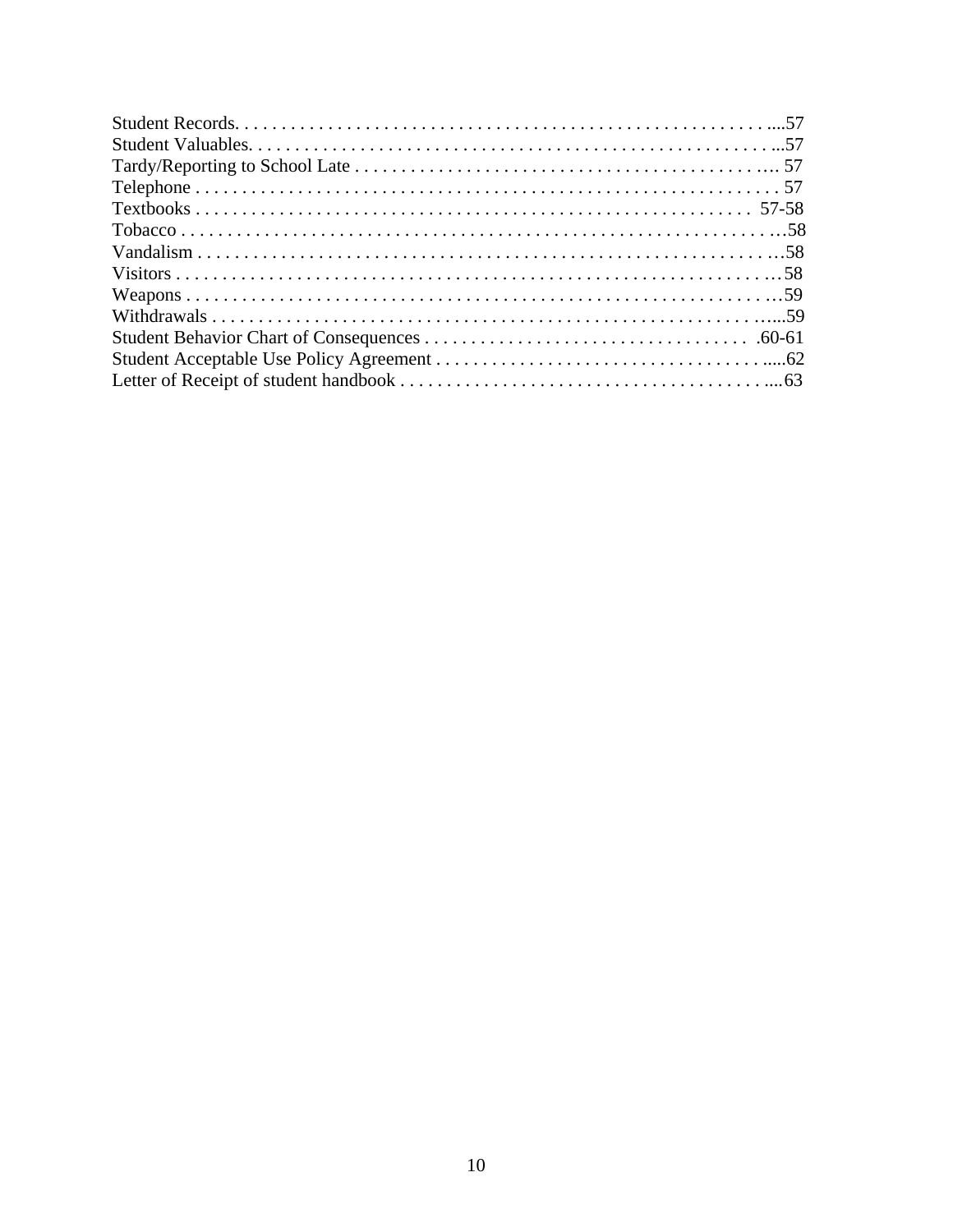#### **SOUTH DELTA SCHOOL DISTRICT ADMINISTRATION AND STAFF 2007-08 BOARD OF TRUSTEES**

#### **CENTRAL OFFICE ADMINISTRATION AND STAFF**

|                                                                                          | 662-873-4302 |
|------------------------------------------------------------------------------------------|--------------|
|                                                                                          |              |
|                                                                                          | 662-873-4302 |
| Assistant Superintendent/Federal Programs/Personnel --------------------- Mr. Sammie Ivy |              |
|                                                                                          | 662-873-6225 |
|                                                                                          |              |
|                                                                                          | 662-873-6225 |
| Curriculum Director/Professional Development -------------------- Ms. Constance Baldwin  |              |
|                                                                                          | 662-873-6225 |
|                                                                                          |              |
|                                                                                          | 662-873-6225 |
|                                                                                          |              |
|                                                                                          | 662-873-6225 |
|                                                                                          |              |
|                                                                                          | 662-873-6225 |
|                                                                                          |              |
|                                                                                          | 662-873-4294 |
|                                                                                          |              |
|                                                                                          | 662-873-4294 |
|                                                                                          |              |
|                                                                                          | 662-873-4294 |
|                                                                                          |              |
|                                                                                          | 662-873-4294 |
|                                                                                          | 662-873-4094 |
|                                                                                          |              |
|                                                                                          | 662-873-4223 |
|                                                                                          |              |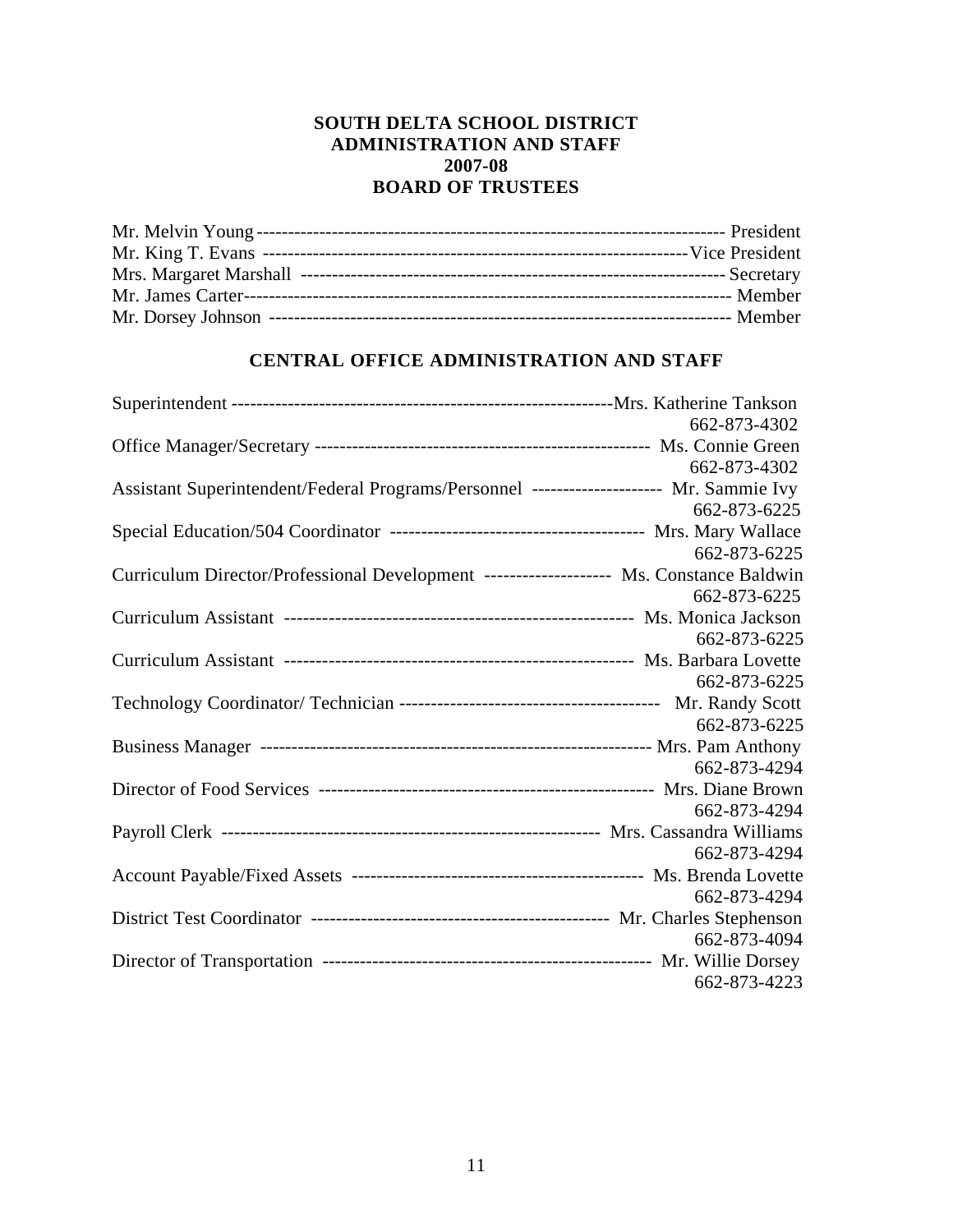## **SCHOOL ADMINISTRATION**

| <b>South Delta Elementary School</b>      |              |
|-------------------------------------------|--------------|
|                                           |              |
|                                           | 662-873-4849 |
|                                           |              |
|                                           | 662-873-2454 |
|                                           |              |
|                                           | 662-873-4094 |
| <b>South Delta Middle School</b>          |              |
|                                           |              |
|                                           | 662-873-6535 |
|                                           |              |
|                                           | 662-873-6535 |
|                                           |              |
|                                           | 662-873-6535 |
|                                           |              |
|                                           | 662-873-6535 |
|                                           |              |
| <b>South Delta High School</b>            |              |
|                                           |              |
|                                           | 662-873-4308 |
|                                           |              |
|                                           |              |
|                                           | 662-873-4308 |
|                                           |              |
| <b>Carson T. Seale Vocational Complex</b> |              |
|                                           |              |
|                                           | 662-873-2029 |
|                                           |              |
|                                           | 662-873-2029 |
|                                           |              |
|                                           | 662-873-2029 |
|                                           |              |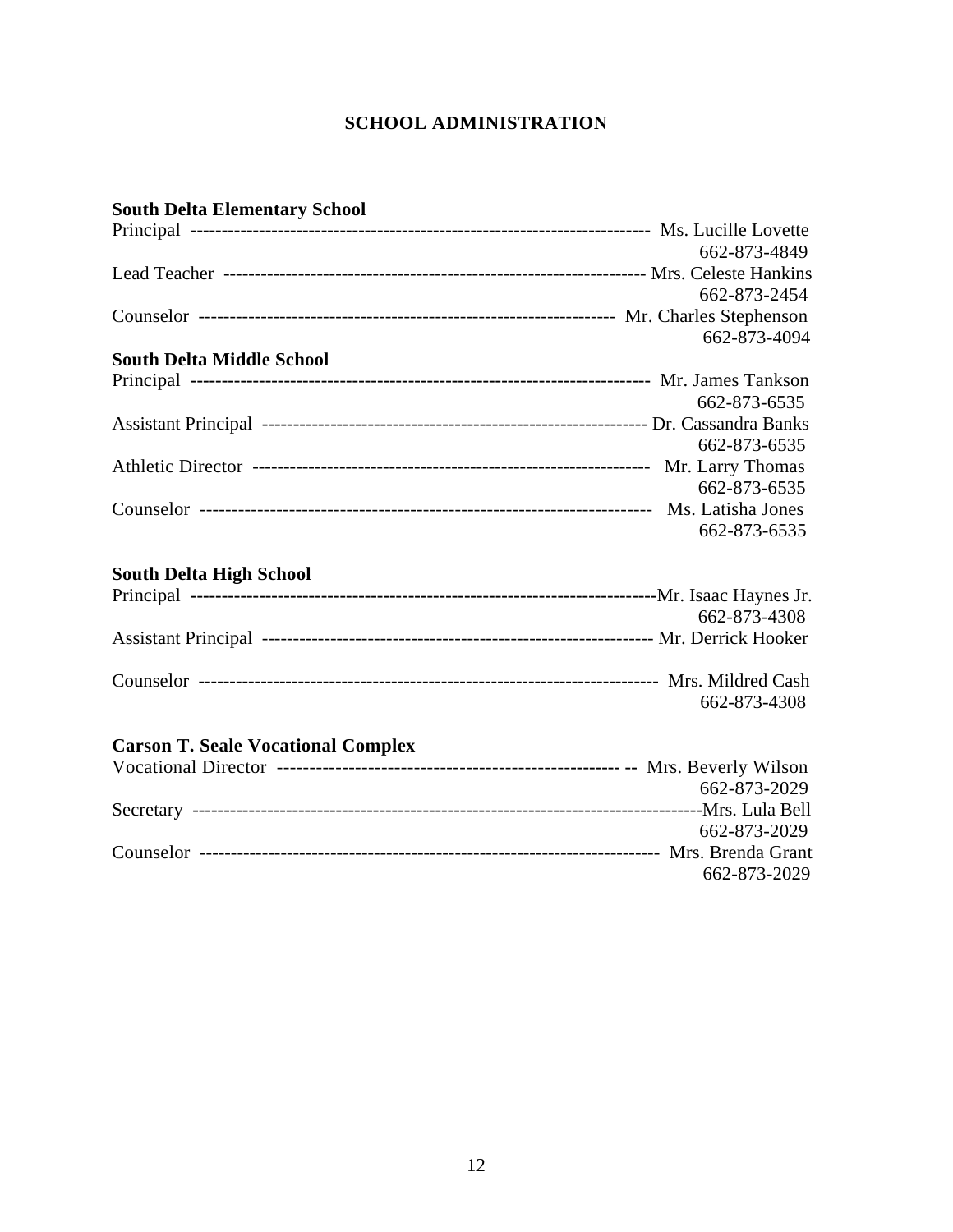#### **ACCIDENTS**

All accidents that occur at school or school related activities must be reported immediately to the person in charge and to the office.

#### **ALCOHOL USE**

No student, regardless of age, shall possess, consume, purchase, or distribute any alcoholic beverage (a) on school property, (b) at any place where interscholastic athletic contest is taking place, (c) on bus to and from school or school sponsored activity, during the course of any field trip or activity sponsored by the Board of Education or its authorized agents. Likewise, no student shall aid, abet, assist, or conceal the possession, consumption, purchase, or distribution of any alcoholic beverage by any other student or student (a) on school property, (b) at any place where an interscholastic athletic contest is taking place, (c) during the course of any field trip or activity sponsored by the Board of Education or its authorized agents.

Any student violating these rules will be subject to discipline according to the general rules of discipline.

#### **ALTERNATIVE SCHOOL**

A student may be suspended or removed from the classroom and placed in Alternative School when it has been determined that:

 A. The student's presence in the regular classroom presents a danger of physical harm to the student or to the individuals:

or

 B. The student engaged in serious or persistent misbehavior that violates the district's published standards of conduct. Placement in the Alternative School will be for nine weeks or more.

#### **For further information contact the principal or review the Alternative Education Handbook.**

#### **ANNOUNCEMENTS**

All announcements for the day are announced over the P.A. system at the beginning of the first period and at the end of the school day. Any announcement must be approved by the principal prior to time for scheduled announcements. No bulletins can be posted without prior approval of the building principal.

#### **ASSEMBLIES**

Students will sit with their homeroom teacher and proper behavior is mandatory. Assemblies will be held in the auditorium/gymnatorium. At all times student's behavior should be refined and courteous. An indication of the cultural level of the school is the conduct of its student body at an assembly. Whether guests are present or not, each student is personally responsible for the impression made by the school as a whole. Unacceptable conduct includes whistling, uncalled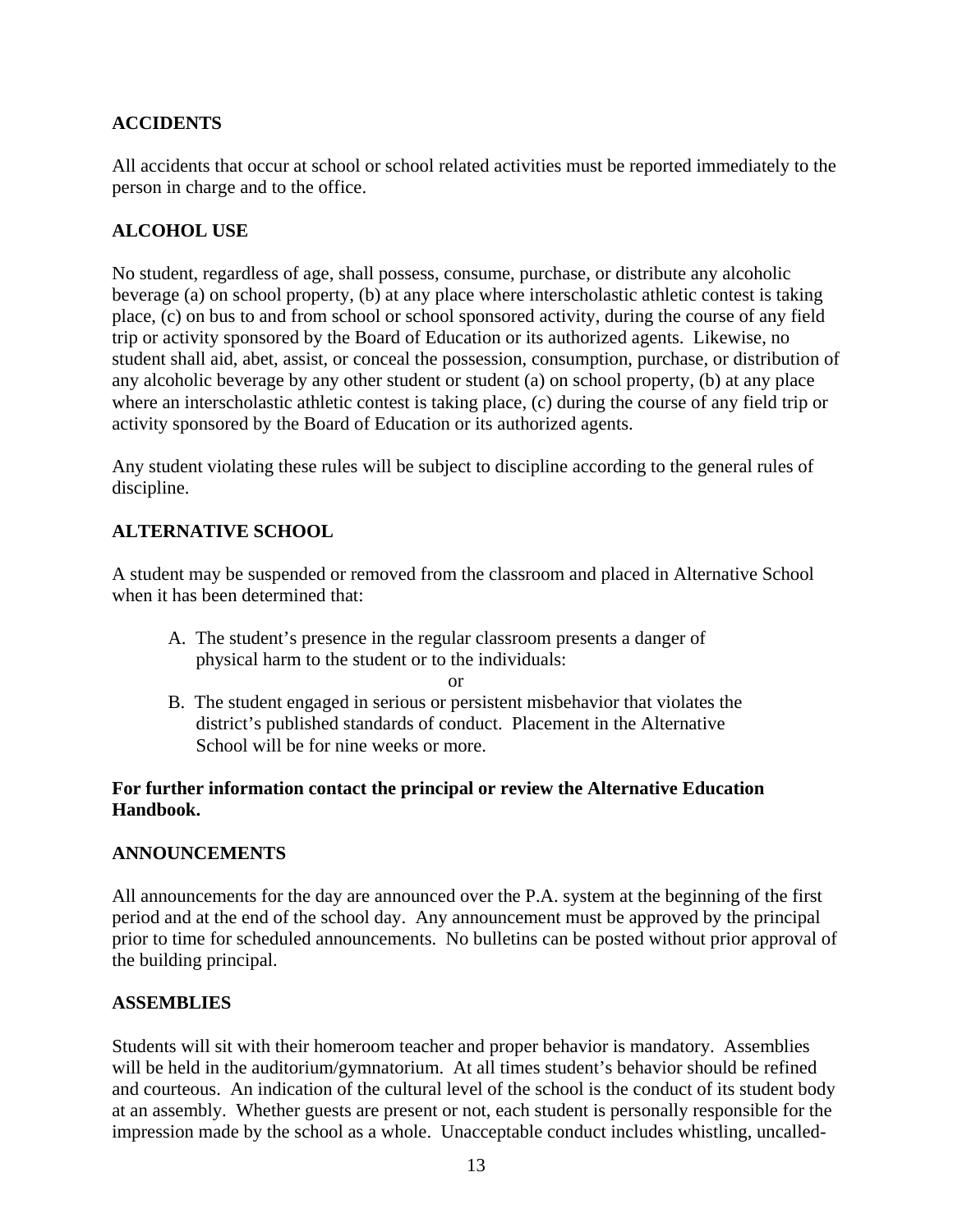for clapping, boisterousness, booing, and talking during program. Specific consequences have been identified and approved for assembly misbehavior. Please conduct yourselves appropriately during all assemblies.

#### **ATTENDANCE**

- ' The school district will not allow extra curricular activities that require any student to miss more than 20 class periods in courses for which grades and/or units of credit are issued during the school year. (5/20 Rule)
- ' The school district will not participate in activities that require a student to have more than five planned absences in the same class period in courses for which grades and/or units of credit are issued. (5/20 Rule)
- ' The building-level administrator shall develop procedures that monitor activities, events, field trips, etc. which might violate the minimum number of hours of instruction a student should receive in any given subject.
- ' Students may not miss more than **twenty (20)** unexcused days in a yearly course in grades K-12 and the vocational center. High School and Vocational Center the cumulative number of absences for a semester course is **ten (10)** unexcused days, and a full year course is **twenty (20)** days. Students will not receive course credit when they exceed the **10** and **20** day limits. State law shall be followed in addressing excused and/or unexcused absences, retention/exemptions**.**
- ' **NO SOCIAL PROMOTION** will be provided students. If failure is indicated at the end of the school year, then the student's performance records will be reviewed by an external review team to determine placement of grade and/or program that should be considered for the student.
- ' There will be **NO EXEMPTIONS** from the nine weeks examinations.

Parents and/or guardians are responsible for their children being in school each day that they are physically able. Criminal proceedings may be brought against parents for excessive and inexcusable reasons for student absences.

Regular and punctual attendances on the part of all students are necessary for successful accomplishment in school. Repeated tardiness and absences frequently cause students to become discouraged and often fail. Absences will be reported to the School Attendance Officer daily.

#### **Perfect Attendance**

Perfect attendance shall be defined as no absences. Exceptions shall be school bus tardy or school sponsored field trips.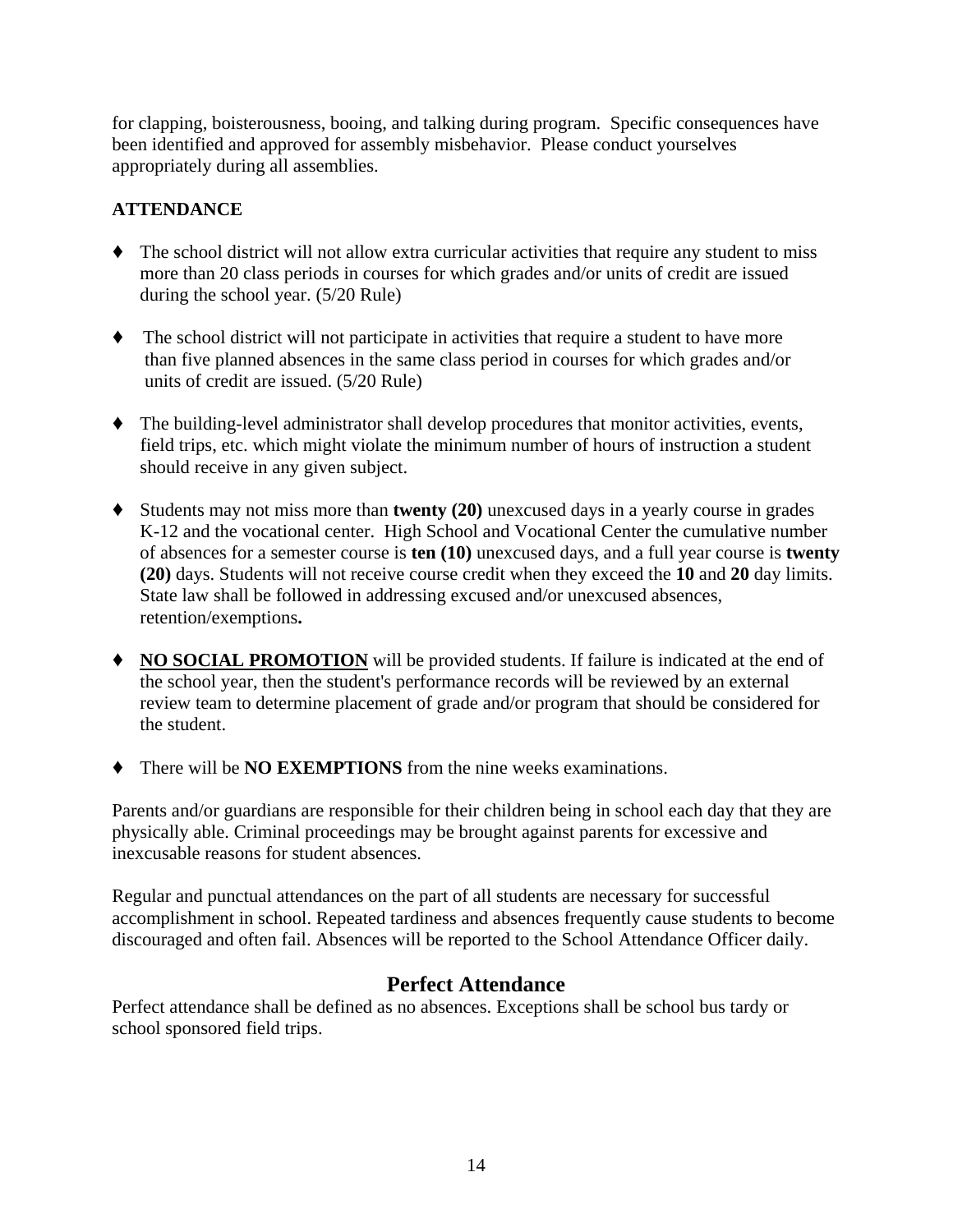#### **ATTENDANCE LAW**

Section1. Section **37-13-91**, Mississippi Code of 1972, is amended as follows:

#### **37-13-91.** (1) This section shall be referred to as the **"Mississippi Compulsory School Attendance Law."**

 "Compulsory-school-aged child" means a child who has attained or will attain the age of six (6) years on or before September 1 of the calendar year and who has not attained the age of seventeen (17) years on or before September 1 of the calendar year, and shall include any child who has attained or will attain the age of (5) years on or before September 1 and has enrolled in a full-day public school kindergarten program. Provided, however, that the parent or guardian of any child enrolled in a full-day public school kindergarten program shall be allowed to dis-enroll the child from the program on a one-time basis, and such child shall not be deemed a compulsory-school-age child until the child attains the age of six (6) years.

 If a compulsory-school-aged child has not been enrolled in a school within fifteen(15)calendar days after the first day of the school year at the school which such child is eligible to attend or such child is enrolled, the school district superintendent shall, within two (2) school days or within five (5) calendar days, whichever is less, report such absences to the school attendance officer of the MS Department of Education.

The State Department of Education prescribes a uniform method for schools to utilize in reporting such unlawful absences to the school attendance officer. The superintendent, or his designee, shall also in the same manner report any student suspensions or student expulsion to the school attendance officer.

 When the school attendance officer has made all attempts to secure enrollment and/or attendance of a compulsory-school-age child and is unable to effect said enrollment and/or attendance, the attendance officer shall file a petition with the youth court under **Section 43-21- 451**. The youth court shall expedite a hearing to make an appropriate adjudication and a disposition to ensure compliance with the Compulsory School Attendance Law.

#### **AUTOMOBILES**

High School student's vehicles must be parked in the area in front of the school. Vehicles shall be vacated and locked upon arriving at school. Students are prohibited from going to their cars during the day. Students who drive personal cars to and from school must have a copy of a valid drivers' license and proof of insurance for vehicle.

Students must purchase a \$5.00 decal for their car. All cars parked on campus without a decal will be fined in the amount of \$10.00.

#### **Carson T. Seale Vocational Center**

 Students will not be allowed to bring personal vehicles to the vocational complex during class time without prior approval of the vocational director.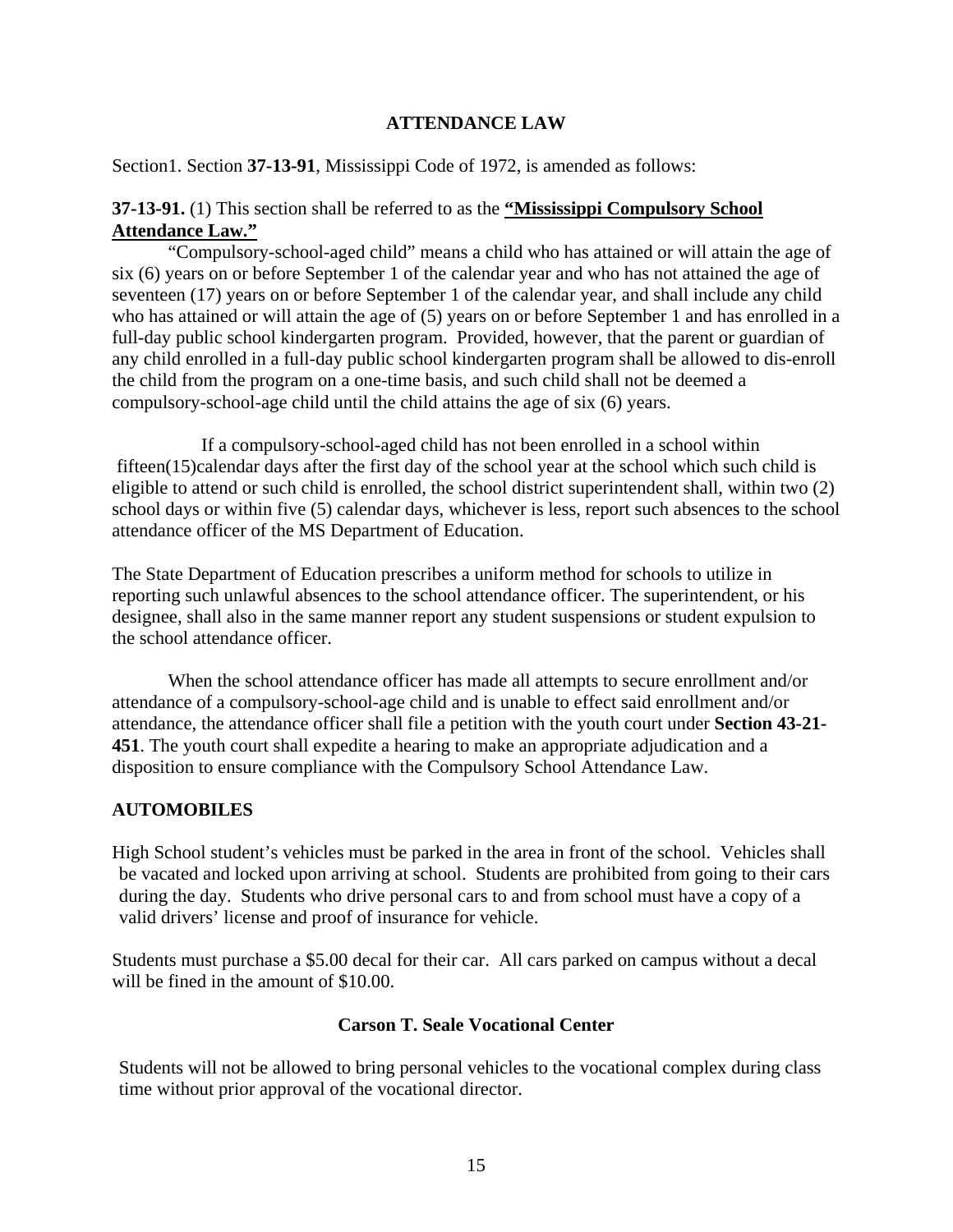#### **BEFORE AND AFTER SCHOOL**

No student should be in the halls before the first bell, except to go to the office. The business hours for all school will be from 6:45 a.m. to 4:00 p.m.

No student should be in the building after 4:00 unless requested by a teacher or participating in supervised activity, including library research.

#### **Carson T. Seale Vocational Center**

 No students should be in the building after 3:30 p.m. unless requested by a teacher or participating in a supervised activity. Groups using the building in the evening must have the approval of the vocational director and must use the section of the building reserved for them and leave all rooms and equipment in the proper condition to resume school the next day. Groups must be supervised at all times by faculty personnel.

 Students that walk home following the end of the school day, must stay in the classrooms until the bus leaves the parking lot at the end of the day. These students will remain in their classroom until all busses have left the campus.

#### **BOOK BAGS**

Students will be allowed to use regular book bags.

#### **BUS RIDERS - STUDENTS WHO RIDE SCHOOL BUSES**

#### **Loading and Unloading**

- 1. Be at your assigned loading zone on time.
- 2. Exercise extreme caution in getting to and from your assigned bus stop.
- 3. Look in both directions before stepping from behind parked cars.
- 4. Stay well off the roadway until the bus comes to a complete stop and the bus driver indicates that it is safe to board.
- 5. Do not play on or near the road while waiting for the bus to arrive.
- 6. Never walk on the road when there is a sidewalk or pathway.
- 7. Always walk on the left side of the road facing on-coming traffic and step off the road when a motor vehicle approaches.
- 8. Wait until the bus comes to a complete stop before trying to load/unload.
- 9. Use the handrail while getting on and off the bus.
- 10. If possible, wear white/light colored clothing or carry a flashlight when you walk on the roadway at night in order that the motoring public might be aware of your presence.
- 11. When you must cross the road to enter the bus, or after leaving the bus, always cross in front of the bus.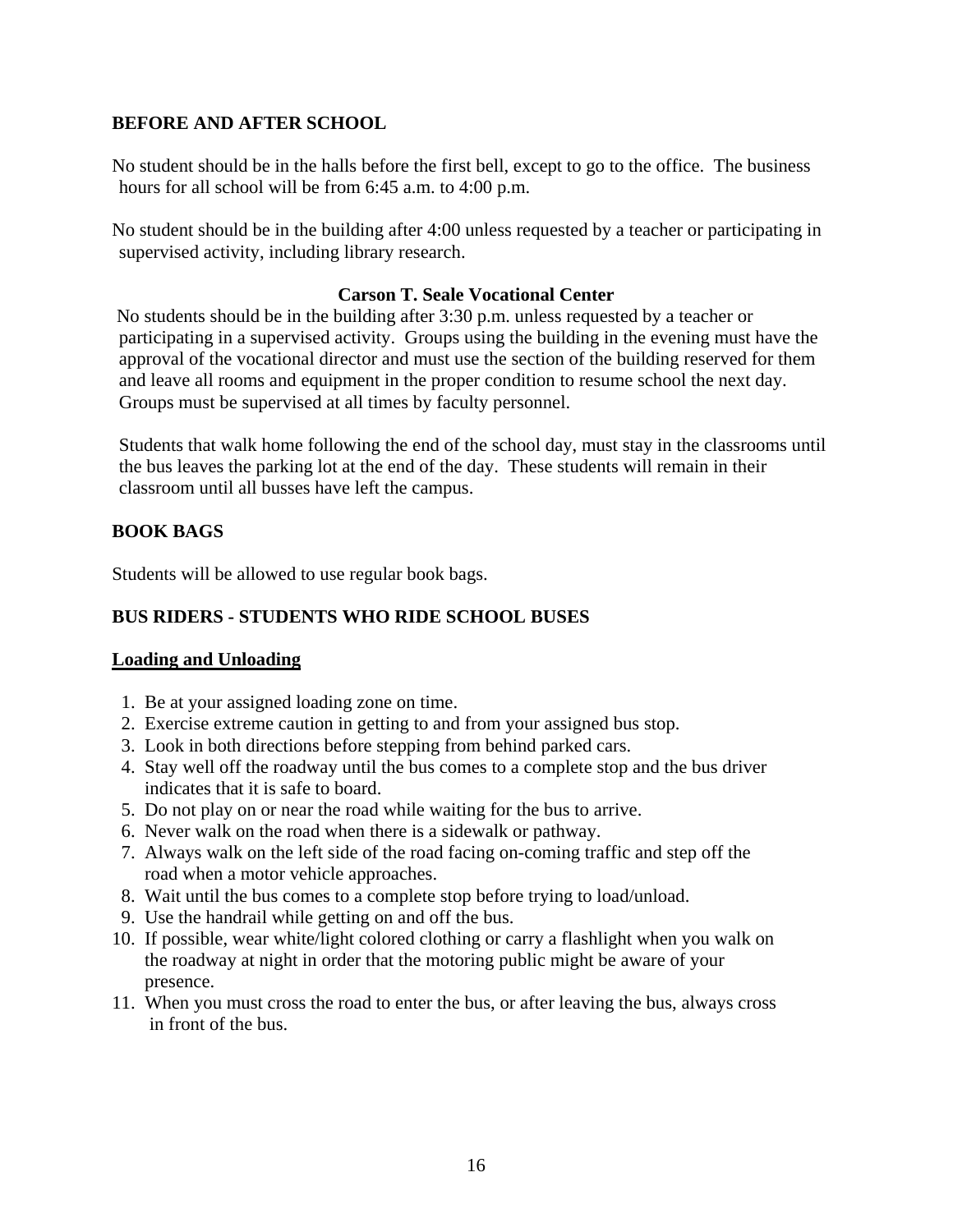#### **BEHAVIOR ON THE SCHOOL BUSES**

#### **While on the Bus**

- 1. Do not distract the driver's attention other than when necessary.
- 2. Talk to your friends in a normal tone and do not shout. Do not talk or make un necessary noise when the bus is approaching and crossing a railroad or a highway intersection.
- 3. Keep head, hands and articles inside the bus. Do not throw anything out of windows.
- 4. Do not bring unauthorized articles on the bus. (i.e., pets, combustibles, large articles, weapons, etc.).
- 5. Do not smoke or use alcoholic beverages.
- 6. Do not fight or scuffle.
- 7. Do not use profane language
- 8. Be courteous to and follow the instructions of the bus driver and safety patrol.
- 9. The same rules and regulations that apply in school apply to students while on the school bus.

**Note: Students should be on alert for all dangers and understand possible consequences for not obeying the above rules. Riding the school bus is a privilege. The privilege can be denied students by suspending them from school and from riding the bus for improper conduct. Students riding on school buses may be filmed by use of a camcorder.** 

#### **CAFETERIA**

Students may bring a sack lunch and supplement it with a milk product from the cafeteria, but no drinks can be brought into the cafeteria.

BREAKFAST and LUNCH is served daily. The cafeteria is maintained as a vital part of the health program of the school. **No food may be taken from the cafeteria. Food is not to be eaten in the classroom during class hours.** 

In order to keep the cafeteria clean, attractive and orderly, the following must be observed:

- Keep the cafeteria line orderly
- Never push, run, or break in line
- Keep tables, chairs and floors clean
- Talk in a normal voice
- Eat at the table and **never** take food out of the cafeteria
- Pick up and dispose of dropped food
- Refrain from cheering, jeering, singing, or any unnecessary noise
- Empty all paper from tray and lunches into the proper container
- Return trays, dishes and silverware to the receiving window
- All rules of conduct apply in the cafeteria. No conduct which disrupts, interferes and/or disturbs others will be allowed.

Any student violating these rules will be subject to disciplinary action(s) according to the general rules of discipline.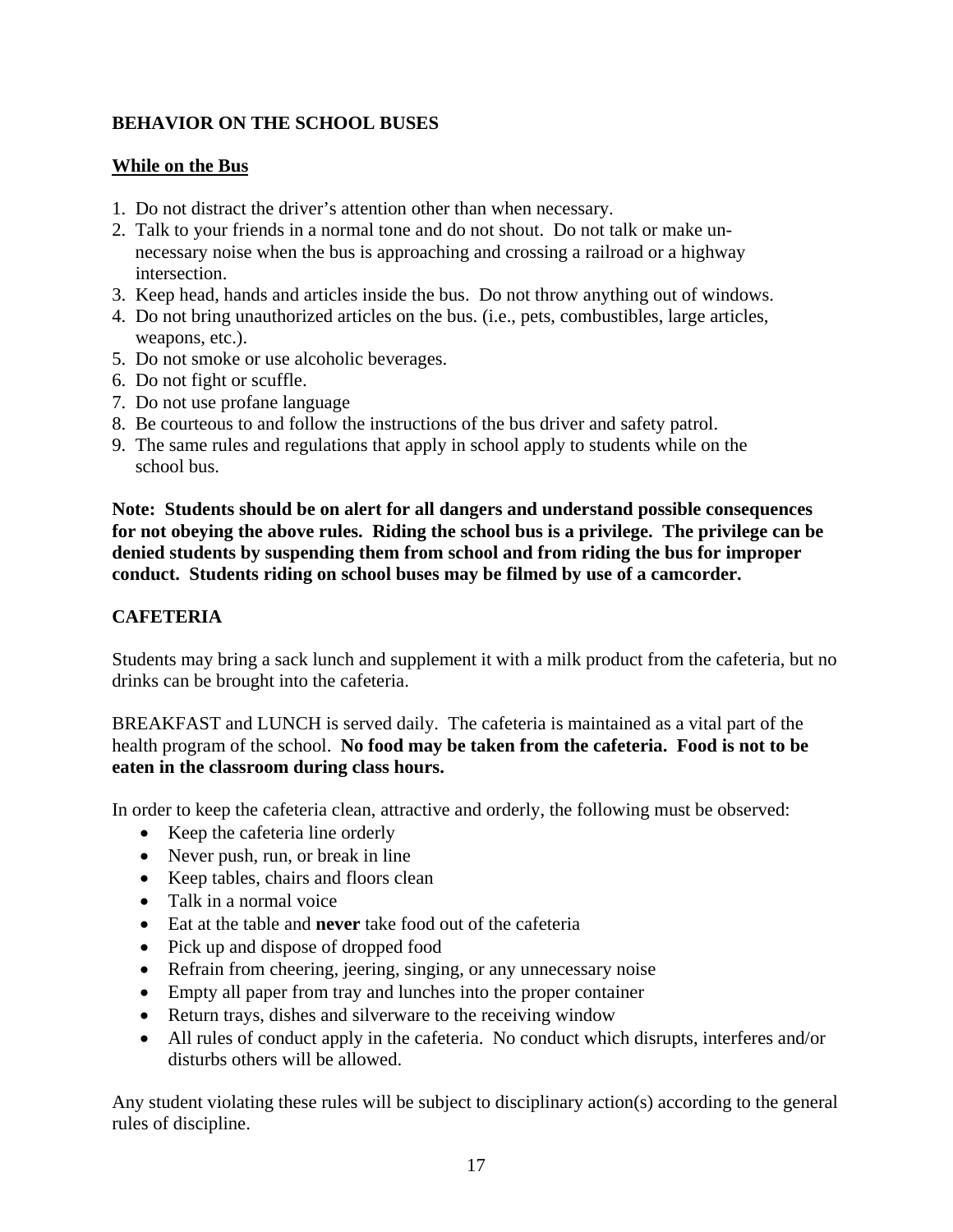# **CAMPUS DELIVERIES**

Balloons, flowers, stuffed animals, toys, etc are distractions for students in class and can cause havoc on school buses; therefore, no such deliveries will be accepted for students.

#### **CAMPUS DISTURBANCES**

The South Delta High School and Vocational Complex will not tolerate any major mass disruptions by any student(s) in any form or for any reason. Any student who starts or participates in a disturbance may be suspended from the high school or vocational complex, immediately. Student(s) will not be able to reenter until satisfactory assurance has been given in writing to the high school and/or vocational director by the pupil and his or her parents or guardian that there will be no recurrence or this sort of behavior.

In case of campus disturbance on the high school campus, students are to use the following procedures:

- The bell will be sounded and all students are to remain in or return to their particular class. Students eating lunch or on break are to immediately go to their next class. Vocational students will report to the auditorium.
- After a period of four minutes following the sound of the bell, teachers are to close the classroom door and call roll.
- Students not present for roll call will be identified as participating in the disturbance.

#### **CHANGE OF ADDRESS**

Students changing their address or telephone number during the school year are required to report the changes to the office.

#### **CHANGE OF SCHEDULE**

- Students will obtain a change of schedule form from their English teacher.
- Changes will be made during the first four days of school. Change deadline may be extended by the counselor and/or principal.
- The counselor will approve or reject requests.
- $\triangle$  Requests will be returned to the English teacher.
- $\triangle$  Approved requests must be signed by all teachers affected by the changes.

#### **Carson T. Seale Vocational Center**

Any student who wishes to change his/her schedule must report to the vocational counselor. Changes may only be made during the first four days of school.

#### **CHANGING CLASSES**

The bell is a reminder to the teacher that it is time to change classes. However, no class is dismissed until the teacher gives the students permission to leave the classroom. Adequate time is permitted for students to change classes. Students must maintain orderly behavior and always move to the right in the corridors.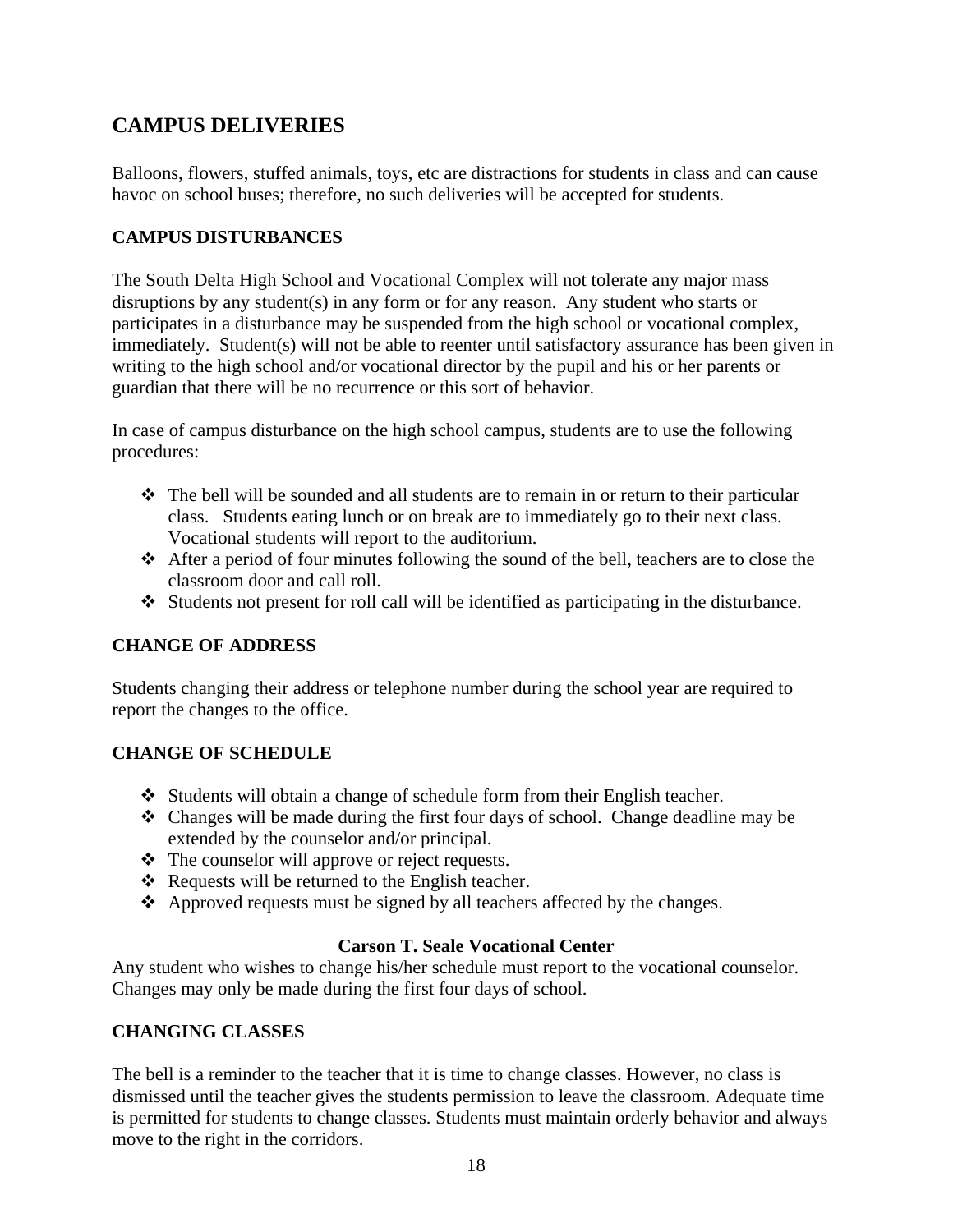# **CITIZENSHIP**

School pride and good citizenship are important and expected. Your citizenship is a contribution to our school image, our community, our state, and our nation. Good citizenship is a prerequisite for your participation in all activities. Students who have outstanding citizenship records qualify for special awards.

#### **CIVIL EMERGENCIES**

What parents should do in an emergency:

- $\bullet$  Do Not Phone the School keep school lines open for emergency calls.
- $\triangle$  Keep civilian cars out of the area so emergency vehicles will have access to school.
- All schools will immediately initiate a tornado drill in the event a tornado warning is issued; and therefore, parents are encouraged not to pick up their child/children during this time.

#### **CLASS OFFICERS**

Each class shall elect a president, vice-president, secretary and reporter. Criteria for office:

- $\div$  First year in grade
- Minimum of 2.5 GPA
- Acceptable disciplinary report

#### **CLOSED CAMPUS**

South Delta High School and Vocational Complex operate a "closed campus" policy. Students must stay on the school campus from the time they arrive until they are dismissed. In case of emergency, students will contact their parent prior to leaving campus.

# **COMMUNICATION**

Answering Questions/Resolving Concern/Solving Problems

COOPERATION between the HOME and SCHOOL is very important at any stage of your child's development. An unanswered question can often lead to a serious concern. If not addressed, it can become a major problem. To avoid problems be sure to ask questions as soon as they arise. The place to start is with your child's teacher, and, if not resolved there, contact the Principal.

#### **CORPORAL PUNISHMENT**

Corporal punishment shall be administered for discipline reasons only. Corporal punishment shall not be administered because a student does not turn in an assignment or makes a failing grade. Corporal punishment may never be used unless the student was informed beforehand that specific misbehavior could occasion its use; and subject to this exception, it should never be used as a first line of punishment.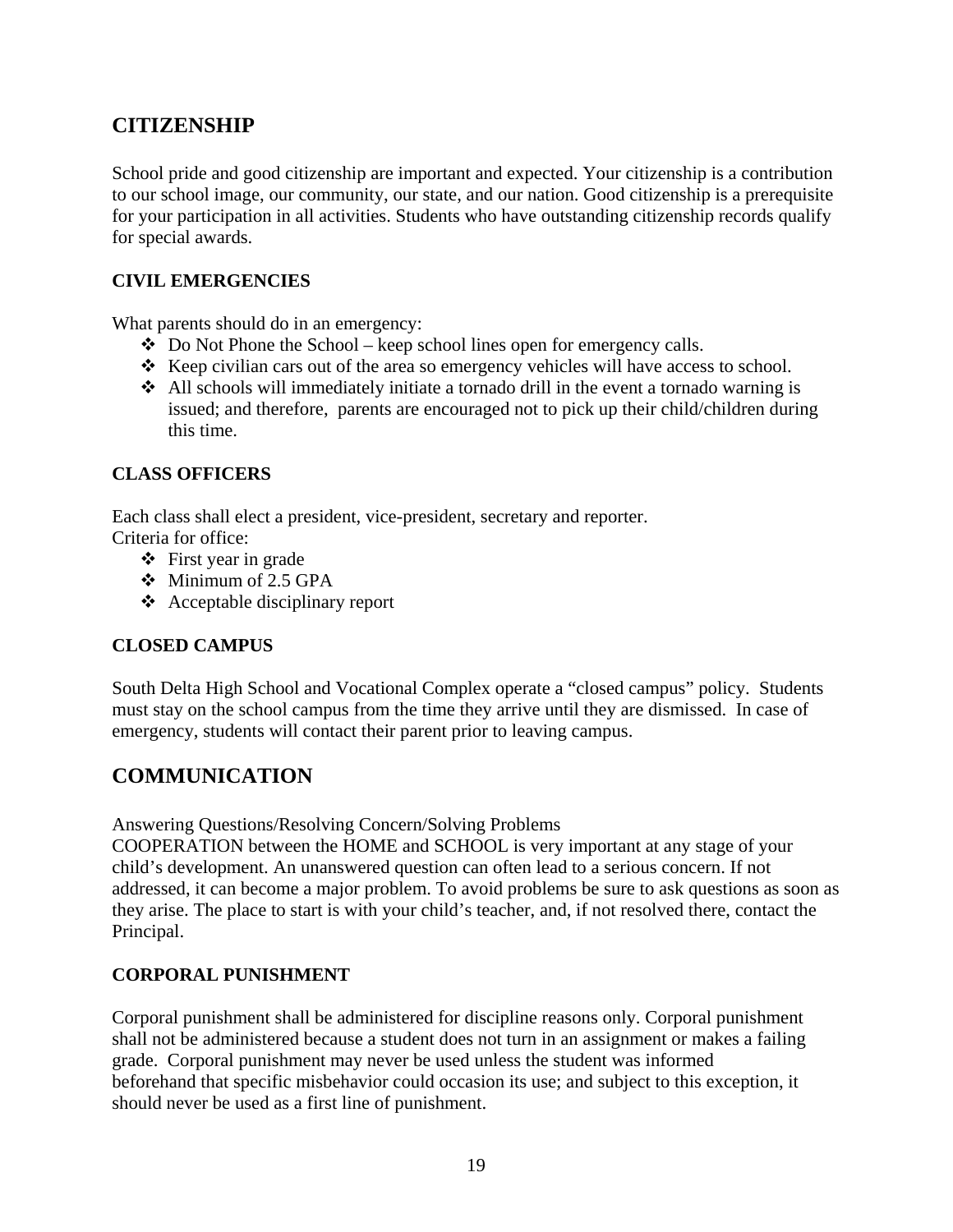Paddling shall be the only form of corporal punishment. No student shall receive more than a maximum of five (5) licks of the paddle and only to the fleshy part of the buttocks. A teacher or principal must punish corporally in the presence of a second school official (teacher or administrator) who must be informed beforehand, in the student's presence of the reason(s) for the punishment. Paddle specifications: Elementary school 14" long from end to end, 2" wide and ¼" thick oak or ash wood used - middle and high schools,15" x 2" x 3/8".

Spanking must not be inflicted with such force, or in such manner as to be considered cruel and excessive. Therefore, reasonable and proper application of corporal punishment should be based on such factors as ability of the student to bear it, age, size, sex and observed physical strength, and gravity of the offense. Paddles shall not be on public display in the classrooms or halls.

Parents may request that their children not be spanked by completing the form in this handbook and delivering it to the building principal.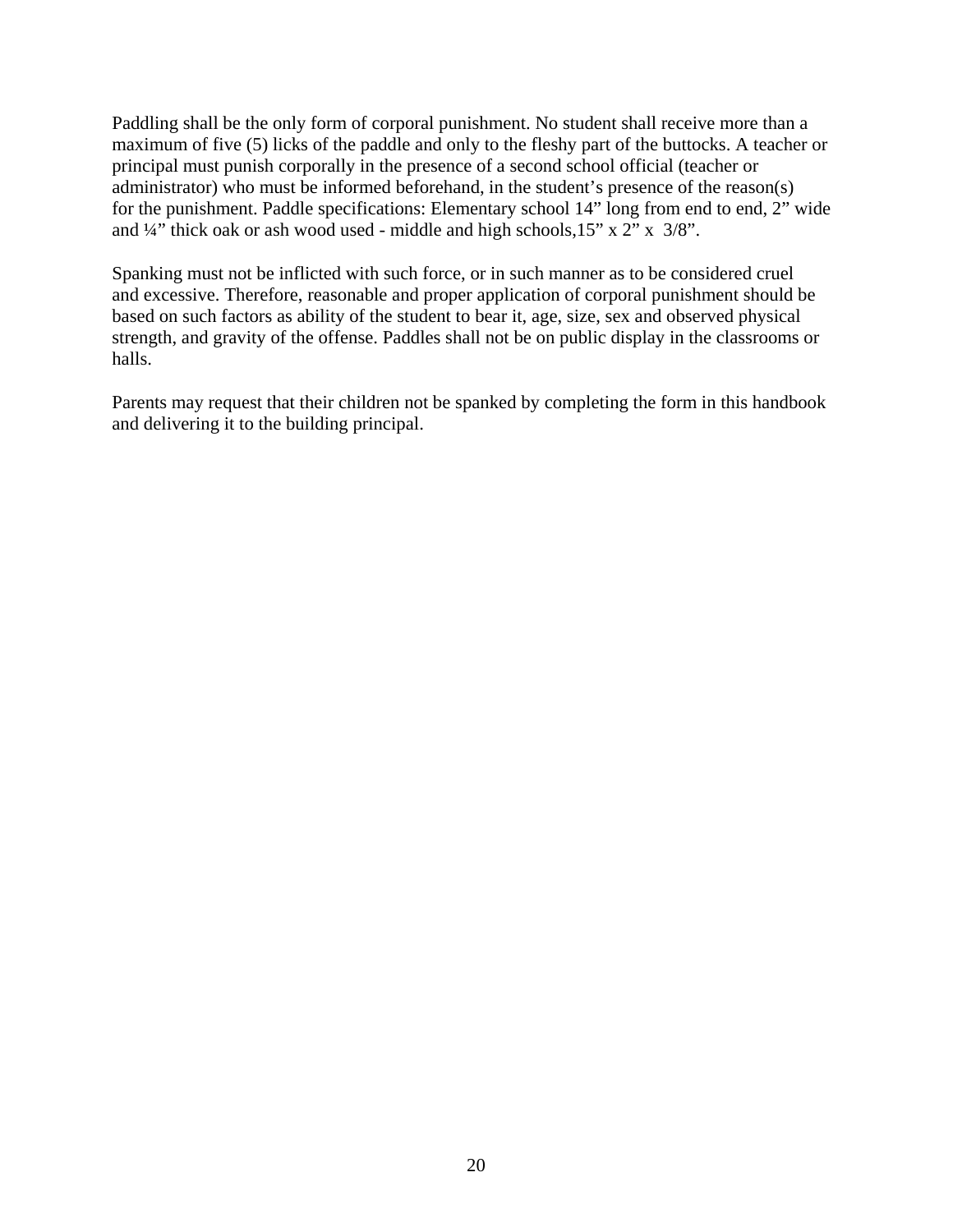#### **SOUTH DELTA SCHOOL DISTRICT**

#### **PARENT/GUARDIAN CONSENT FOR CORPORAL DISCIPLINE**

Dear Parent/Guardian:

Maintaining proper discipline is essential for the success of any school. There are times when the most effective means of administering discipline is to use corporal punishment. However, parents may request that their children not be spanked. If so, please complete this form and return to the principal.

| I give permission for my child. | to receive |
|---------------------------------|------------|
| corporal punishment.            |            |

\_\_\_\_\_ I do not give permission for my child,\_\_\_\_\_\_\_\_\_\_\_\_\_\_\_\_\_\_\_\_\_\_\_\_\_\_\_\_\_\_\_\_, to receive corporal punishment. However, I understand that my child will be suspended from school in place of corporal punishment or accept consequences as outline on pages 54-55 in this handbook reflective of the infraction.

| Parent/Guardian Signature: | Date |
|----------------------------|------|
|                            |      |

Please give at least 2 contact telephone numbers for us to place in your child's records.

Phone  $#1$ 

Phone #2 \_\_\_\_\_\_\_\_\_\_\_\_\_\_\_\_\_\_\_\_\_\_\_\_\_\_\_\_\_\_\_\_\_\_\_\_\_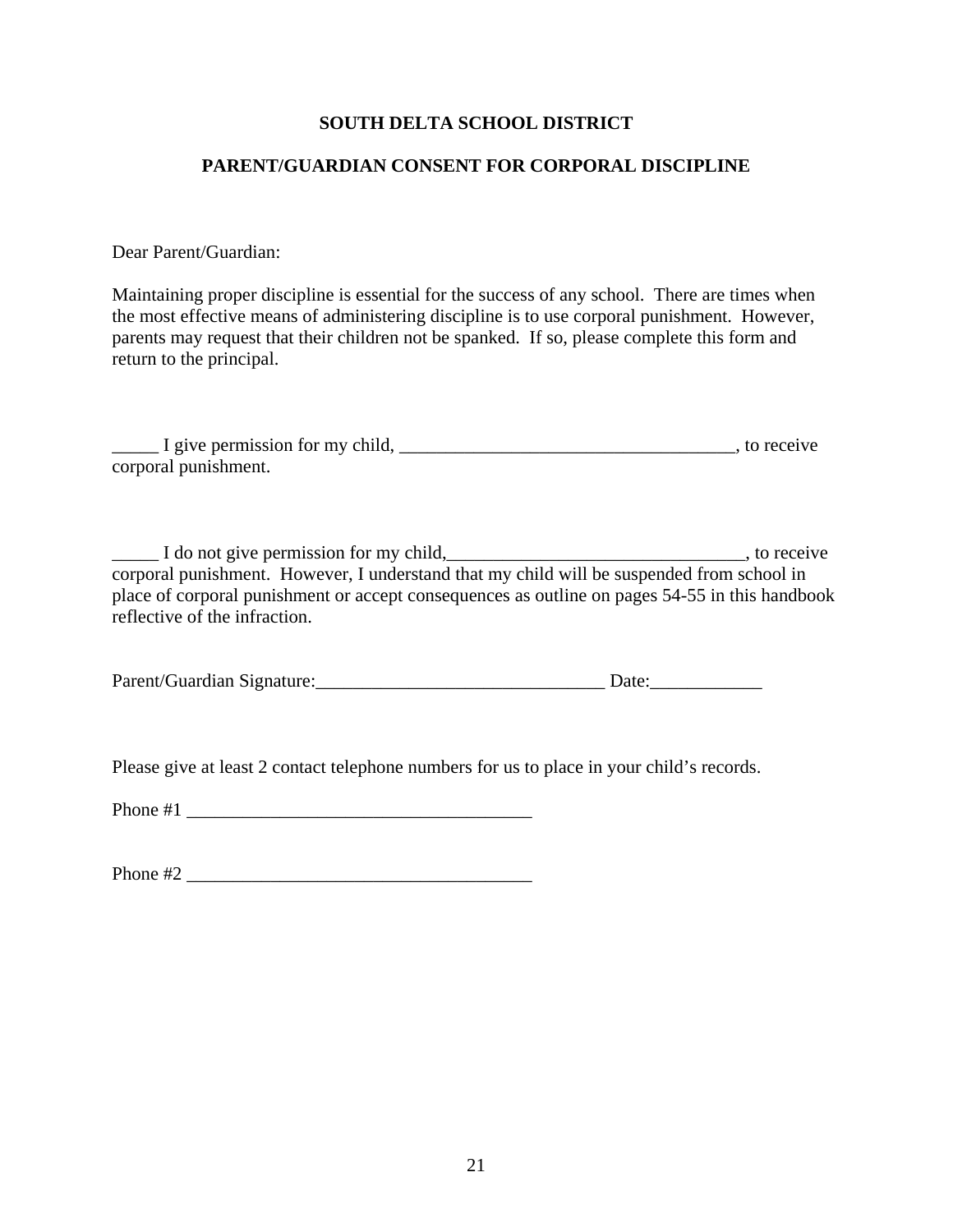#### **CORRESPONDENCE COURSES**

One unit may be earned through completing correspondence courses. No student will be allowed to take correspondence work for credit in subjects offered in our school except Seniors that are to graduate and Juniors who need one subject to be classified as a senior. A student may be permitted to take correspondence work for enrichment purposes if the subject is not offered in our school.

#### **CUTTING CLASS**

A student who is guilty of cutting class may be suspended for a parent conference and/or placed in alternative/behavioral modification.

#### **DISCIPLINE**

All discipline plans of school districts shall include, but not be limited to, the following:

- a. Parents, guardians/custodian of a student enrolled in South Delta School District shall be responsible financially for his or her minor child's destructive acts against school property or persons.
- b. Parents, guardians/custodians of a compulsory-school-age child enrolled in a public school district may be requested to appear at school by the school attendance officer or an appropriate school official for a conference regarding acts of the child specified above, or for any other discipline conference regarding the acts of the child.
- c. Parents, guardians/custodians of students enrolled in South Delta School District, who refuse or willfully fail to attend a discipline conferences may be summoned by proper notification by the superintendent of schools or the school attendance officer and be required to attend such discipline conference.
- d. Parents, guardians/custodian of a compulsory-school-age child enrolled in South Delta School District shall be responsible for any criminal fines brought against any student for unlawful activity occurring on school grounds or buses.
- e. Any parent, guardian or custodian of South Delta School District student who (a) fails to attend a discipline conference to which such parent, guardian or custodian has been summoned under the provisions of this section, or (b) refuses or willfully fails to perform any other duties imposed upon him or her under the provisions of this section, shall be guilty of a misdemeanor and, upon conviction, shall be subject to a fine not to exceed Two Hundred and Fifty Dollars (\$250.00).
- f. As an alternative to suspension, the building principal may allow a student to remain in school by having the parent, guardian or custodian, with the consent of the student's teacher or teachers, attend class with the student for a period of time specifically agreed upon by the reporting teacher and school principal. If the parent, guardian or custodian does not agree to attend class with the student or fails to attend class with the student, the student shall be suspended in accordance with the code of student conduct and discipline policies, of the school district. 37-11-53 (2001)
	- The building principal may assign a student to In-School Suspension (ISS) as an alternative to suspension.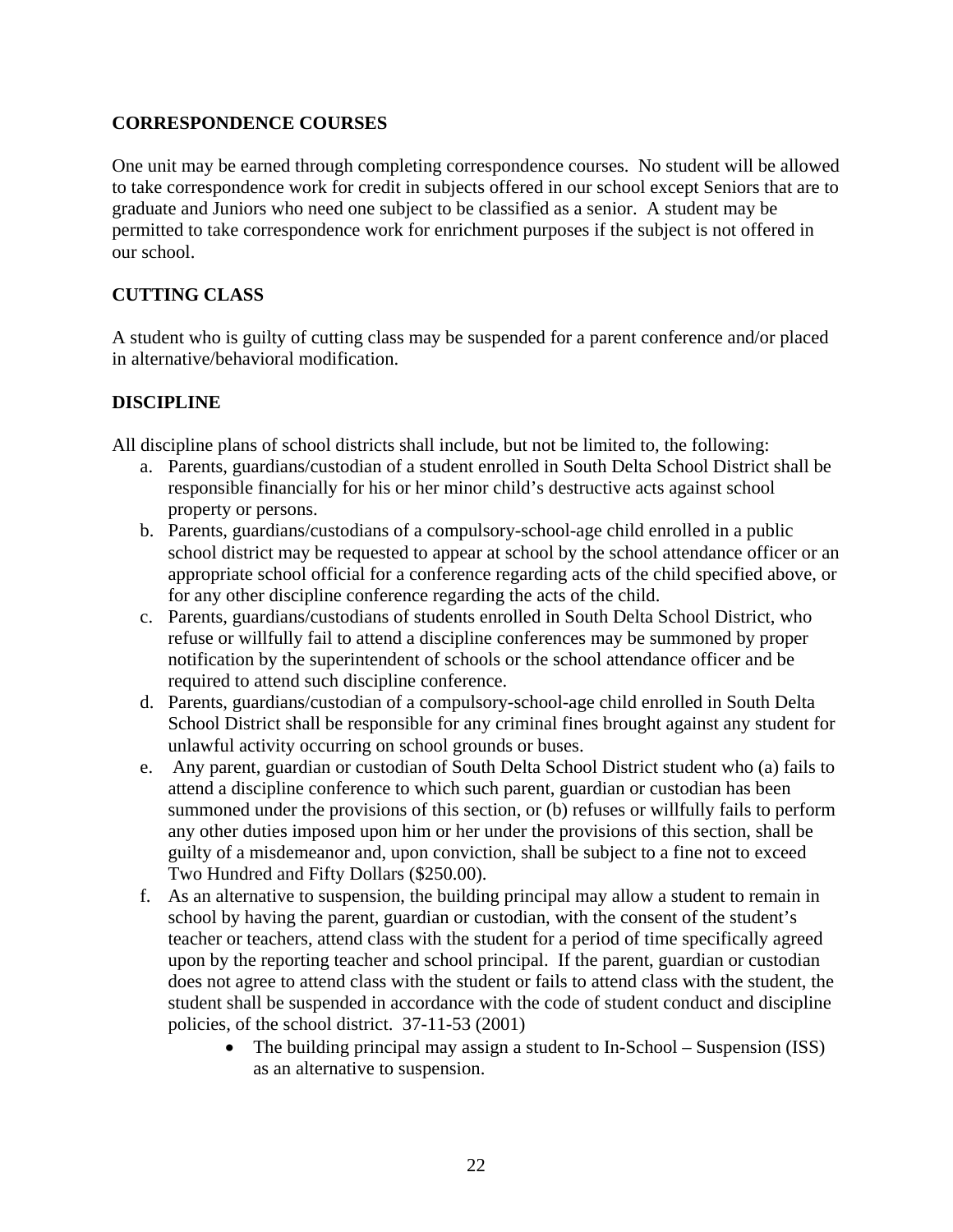#### Dress Code and Uniform Policy

 The South District School District Board of Education approved the following dress code and uniform policy for the 2007-2008 school term in their June 28, 2007, Board meeting:

#### **DRESS CODE**

SOUTH DELTA SCHOOL DISTRICT has adopted a MANDATORY uniform policy. The following guidelines apply to male and female students.

- No undergarment will be considered appropriate as outer dress.
- Hats, caps, head bands, doo rags, head scarf or sunglasses are not to be worn in the building, during the regular day or at indoor extracurricular events by males or females students nor adults.
- No hair rollers/curlers will be allowed.
- Boys and girls will not be permitted to wear any type earrings on the eye brow, nose, lips or tongue at any time while on school property.
- Revealing clothes shall not be worn to school or school sponsored events. This includes cut-off tops, tank tube or halter tops, bathing suits, muscle shirts or clothes with holes, cut or tears.
- No articles of clothing, jewelry, or accessories with offensive or inappropriate language, symbols, or advertisements (such as alcohol or tobacco products) will be worn, including gang-related paraphernalia, such as bandannas.
- Boys will not be permitted to wear any earrings, studs, clip-ons, loop-type earrings or heavy chains necklace at any time while on school property or when participating in school sponsored events.
- Appropriate undergarments must be worn.
- If conditions exist that require shirts out, principal must approve.
- Students must wear all activity dress wear or uniforms, such as band, JROTC, etc. in an appropriate manner at all times.
- Button down shirts must be worn buttoned.
- No halters or halter dresses may be worn.
- Clothing shall not be excessively low in front or back. Dresses shall not be backless**.**
- Shirts, blouses shall be worn/tucked neatly into pants or skirts.
- Pants will be worn at the waistline with belts.
- Pants sizes must correspond to the waist size of the student, (no sagging).
- Shoes and sneakers (must be tied and/or buckled) and enclosed sandals may be worn.
- No shower shoes, house shoes, flip-flops or foam thongs

#### **SCHOOL UNIFORMS**

Tops:

• Red, gold or white tops- with collar, full button shirt or buttoned shirt w/splits on the side, short or long sleeves (No tank tops). Plain tops, no design

Bottoms: Pants-long/short/capris, skirts, dresses and jumpers-plain, no writing or designs

- Navy, khaki/tan
- No jogging pants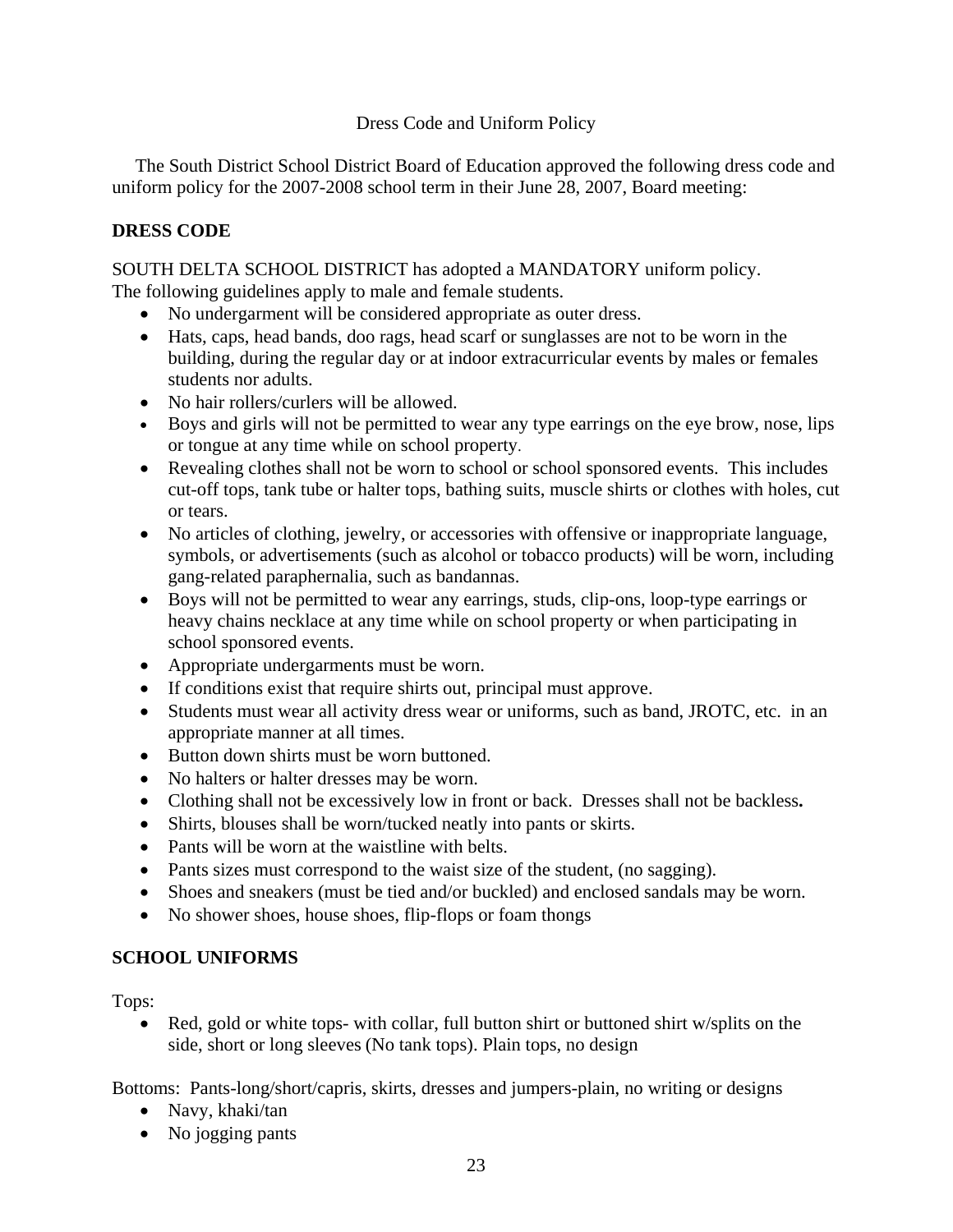• Skirts, jumpers, shorts and dresses – No more than three (3) inches above the knee

Students will be allowed to wear any combination of the uniforms in grades Pre-K- 5. The **high school and middle school students** will wear specific colors on certain days as follows:

| Monday   | - Navy bottom and white top          |
|----------|--------------------------------------|
| Tuesday  | - Khaki bottom and red top           |
|          | Wednesday - Navy bottom and gold top |
| Thursday | - Navy bottom and white top          |
| Friday   | - Khaki bottom and red top           |

#### **ALL STUDENTS ATTENDING SCHOOL MUST WEAR UNIFORM EVERYDAY.**

Students who are dressed inappropriately will be required to call parents to bring a change of clothes that conform to the dress code.

#### **Note: A student wearing sagging pants will be warned the first time; second time – 3 days in ISS; third time – 5 days in ISS; and the fourth time – process starts over.**

Only school designed or special events tee shirts and sweatshirts will be allowed, as approved by the building principal.

Pants will be worn at the waistline with belts.

Pants sizes must correspond to the waist size of the student, (no sagging). Shoes and sneakers (must be tied and/or buckled) and enclosed sandals may be worn.

- No shower shoes, house shoes, flip-flops or foam thongs
- K-5 No sandals or open toe or heel shoe

Please Note: Students will be allowed to wear any combination of the uniform.

#### **GANG ACTIVITY**

 This South Delta school district is committed to maintaining a safe school environment for its students and staffs. Students are expected to adhere to the school's and district's standards of conduct that promote well-being and support the learning process. **Gang activity will not be tolerated in any form**.

Any student who starts a gang-related disturbance or who participates in one will be suspended immediately and recommended for expulsion by the principal or the superintendent for the remainder of the school year and subject to all other penalties and requirements provided by law and the district.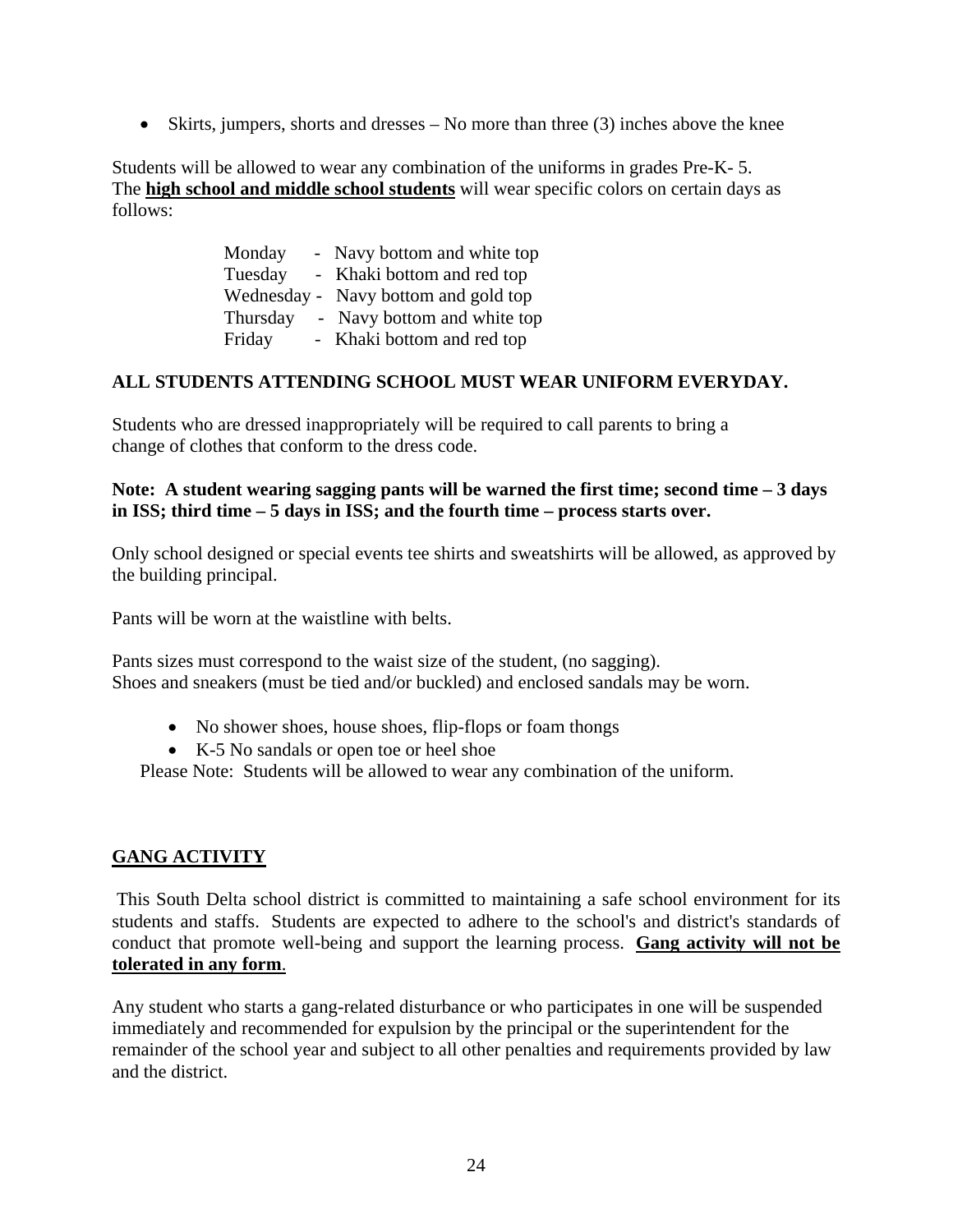#### **DISTRACTING ARTICLES**

Any student who displays or causes a distraction with articles such as comic books, rubber bands, magazines, combs or brushes, make-up, playing cards, radios, pagers, etc., will have the articles confiscated and turned into the principal's office. Parents may pick up the article at the office.

Student are not to bring cell phones or any electronic devices (Game boys, Ipod, MP3 Players, PSP, etc.) to school. Students caught with a cell phone or any electronic devices in the school or on school property will be dealt with accordingly:

| First offense:  | Three days in ISS and a parent conference |
|-----------------|-------------------------------------------|
| Second Offense: | Five days in ISS and a parent conference  |
| Third Offense:  | <b>Alternative Education</b>              |

If any confiscated items are misplaced by school officials, neither school nor district will be held accountable for restitution.

#### **DUE PROCESS**

A student who has been suspended or expelled or otherwise denied admission to attend school has the right to due process. All aspects, circumstances and records of the student's case shall be confidential and available only to authorized school officials dealing directly with the student or to the student's parents, legal guardians or attorneys for the student or the Board. The following procedures provide notice and opportunity to be heard in such matters.

#### Step I. INITIAL INFORMAL HEARING

Applies to: Suspensions of 10 days or less Suspensions of 11 days or more Recommendations of Expulsions Denial of Admission

- A. An initial informal hearing is required in each case where disciplinary action may be taken against a student. After an initial investigation appropriate under the circumstances, the principal, superintendent or designee shall:
- 1. Advise the student of the charges against him/her or reason for non-admission
- 2. Afford the student a full opportunity to respond
- 3. If the student denies the charges or contests the reasons for non-admission, explain the evidence in support thereof.

B. After the informal hearing, the principal may take the following action:

1. SUSPENSION OF TEN DAYS OR LESS: The principal may issue to the student and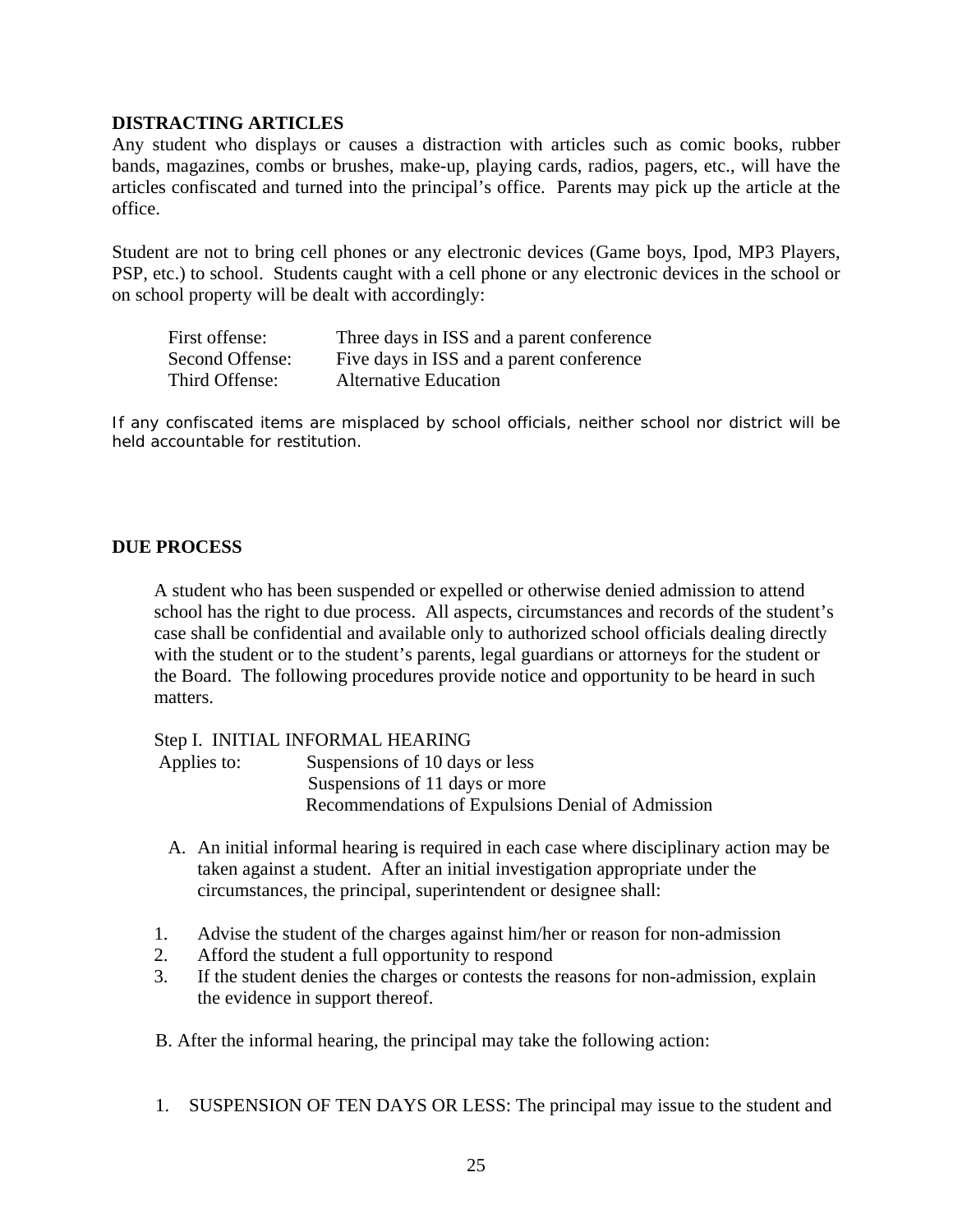legal guardian a notice of suspension not longer than 10 consecutive school days. The suspension is effective immediately and no further due process is required.

- 2. IMMEDIATE REMOVAL: The principal may immediately dismiss the student from school for the day when such is necessary to restore order, to protect the safety of the student or others and/or to resume normal school functions, but when an immediate suspension is not or may not be appropriate. A student sent home under these circumstances shall be instructed to return the following day with his legal guardian. Should the student not return as instructed, the principal shall mail a "Notice of Suspension" for 10 days or less, as appropriate.
- 3. IMMEDIATE SUSPENSION AND RECOMMENDATION OF EXPULSION: The principal or superintendent shall immediately suspend a student for 10 days or less and recommend expulsion when there is reason to believe that the student committed an unlawful act, as defined or otherwise provided by District policy. The suspension shall be effective immediately, pending conclusion of the informal due process hearing on the recommendation of expulsion.
- 4. IMMEDIATE SUSPENSION AND RECOMMENDATION OR SUSPENSION OF 11 DAYS OR MORE/EXPULSION: The principal or the superintendent may immediately suspend a student for 10 days or less and recommend a suspension of 11 days or more or expulsion, as appropriate under the circumstances. The suspension shall be effective immediately, pending a formal of the due process hearing on the recommendation of long-term suspension or expulsion, which must be held before the expiration of 10 days.
- 5. DENIAL OF ADMISSION: The principal or superintendent may recommend a denial of admission which shall be effective immediately, pending the conclusion of due process.

#### Step II. FORMAL DUE PROCESS HEARING Applies to: Suspensions of 11 days or more Expulsions Denials of admission

If, after the initial informal hearing the principal or superintendent determines that a recommendation of suspension for 11 days or more, expulsion or other denial of admission is the appropriate disciplinary action the following actions shall be taken:

- 1. The principal or superintendent shall give the student a written Notice of Suspension and Recommendation of Expulsion/Non-admission and Statement of Rights in a form provided by the superintendent for such purposes.
- 2. The notice shall contain a statement of the charges/reasons, advising the student of his right to legal counsel, to present witnesses and to cross-examine witness presented against him and state the date, time and place for hearing. A copy of the notice will be hand delivered to the student when possible and the original hand-delivered or mailed to the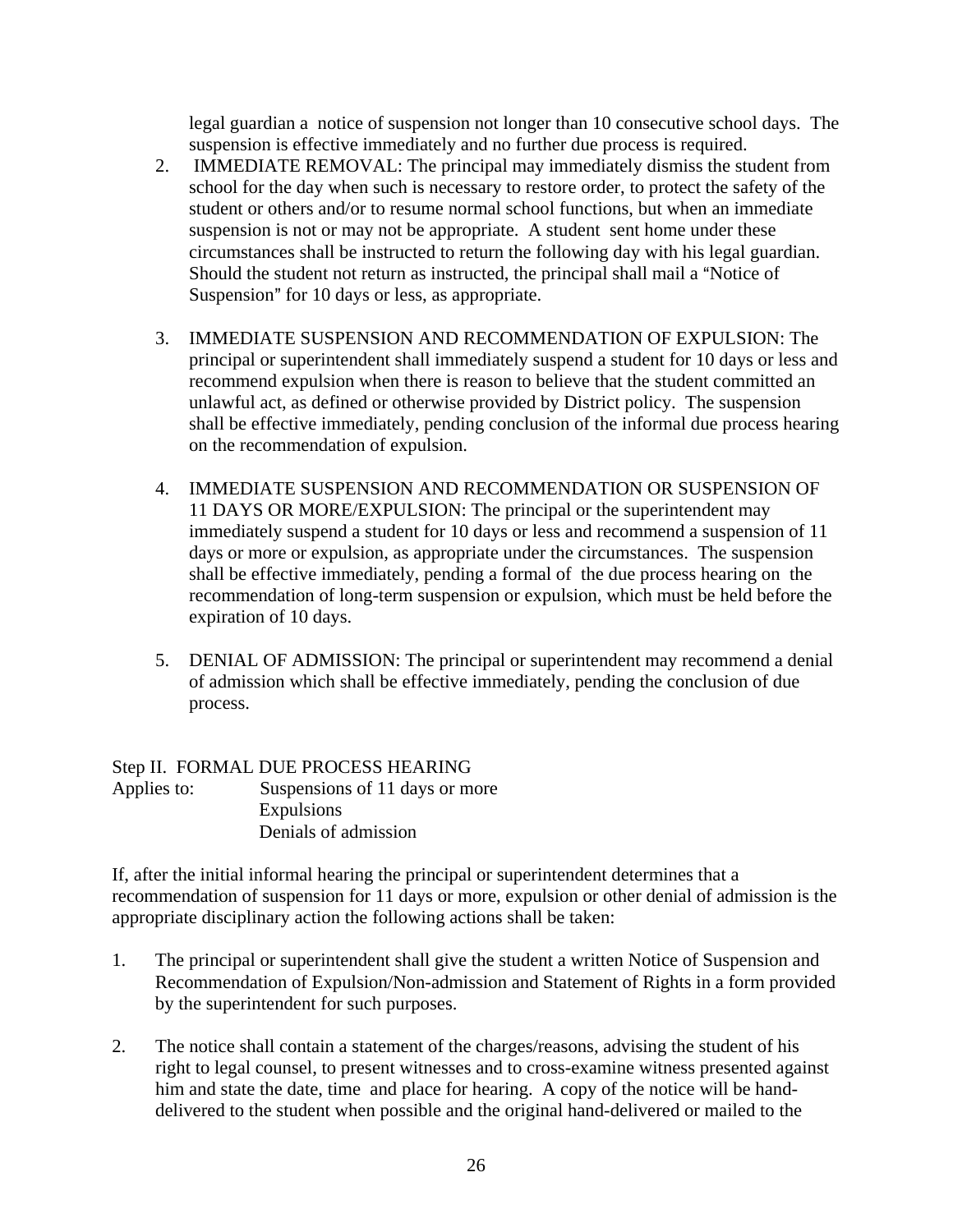- 3. A hearing before the (School Appeals Committee) shall automatically be scheduled no later than the tenth day following the date of notice.
- 4. Pending the outcome of the hearing before the (School Appeals Committee):
	- a. The student may be offered temporary placement in the alternative school program when the counselor verifies the student's suitability for such program and, in such case, the hearing before the (School Appeals Committee) may be held at any appropriate time without application of the 10-day limitation. However, the district may not offer temporary placement when the offense upon which the action is based is gang or group-related fighting, violation of prohibitions against weapons or controlled substances, assault of a staff member or other unlawful or violent act.
	- b. The student may be allowed to remain in school if the principal or, in the case of non-admission, the superintendent determines that his continued presence is not detrimental to the normal functioning of the school program and, in such case, the hearing before the School Appeals Committee may be held at any appropriate time without application to the 10-day limitation and place for hearing. A copy of the notice will be hand-delivered to the student when possible and the original handdelivered or mailed to the legal guardian.
	- c. The hearing will be before the (School Appeals Committee)
		- i. The Committee shall be composed of three or more school administrators, none of who may be on the staff of the school from which the student is enrolled.
		- ii The superintendent's designee will serve as the investigator, convener and administrative officer of the Committee but shall not vote.
	- d. The School Appeals Committee) shall hear and consider all cases presented and is authorized to:
		- i. To concur in the suspension, expulsion or non-admission recommendation;
		- ii. To confirm or specify the duration
		- iii. The (School Appeals Committee) shall prepare a written summary of each case.
		- e. All expulsion and non-admission recommendations shall be subject to review by the superintendent.
		- f. After review by the superintendent, a parent, legal guardian or custodian aggrieved by decision to suspend his child may request review of the decision by the school board. A request for review must be submitted to the board within two days after receiving a decision at this appeal step.

#### OPTIONAL: Step III. REVIEW BY THE SUPERINTENDENT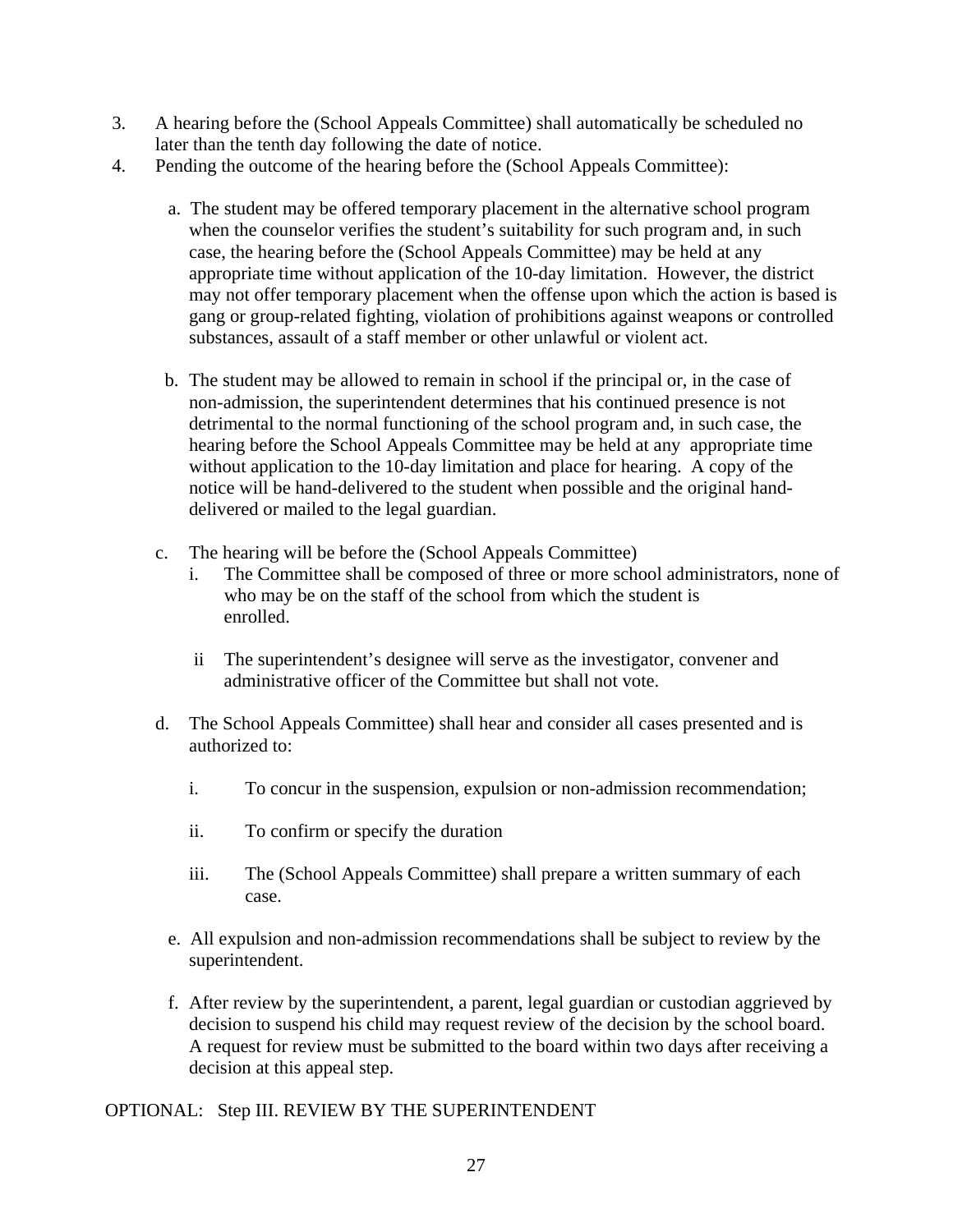Applies to: Expulsions and Denial of admission

The superintendent shall review all recommendations by the (School Appeals Committee) for expulsion or denials of admission:

- 1. If the superintendent concurs in the decision of the (School Appeals Committee) he/she shall submit the recommendation to the school Board for final action
- 2. If the superintendent does not concur in the decision of the (School Appeals Committee) he/she may reduce the suspension or readmit the student.
- 3. All recommendations by the superintendent of expulsions or denial of admission shall be subject to review by the board.

#### Step VI. REVIEW BY THE BOARD

Applies to: Suspensions (only upon request by parents)

#### Expulsions and Denial of admission

 The board shall, at its next regular or special meeting following the recommendation, review and take action on all recommendations for expulsions, denial of admission and any requests for review of suspensions. All consideration of student disciplinary actions shall be conducted in accordance with standard board procedure. All decisions by the board shall be final.

# **EARLY DISMISSAL**

Parents are urged to leave their children in school the full school day. Please try to schedule medical or other appointments outside of school hours whenever possible. Early dismissal or late arrival may prevent students from receiving a perfect attendance award.

Only a student's parent, legal guardian, or designated person will be allowed to sign a student out of school. Once a student arrives in the morning, he/she will not be allowed to leave campus unless accompanied by a parent, guardian or designated person. Students must bring a note from parents/guardians if they are to:

- 
- Walk from school when they normally ride Make any changes in the

Note: No early dismal after 2:00 p.m.

#### **FEES**

Students may be assessed fees for varying approved programs, activities and organizations as approved by the school board or superintendent.

- Ride a different bus Ride home with another person
	- way they normally leave school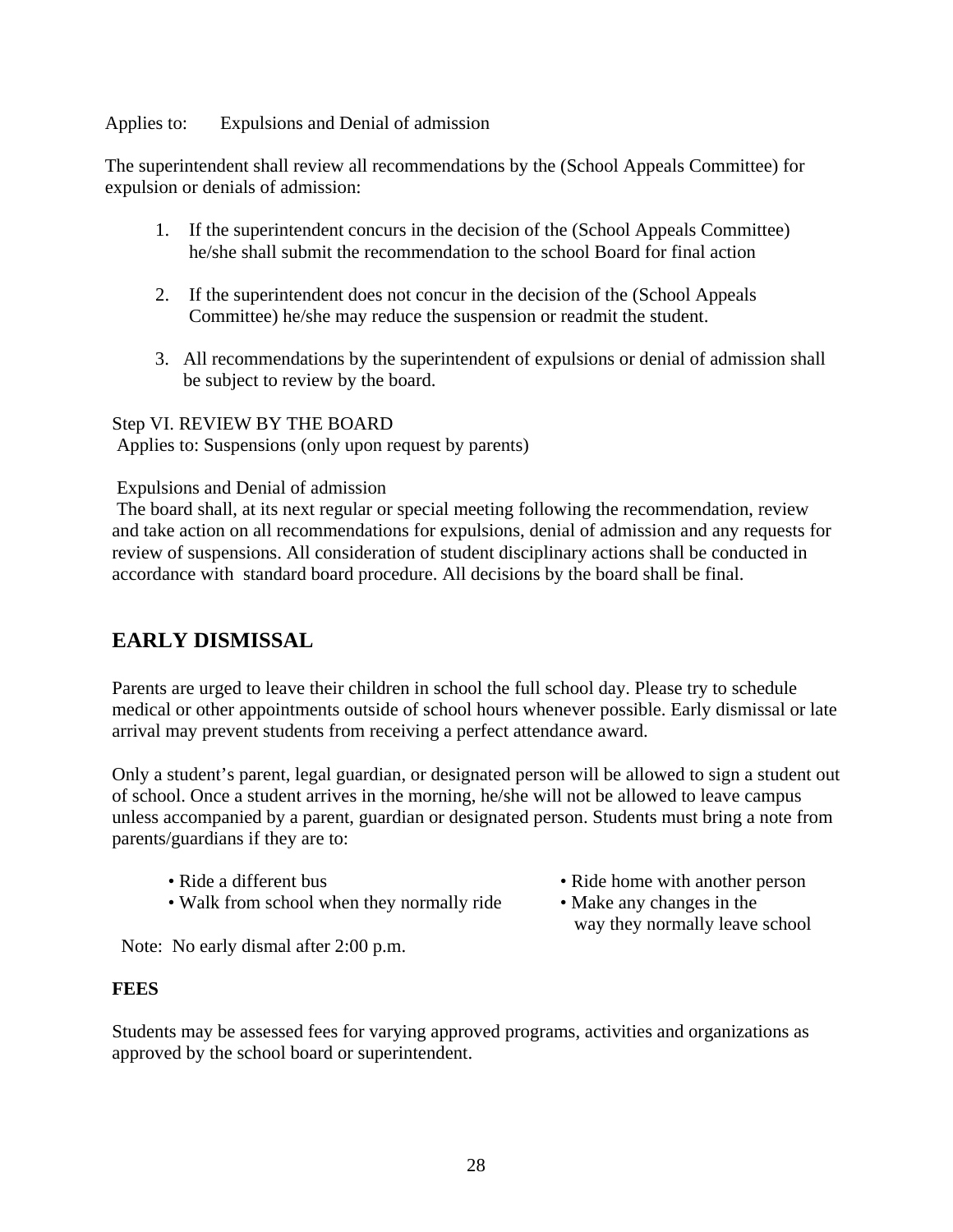#### **FIGHTING**

Where a student clearly tried to avoid a fight, and this was witnessed by a certified person, the teacher **may** make a recommendation(s), in writing, for the punishment or action taken. All fights will be investigated by the principal.

#### **FINANCIAL RESPONSIBILITY OF PARENTS**

A parent, guardian or custodian of a compulsory-school-age child enrolled in the South Delta School District shall be responsible financially for his/her minor destructive acts against school property or persons.

#### **FIREWORKS, FIREARMS OR WEAPONS**

Fireworks, firearms or weapons on campus and on buses are forbidden not only by the school policy, but by local laws.

#### **FOOD AND DRINKS**

No student is to bring food, drinks or chewing gum into the classroom unless approved by the teacher. All eating is to be done in designated areas.

#### **GAMBLING**

Gambling, or playing any game for money is not permitted. Teachers will confiscate any money or materials and refer students involved to the office. Violations will be cause for suspension.

#### **GED PROGRAM**

GED participants shall not be eligible to participate in regular academic courses or other programmatic activities within the school district, including athletics, choir, band, or any other extra curricular activities, except that a GED student may participate in existing job and skill development programs or in programs developed in conjunction with the GED Programs and the Vocational Education Director.

#### **GRADING, PROMOTION, RETENTION, AND GRADUATION**

#### **I. OBJECTIVES**

- ' To monitor each student's progress mastering the district and state competencies
- $\bullet$  To evaluate student performance
- $\bullet$  To report student progress to parents
- ' To identify the basis for student promotion, retention and graduation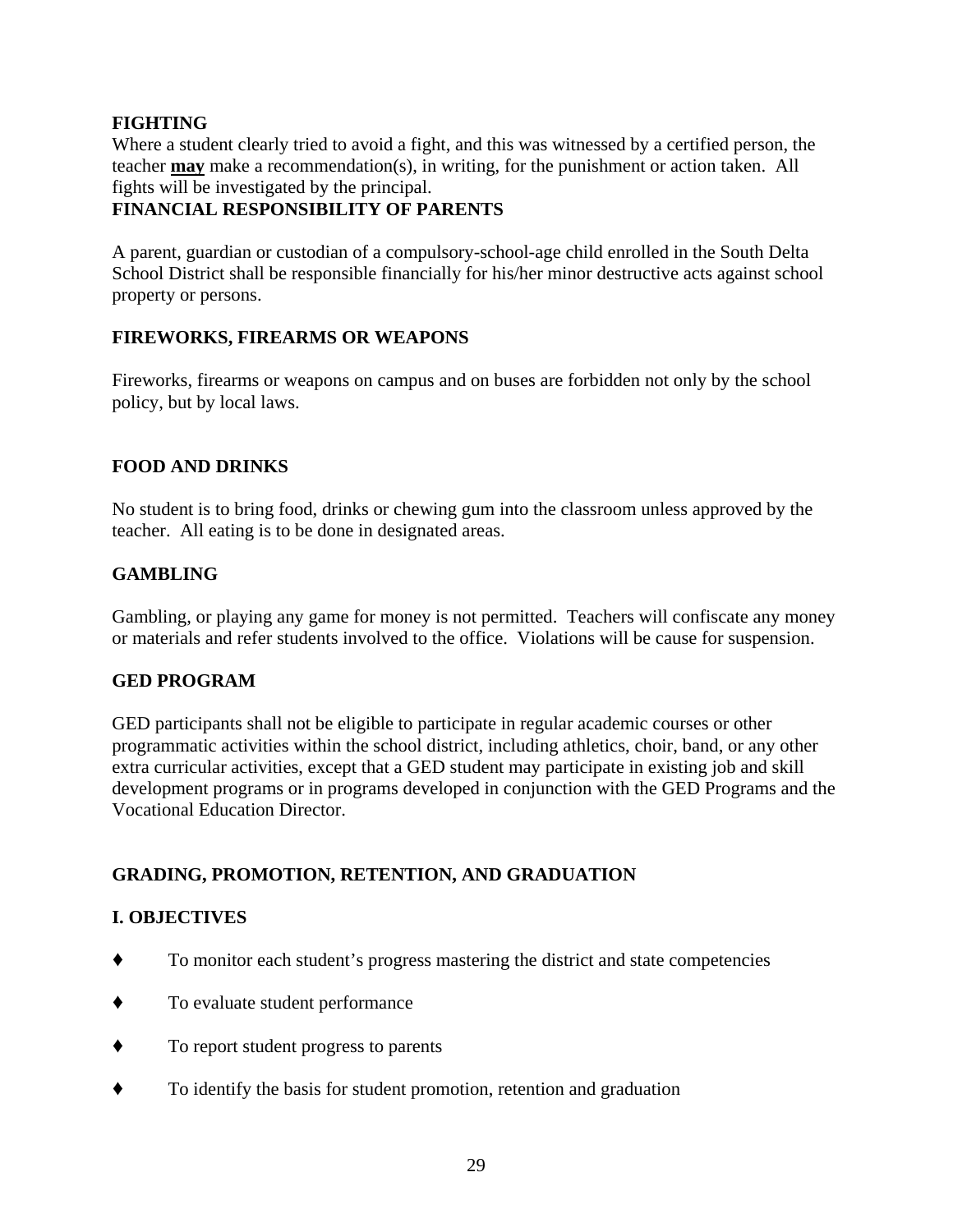#### **II. EVALUATION OF STUDENT PERFORMANCE**

' Evaluation of student performance is based upon demonstrated mastery of the objectives set forth in the district's Instructional Management Plans which include the **Mississippi Curriculum Frameworks**.

#### **III. GRADING PROCEDURES**

#### **Pre-K-Kindergarten**

In reporting progress to parents of the students in the Kindergarten program, a **Report Card Checklist** will be used. **A Slash (1)** will be used to indicate those skills that have been introduced and an **"X"** for those skills in which the student has demonstrated mastery during the nine weeks grading period in language arts and math. An **"S"** will be given for **Satisfactory** work and a **"U"** for **Unsatisfactory** work in social studies and science courses. The student will be expected to master a minimum of 80 **percent** of the skills identified in the language arts, math, social studies, science, reading/spelling, music and physical education curriculums.

#### **Grades 1 Through 6**

Numerical grades will be given for all core courses - language arts, math, science, social studies with the exceptions of music and physically education. Music/PE will receive a grade of **"S"** for **Satisfactory** work and a "**U"** for **Unsatisfactory work.** Reading, writing, listening, and spelling will be incorporated into the language arts grade. Students are expected to master a minimum of 80 percent of the skills in all core courses.

#### **Grades 7 Through 12**

' Numerical grades will be given for all standard courses listed in the **Approved Courses for Secondary Schools of Mississippi** in grades 7-12 as well as for remedial/special courses so designated by the Board of Trustees. Students are expected to master a minimum of 80 percent of the skills taught in each course.

#### **NINE WEEKS GRADE:**

- ' The letter grade and the numerical grade will be tabulated based upon the **MASTERY TEST** (nine weeks test) scores, an average of the major works (unit tests, chapter tests, weekly tests, reports, research papers, and projects), and an average of class activities and homework (pop quizzes, worksheets, class activities and home assignments) during the nine weeks grading period.
- $\blacklozenge$  The average score on the major work will be given a weight of 60 percent, class activities and homework, 5 percent, and the nine weeks mastery test, 35 percent.
- ' **A Computerized Tracking Record of Performance** will be kept on each student that will identify mastery and non-mastery of all skills tested.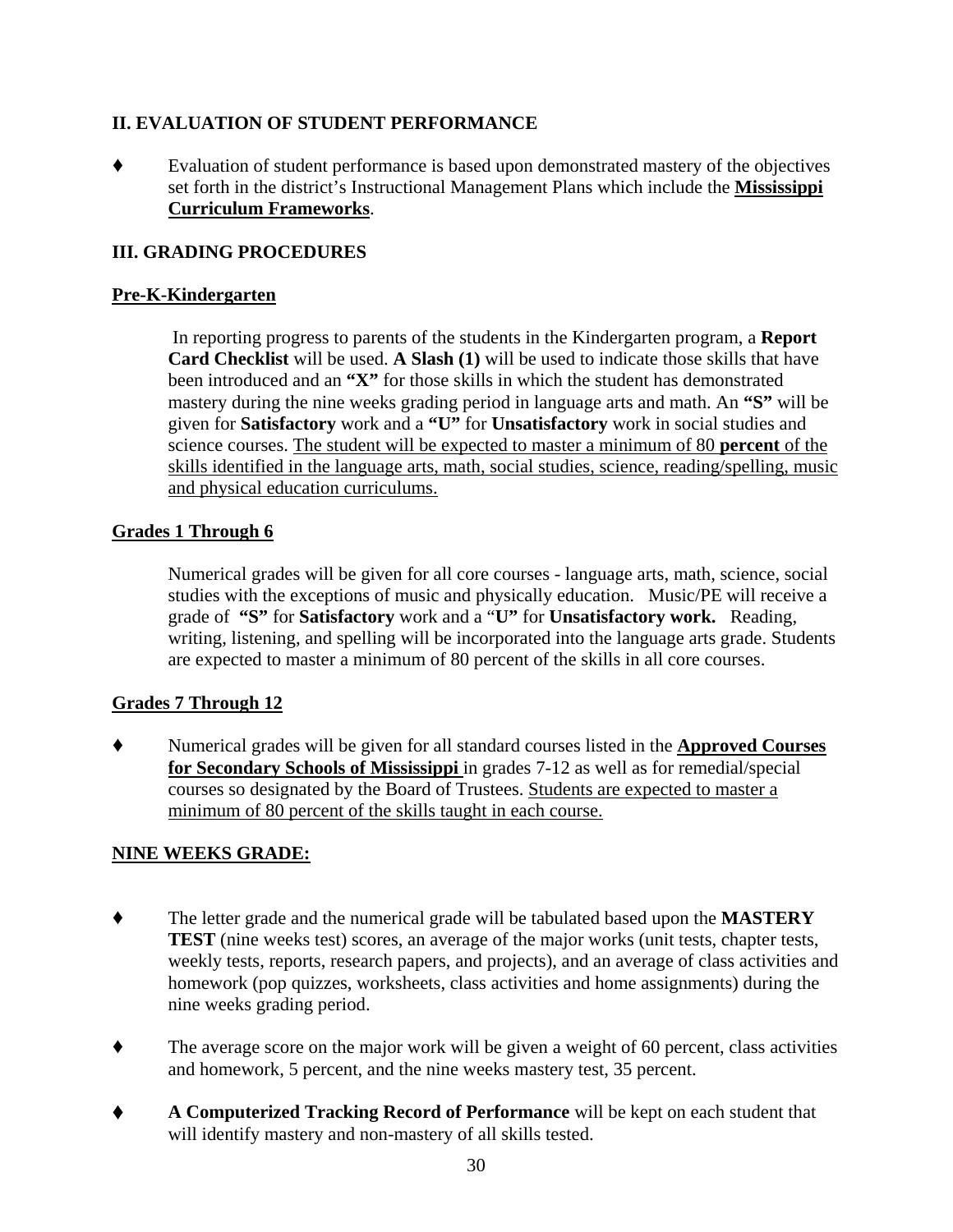- ' Numerical grades for grades 1 through 12 will be recorded on the **Report Card** for each grading period. **Report Cards** in grades 1through 12 will be generated through the use of technology.
- The following numerical values shall be used in determining letter grades:

| $93 - 100 - A$ | (Superior)      |
|----------------|-----------------|
| $92 - 85 - B$  | (Above Average) |
| $84 - 75 - C$  | (Average)       |
| 74 - 70 - D    | (Below Average) |
| $0 - 69 - F$   | (Failure)       |

**SIX POINTS (6)** will be added to the nine weeks grade for students enrolled in **ADVANCED LEVEL COURSES** (Advanced Algebra, Discrete Math, Chemistry II, Pre-calculus, Trigonometry, and Physics I.)

- $\blacklozenge$  An "I" for incomplete will be given the student at the end of the grading period if he or she has not met the requirement(s) of submitting a research paper, project, report, or has an excused absence for the day of test administration, or records have not been received from the school in which the child transferred. Three (3) weeks following exam week will be allowed for the clearing of an "I." Scheduling for clearing an "I" for incomplete shall be the responsibility of the student.
- ' ALL reteaching and retesting will take place during the nine weeks grading period and following summative testing for students who do not demonstrate mastery of desired skills.. The highest score a student can receive on a retest is 77. Only the student scoring 74 or below will be administered a retest. The retest - a different test covering the skills tested on the first test - will be administered within three to five working days following the first test. If the student scores lower on the second test than he/she scored on the first test, then the student keeps his/her original (first test) test score. It is the responsibility of the student to contact the teacher to schedule a retest.
- ' **No points** will be **deducted** from a student's grade for **disciplinary problems**, **nor** will any **points** be given for **"good" conduct. "Zeros"** may not be given as a means of disciplining a student except for cheating.
- ◆ **Cheating**: A student who is caught cheating on tests or assignments will receive a zero (0) for that test or assignment. He/she will not be allowed to make up the work in question. A parent conference will be requested following such student action.
- **Excused** and **Unexcused Absences**: Any student who is absent for whatever reason(s) must make up any missed work or tests. The student has three to five days, depending on the simplicity or complexity of the task missed, to make up any work and/or tests missed. Students suspended due to disciplinary problems will be given an opportunity to make up any missed work or tests. Scheduling for missed work or tests will be the responsibility of the student.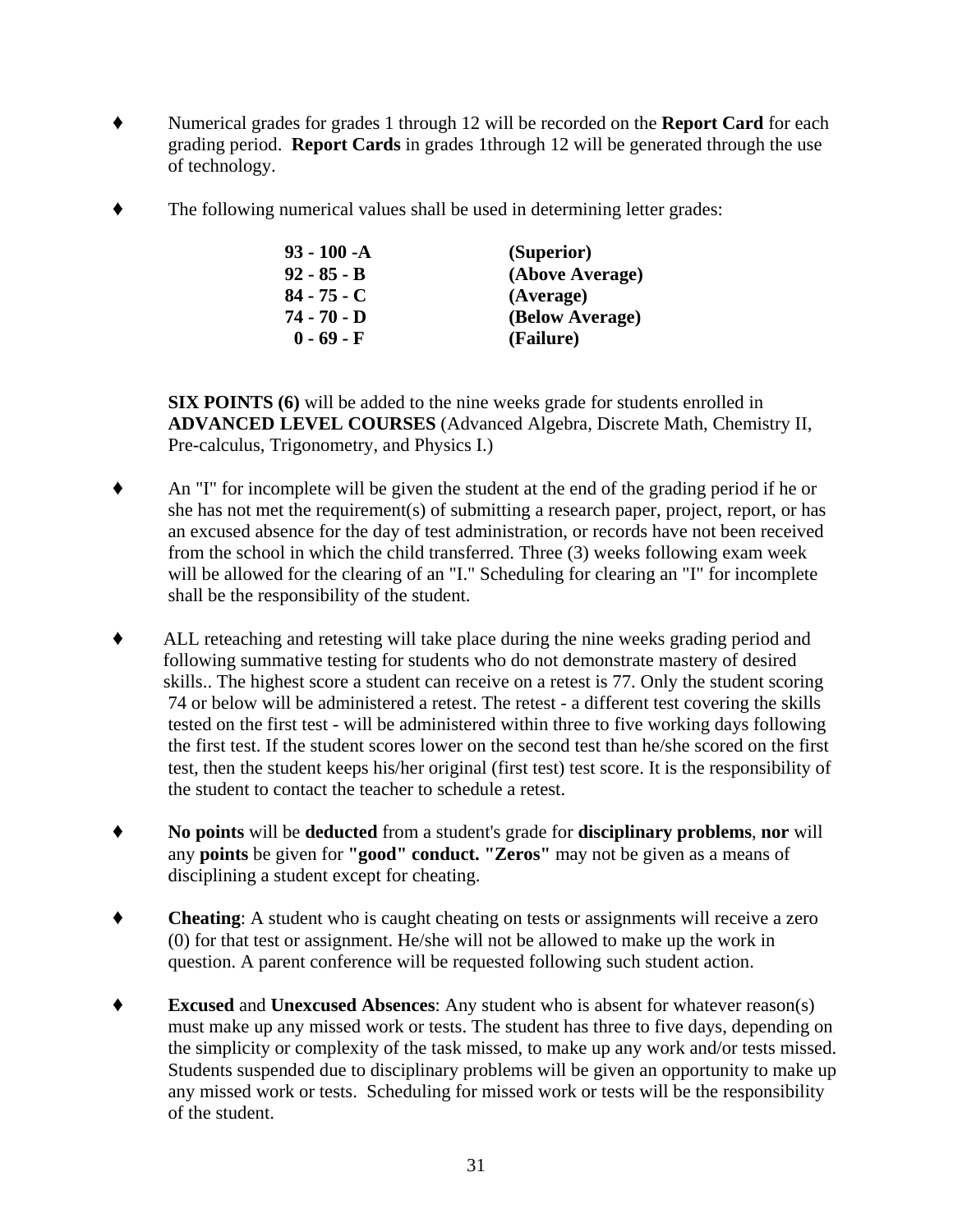- ' The **semester average** grade for the **first semester** will be determined by computing an average of the first nine weeks and the second nine weeks grades.
- **semester average** grade for the **second semester** will be determined by computing an average of the **third nine weeks** and the **fourth nine weeks** grades.
- ' The **year's average** will be determined by computing an average of the **first semester average** and the **second semester average**.

#### **IV. REPORT CARDS**

- ' **Report Cards** will be computer generated for grades K-12 with non-academic information provided.
- ' **ALL** report cards will be disseminated **WEDNESDAY** of the second week following the nine weeks exam week. Teachers will be given sufficient time for scoring all tests. The principal will develop a schedule for the submission of tests reports from each teacher. A Mid-Term Progress Report will be provided to parents the fifth week of each grading period to keep them informed of the child's academic and non-academic progress.
- ' A **Checklist** of skills reinforced each nine weeks grading period will be provided to the parents of students participating in Title I lab instruction.

#### **V. POOR PERFORMANCE**

' Teachers will constantly communicate with parents during the nine weeks grading period through conferences, telephone calls, notes, etc., about students who are performing poorly in class.

**It will be the responsibility of the teacher to communicate verbally to the parent that the child is not performing up to potential. The teacher cannot fail the student without having conducted conferences with parent(s) during the school year, or several unsuccessful attempts were made to contact parents for conferences. All documentation of conferences or attempted conferences will be kept on file in the teacher's classroom and the principal's office.** 

#### **VI. PROMOTION AND RETENTION**

- ' No kindergarten student will be retained in the Kindergarten Program without parents consent.
- ' A pupil in Grades 1 through 8 shall be promoted under the following conditions:
	- The student receives a year's average of 70 or above in all core courses-language arts/English, reading, math, science, social studies, and remedial/special courses and is expected to master at least 80 percent of the skills.
	- •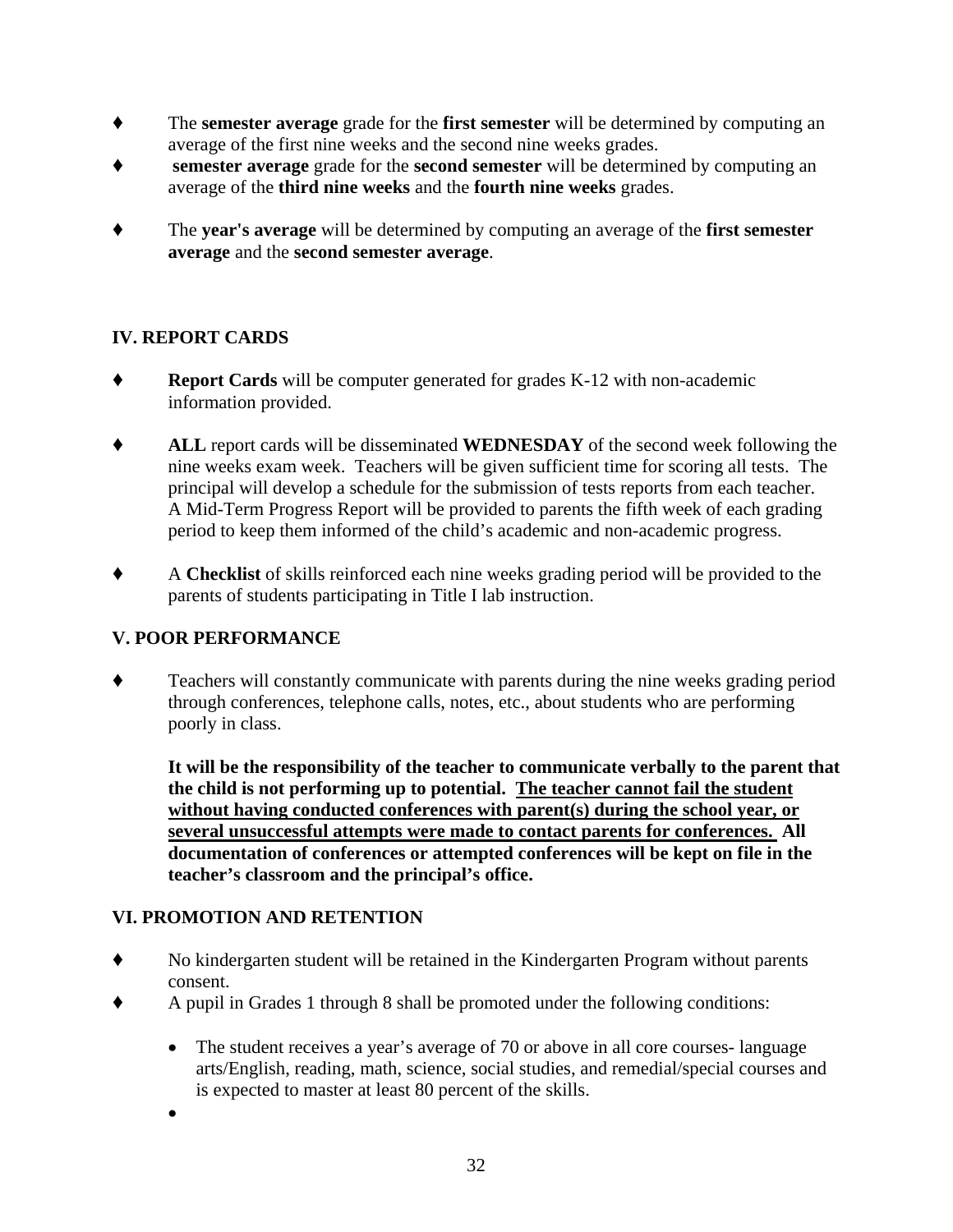- ♦ A Student that passes the end of the course test in Algebra I, Biology I, English II or U. S. History, but failed the course for the year will have his or her work reviewed by an external review team to recommend whether the student will be promoted or retained.
- ♦A student passing the Mississippi Curriculum Test, MCT, but failed the grade for the year will have his or her work reviewed by an external review team to recommend whether the student will be promoted or retained.
- ♦A student failing the MCT the second time will have his or her portfolio of work and test scores on the MCT reviewed by an external review team to recommend whether the student will be promoted or retained.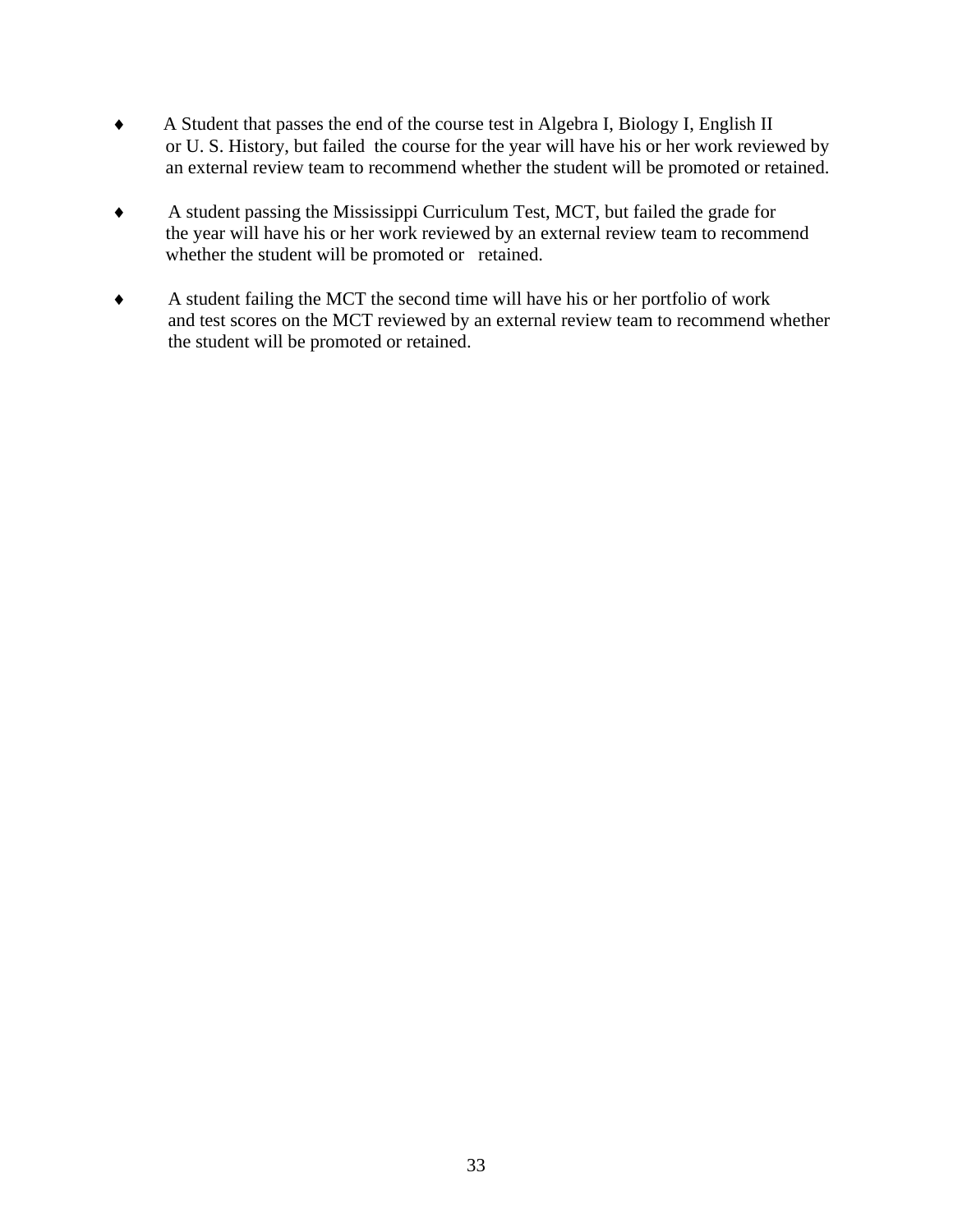#### **APPENDIX B REQUIRED COURSES IN THE CURRICULUM OF EACH SECONDARY SCHOOL STANDARD 32**

*Effective Beginning School Year 2007 – 2008* 

| <b>CURRICULUM AREA</b>       | <b>COURSES</b>                          |                 |                 |
|------------------------------|-----------------------------------------|-----------------|-----------------|
|                              |                                         | <b>CARNEGIE</b> | <b>TOTAL</b>    |
|                              |                                         | <b>UNITS</b>    | <b>UNITS</b>    |
| <b>ENGLISH</b>               | English I                               | 1               |                 |
|                              | English II                              | 1               |                 |
|                              | English III                             | 1               | $\overline{4}$  |
|                              | English IV                              | 1               |                 |
|                              | Algebra I                               | $\mathbf{1}$    |                 |
| <b>MATHEMATICS</b>           | Algebra II                              | 1               |                 |
|                              | Geometry                                | 1               | 6               |
|                              | Pre-Algebra                             |                 |                 |
|                              | Transition to Algebra                   | 1               |                 |
|                              | <b>Elective Mathematics Courses</b>     |                 |                 |
|                              | <b>Biology I</b>                        | 1               |                 |
| <b>SCIENCE</b>               | Chemistry                               | 1               |                 |
|                              | Physics                                 | 1               | 6               |
|                              | <b>Elective Science Courses</b>         | 3               |                 |
|                              | U.S. History                            | 1               |                 |
| <b>SOCIAL STUDIES</b>        | U.S. Government                         | $\frac{1}{2}$   |                 |
|                              | Mississippi Studies                     | $\frac{1}{2}$   | $\overline{4}$  |
|                              | World History                           | $\mathbf{1}$    |                 |
|                              | <b>Economics</b>                        | $\frac{1}{2}$   |                 |
|                              |                                         |                 |                 |
|                              | Intro to Geography                      |                 |                 |
|                              | Computer Applications <sup>1</sup>      | $\frac{1}{2}$   |                 |
| <b>BUSINESS &amp;</b>        | Keyboarding <sup>1</sup>                | $\frac{1}{2}$   | $1\frac{1}{2}$  |
|                              |                                         | $\frac{1}{2}$   |                 |
|                              | Personal Finance or Financial           |                 |                 |
| <b>TECHNOLOGY</b>            | Technology                              |                 |                 |
|                              |                                         | $\frac{1}{2}$   |                 |
| <b>HEALTH</b>                | Physical Education                      | $\frac{1}{2}$   | $\mathbf{1}$    |
|                              | Comprehensive Health <sup>2</sup>       |                 |                 |
| <b>THE ARTS</b>              | Any approved 500.00 course              | 1               | 1               |
| <b>FAMILY &amp; CONSUMER</b> |                                         |                 |                 |
| <b>SCIENCE</b>               | Family Dynamics                         | $\frac{1}{2}$   | $\frac{1}{2}$   |
| <b>VOCATIONAL EDUCATION</b>  |                                         |                 |                 |
|                              | Any combination of courses <sup>3</sup> | 4               | 4               |
| <b>ELECTIVES</b>             | Foreign Language (IHL) or               | $\mathbf{1}$    | $5\frac{1}{2}$  |
|                              | Advanced World Geography (IHL)          |                 |                 |
|                              |                                         |                 |                 |
| <b>TOTAL UNITS REQUIRED</b>  |                                         |                 | $33\frac{1}{2}$ |

<sup>1</sup> Or one unit in Computer Discovery.<br><sup>2</sup> Family and Individual Health may be offered in lieu of Comprehensive Health.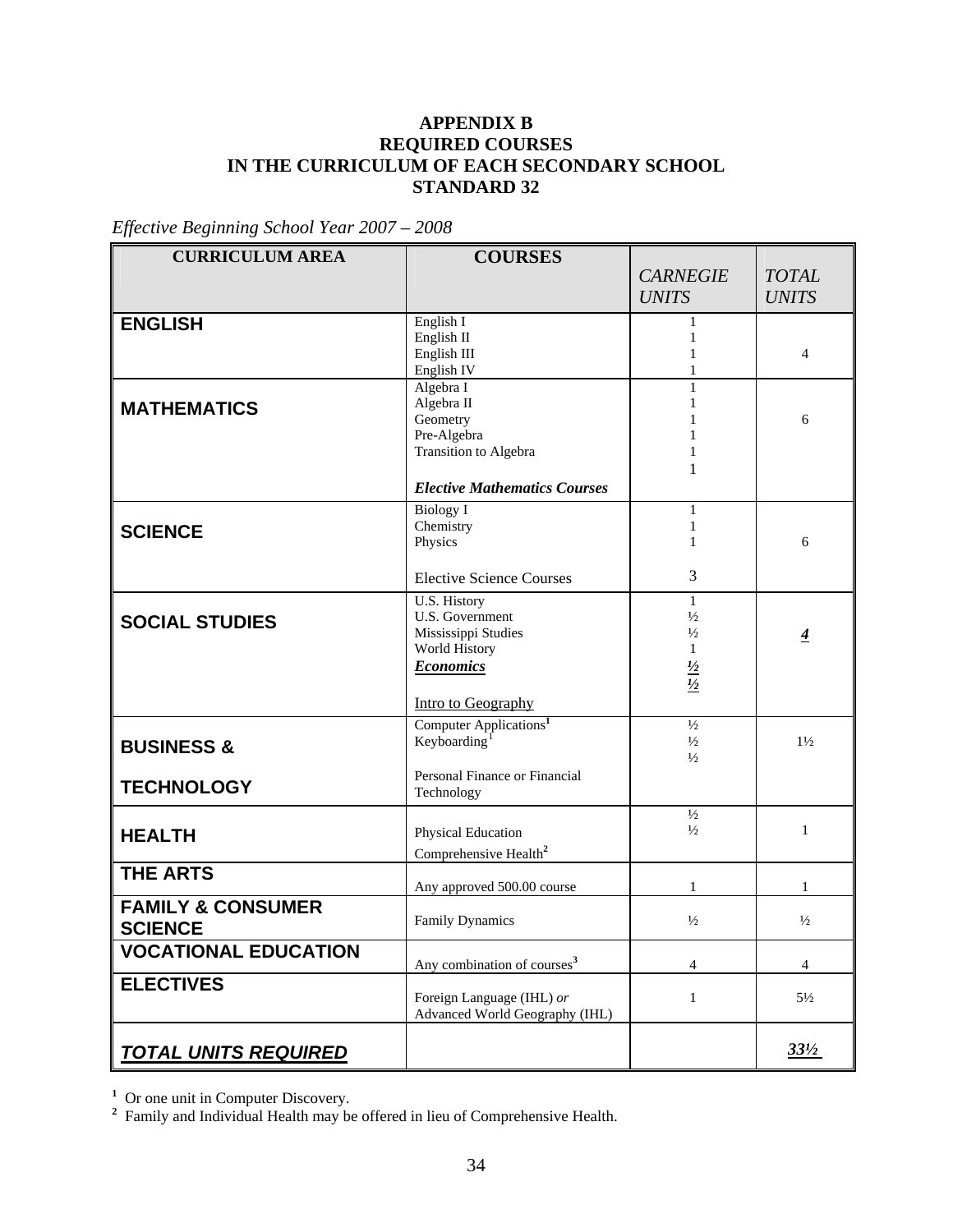#### **GRADING, PROMOTION, RETENTION, AND GRADUATION continued . . . . . . .**

**<sup>3</sup>** Includes Agriculture; Business Technology; Cooperative and Marketing Education; Family and Consumer Sciences; Health Education; Home Economics; Lodging and Hospitality; Technology Education; and Trade and Industrial.

#### **PROMOTION**

**A** pupil entering **Grade 9** beginning with the school year 2003-04 shall be **promoted** under the following conditions:

- ' In order for a **9th grade student** to be **promoted** to the **10th grade** he or she must have earned **6 Carnegie units** of work.
- ' In order for a **10th grade student** to be **promoted** to the **11th grade** he or she must have earned **12 Carnegie units** of work.
- ' In order for an **11th grade student** to be **promoted** to the **12th grade** he or she must have earned **18 Carnegie units** of work.
- ' In order for a **12th grade student** to graduate he or she must have earned **24 Carnegie units**  of work.
- ' No student will be allowed to take two **English courses** in the same school term.
- ' **Special Education** students who participate for part of the school day in regular education courses shall be required to meet the same standards in said courses as regular education students.

#### VII. **GRADUATION**

#### **GRADUATION REQUIREMENTS STANDARD 20(MDE)**

Each student graduating from a secondary school in an accredited school district will have earned the required Carnegie units as specified in the following table. Contents of each required and elective course must include the core objectives identified in the *Mississippi Curriculum Frameworks.* Course titles and identification numbers must appear in the current edition of *Approved Courses for Secondary Schools of Mississippi.* (See SB Policy ICFA-1.) Enrollment in on-line and correspondence courses listed in this book must have prior approval granted by principal. No more than one (1) of the minimum required number of units may be earned through completion of an approved correspondence course. Elective courses that do have identified content in the *Mississippi Curriculum Frameworks* or whose titles do not appear in the current edition of *Approved Courses for the Secondary Schools of Mississippi* must be approved according to criteria stated in Appendix D.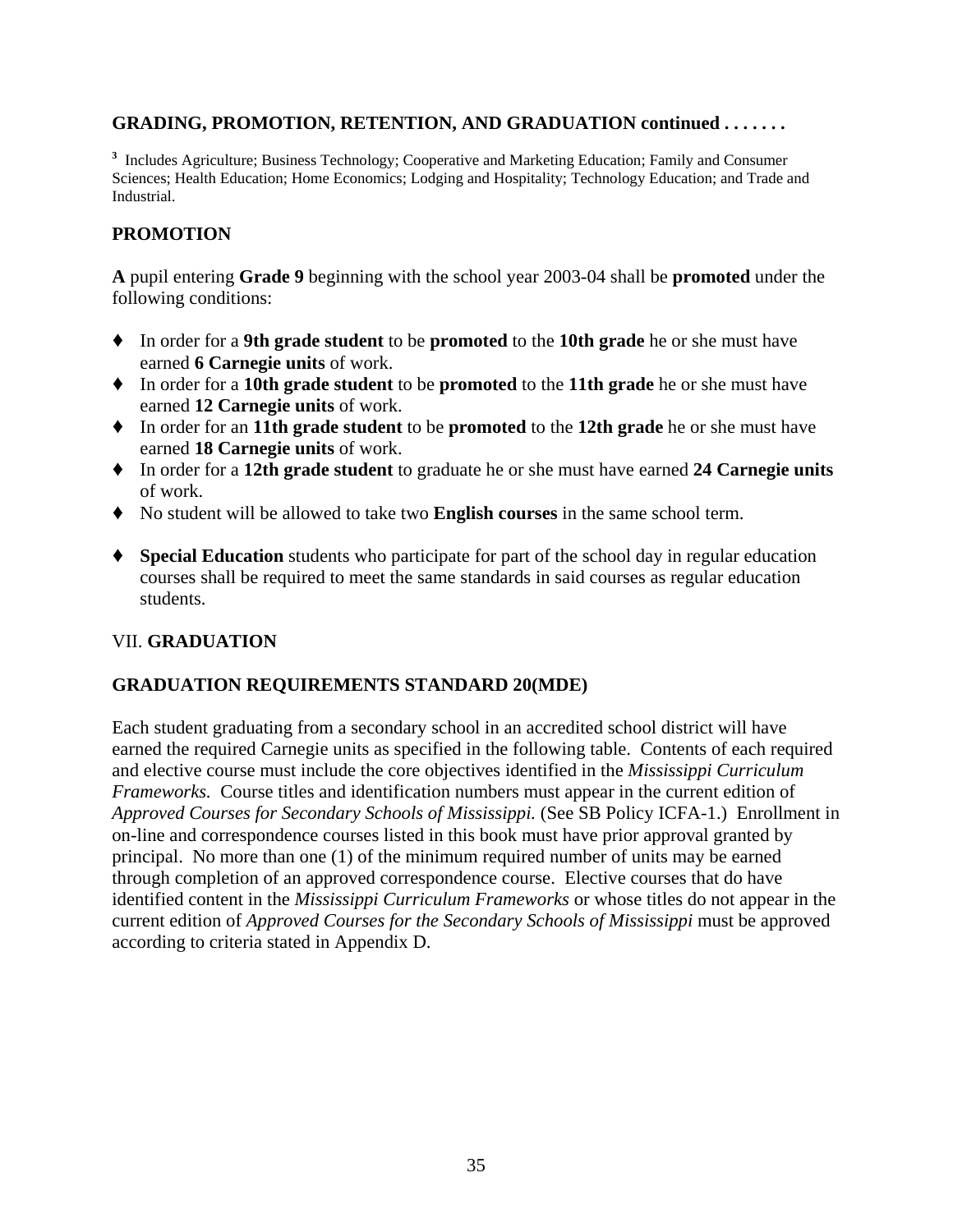#### **GRADING, PROMOTION, RETENTION, AND GRADUATION, continued.**

#### **SENIORS OF SCHOOL YEAR 2004-2005, 2005-2006, 2006-2007, and 2007-2008 (Entering ninth graders in 2001-2002, 2002-2003, 2003-2004, and 2004-2005)**

| <b>CURRICULUM AREA</b>                     | <b>UNITS</b>       | <b>REQUIRED SUBJECTS</b>                                                                                   |
|--------------------------------------------|--------------------|------------------------------------------------------------------------------------------------------------|
| <b>ENGLISH</b>                             | 4 <sup>1</sup>     |                                                                                                            |
| <b>MATHEMATICS</b>                         | $4^2$              | Algebra I                                                                                                  |
| <b>SCIENCE</b>                             | $3^3$              | <b>Biology I</b>                                                                                           |
| <b>SOCIAL STUDIES</b>                      | 3                  | 1 World History<br>1 U.S. History<br>1/2 U.S. Government<br>$\frac{1}{2}$ Mississippi Studies <sup>4</sup> |
| <b>HEALTH</b>                              | $\frac{1}{2}$      | Comprehensive Health or<br>Family and Individual Health                                                    |
| <b>BUSINESS &amp;</b><br><b>TECHNOLOGY</b> | 1 <sup>5</sup>     | 1/2 Keyboarding<br>1/2 Computer Applications                                                               |
| <b>THE ARTS</b>                            | $\mathbf{1}$       |                                                                                                            |
| <b>ELECTIVES</b>                           | $4\frac{1}{2}^{6}$ |                                                                                                            |
| <b>TOTAL UNITS</b><br><b>REQUIRED</b>      | 21                 |                                                                                                            |

 $^1$  Compensatory Reading and Compensatory Writing may not be included in the four English courses required for graduation; however, these courses may be included in the 31/2 general electives required for graduation.<br><sup>2</sup> Beginning school year with the eighth graders of 2004-2005, Pre-Algebra and Transition to Algebra, as well a

*Algebra I*, *may be taken in the eighth grade for Carnegie unit credit. Survey of Mathematical Topics, Compensatory Mathematics and developmental mathematics course may not be included in the four mathematics courses required for graduation; however, these courses may be included in the 31/2 general electives required for graduation. At least one of the four required mathematics courses must be higher than Algebra I. The allowable mathematics courses that can be taken which are higher than Algebra I are: Geometry, Algebra II, Advanced Algebra, Trigonometry, Pre-Calculus, Calculus, AP Calculus AB, AP Calculus BC, Discrete Mathematics, Probability and Statistics, and AP Statistics*.<br><sup>3</sup> One unit may be in Technology Applications or Introduction to Agriscience or Agriscience I or Concepts of

Agriscience or Allied Health or Aquaculture.

<sup>4</sup> The credit earned for a State/Local Government course in any other state by an out-of-state transfer student who enters after the sophomore year can stand in lieu of Mississippi Studies or Mississippi State and Local Government.

<sup>5</sup> One unit in Computer Discovery is accepted in lieu of the two  $\frac{1}{2}$  unit courses. Evidence of proficiency in Keyboarding and Computer Applications is accepted in lieu of the required courses if the student earns one unit in any of the courses listed in the *Business and Technology Framework* (academic and vocational). <sup>6</sup> Elective units in physical education include participation in interscholastic athletic activities that meet the

instructional requirements specified in the *Fitness through Physical Education Framework* and that are sanctioned by the Mississippi High School Activities Association.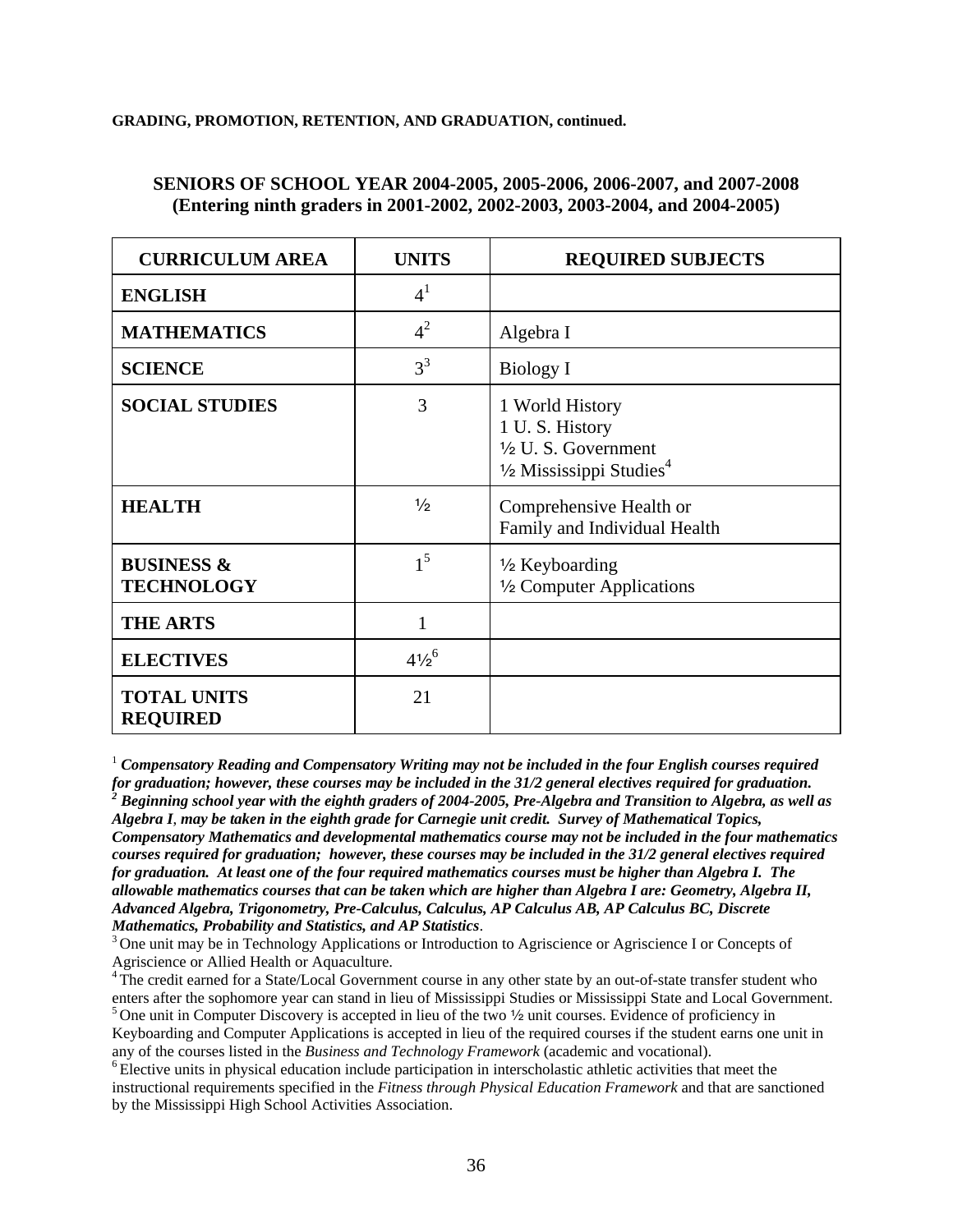#### **APPENDIX A GRADUATION REQUIREMENTS**

#### *SENIORS OF SCHOOL YEAR 2011-2012 AND LATER (Entering ninth graders in 2008-2009 and thereafter)*

*Beginning school year 2008-2009 and thereafter, all entering ninth graders (seniors of school year 2011-2012 and later) will be enrolled in a college preparatory curriculum and required to have a minimum of 24 Carnegie units, unless their parent/guardian requests to opt the student out of the college preparatory curriculum. Any student who is taken out of these requirements will complete the current Appendix A requirements for a standard high school diploma.*

| <b>CURRICULUM AREA</b>      |                          | <b>REQUIRED SUBJECTS</b>             |
|-----------------------------|--------------------------|--------------------------------------|
|                             | <b>CARNEGIE UNITS</b>    |                                      |
|                             | 4 <sup>1</sup>           |                                      |
| <b>ENGLISH</b>              |                          |                                      |
|                             | $4^2$                    | Algebra I                            |
| <b>MATHEMATICS</b>          |                          |                                      |
|                             | $\frac{4}{3}$            | Biology I                            |
| <b>SCIENCE</b>              |                          |                                      |
|                             |                          | 1 World History                      |
| <b>SOCIAL STUDIES</b>       | $\overline{4}$           | 1 U.S. History                       |
|                             |                          | $\frac{1}{2}$ Geography              |
|                             |                          | 1/2 U.S. Government                  |
|                             |                          | 1/2 Economics                        |
|                             |                          | 1/2 Mississippi Studies <sup>4</sup> |
| <b>HEALTH</b>               | $\frac{1}{2}$            | Comprehensive Health or              |
|                             |                          | Family and Individual Health         |
| <b>BUSINESS &amp;</b>       | $1^5$                    | $\frac{1}{2}$ Keyboarding            |
| <b>TECHNOLOGY</b>           |                          | 1/2 Computer Applications            |
| <b>THE ARTS</b>             |                          |                                      |
|                             | $\frac{5\frac{1}{2}}{6}$ |                                      |
| <b>ELECTIVES</b>            |                          |                                      |
| <b>TOTAL UNITS REQUIRED</b> | $\overline{24}$          |                                      |

<sup>1</sup> Compensatory Reading and Compensatory Writing may not be included in the four English courses required for graduation; however, these courses may be included in the  $\frac{5\frac{1}{2}}{2}$  general electives required for graduation.<br><sup>2</sup> Beginning school year with the eighth graders of 2004-2005, Pre-Algebra and Transition to Algebra,

Algebra I, may be taken in the eighth grade for Carnegie unit credit. *Survey of Mathematical Topics*, Compensatory Mathematics and any developmental mathematics course may not be included in the four mathematics courses required for graduation; however, these courses may be included in the *5½* general electives required for graduation. At least *two* of the four required mathematics courses must be higher than Algebra I. The allowable mathematics courses that can be taken which are higher than Algebra I are: Geometry, Algebra II, Advanced Algebra, Trigonometry, Pre-Calculus, Calculus, AP Calculus AB, AP Calculus BC, Discrete Mathematics, Probability and Statistics, and AP Statistics.

<sup>3</sup> One unit may be in Technology Applications or Introduction to Agriscience or Agriscience I or Concepts of Agriscience or Allied Health or Aquaculture. *One unit must be a lab-based physical science. The allowable labbased physical science courses are Physical Science, Chemistry I, Chemistry II, AP Chemistry, Physics I, Physics II, AP Physics B, AP Physics C – Electricity and Magnetism, and AP Physics C – Mechanics.* **<sup>4</sup>**

 The credit earned for a State/Local Government course in any other state by an out-of-state transfer student who enters after the sophomore year can stand in lieu of Mississippi Studies or Mississippi State and Local Government.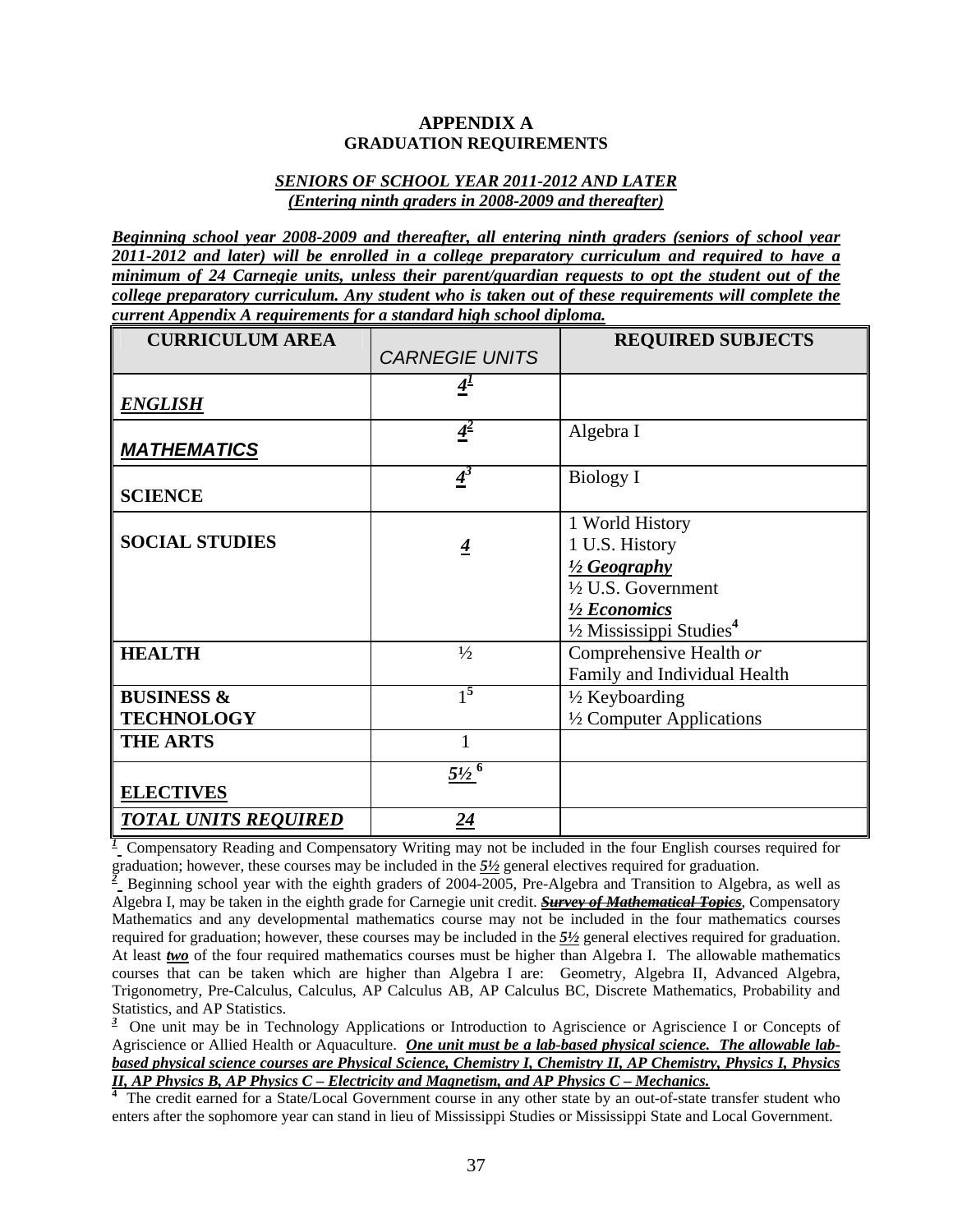<sup>5</sup> One unit in Computer Discovery is accepted in lieu of the two  $\frac{1}{2}$  unit courses. Evidence of proficiency in Keyboarding and Computer Applications is accepted in lieu of the required courses if the student earns one unit in any of the courses listed in the *Business and Technology Framework* (academic and vocational).

<sup>6</sup> Elective units in physical education include participation in interscholastic athletic activities that meet the instructional requirements specified in the *Fitness through Physical Education Framework* and that are sanctioned by the Mississippi High School Activities Association.

# **REQUIREMENTS FOR ADMISSION TO PUBLIC UNIVERSITIES IN MISSISSIPPI (IHL) STANDARD 32**

| <b>CURRICULUM AREA</b>      | <b>COURSES</b>                                                                                                                                                                                              | <b>UNITS</b>       |
|-----------------------------|-------------------------------------------------------------------------------------------------------------------------------------------------------------------------------------------------------------|--------------------|
| <b>ENGLISH</b>              |                                                                                                                                                                                                             | 4                  |
| <b>MATHEMATICS</b>          | Algebra $I^1$<br>Geometry<br>Algebra II                                                                                                                                                                     | 3                  |
| <b>SCIENCE</b>              | <b>SELECT 3 UNITS FROM THE</b><br><b>FOLLOWING LIST:</b><br><b>Biology I</b><br><b>Advanced Biology</b><br>Chemistry<br><b>Advanced Chemistry</b><br>Physics<br><b>Advanced Physics</b><br>Physical Science | 3<br>(2 lab-based) |
| <b>SOCIAL STUDIES</b>       | U.S. History<br>World History<br>U. S. Government $(\frac{1}{2})$<br>Economics $(\frac{1}{2})$ or<br>Geography (1/2)                                                                                        | 3                  |
| <b>COMPUTER EDUCATION</b>   | <b>Computer Applications</b>                                                                                                                                                                                | $\frac{1}{2}$      |
| <b>ADVANCED EDUCATION</b>   | SELECT 2 UNITS <sup>2</sup> THE<br><b>FOLLOWING LIST:</b><br>Foreign Language <sup>1</sup><br>World Geography<br>4 <sup>th</sup> year lab-based Science<br>4 <sup>th</sup> year Mathematics                 | $\overline{2}$     |
| <b>EIGHTH GRADE UNITS</b>   | Algebra I or first year Foreign<br>Language taken in the eighth grade<br>will be accepted for admission<br>provided the course content is the<br>same as the high school course.                            |                    |
| <b>TOTAL UNITS REQUIRED</b> |                                                                                                                                                                                                             | 15 <sub>2</sub>    |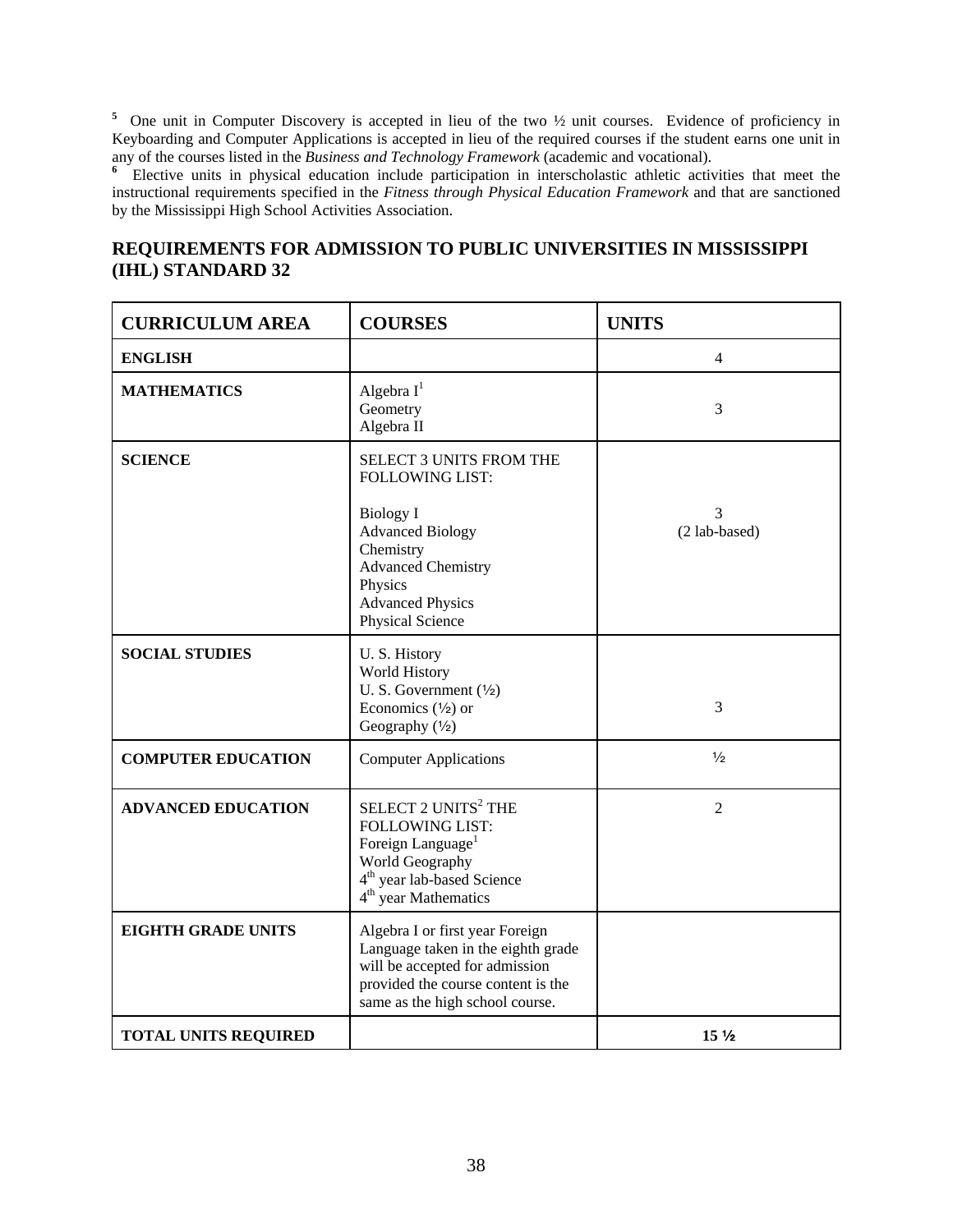#### **TRADITIONAL DIPLOMA**

' A minimum of 24 Carnegie units is required for the Graduating Class of 2002 and thereafter in the South Delta School District for **College Bound Track** students. **Four** (4) of these units shall be in the area of **English, three** (4) in **mathematics, three** (3) in **science, three** (3) in **social studies,** and **eleven (11)** electives as identified in **Approved Courses for Secondary Schools of Mississippi** , and **two** required **electives in two of the following - foreign language, world geography, and 4th year math or science.** 

#### **OCCUPATIONAL DIPLOMA**

' Effective for students with disabilities as defined by the Individuals with Disabilities Education Act (Public Law 101-476) who begin the ninth grade in 2002-2003 school year, students must earn the course credits outlined below and successfully complete an approved occupational portfolio in order to be awarded the Mississippi Occupational Diploma. **Occupational Bound Track** students. **Four** (4) credits of **English Language Arts** (Employment English I, II, III and Applied Employment English IV)**, four** (4) credits in **mathematics** (Job Skills Math I, II, III and Applied Life Skills Math IV)**, four** (4) in **science** (Life Skills Science I, II, III, and Applied Life Skills Science IV)**, four** (4) in **social studies** (Career Preparation I, II, III and Applied Career Preparation IV)**, one** (1) School Based Work Assessment (Career Technical Ed), **one** (1) Community Based Job Shadowing (Career Technical Ed), **two**  (2) 540 hours of successful paid work experience **or successful completion of a two (2) year career technical (Vocational)** program. Electives in arts education, physical education, wellness education, career technical education, and driver education.

#### **GRADUATION OPTIONS FOR IDEA**

- ' Certificate: The student is given recognition for having attended school for 12 or more/less years up to age 21.
- ' Occupational Diploma: The student is given recognition for having successfully completed the prescribed goals and objectives on his/her Individual Educational Plan (IEP).
- Regular Diploma: The student is given recognition for having met all of the graduation requirements as stated in the South Delta School District Curriculum Course of Study.
- Special Education students who wish to receive a high school diploma are required to take the **Assessment-based Graduation Requirements Exam**. (**High School Exit Exam)** and perform at established performance levels and meet the minimum requirements.
- ' Special Education students who are self-contained will be awarded a certificate of completion and shall be permitted to participate in graduation exercises.
- $\blacklozenge$  Alternative GED The student will be issued a certificate.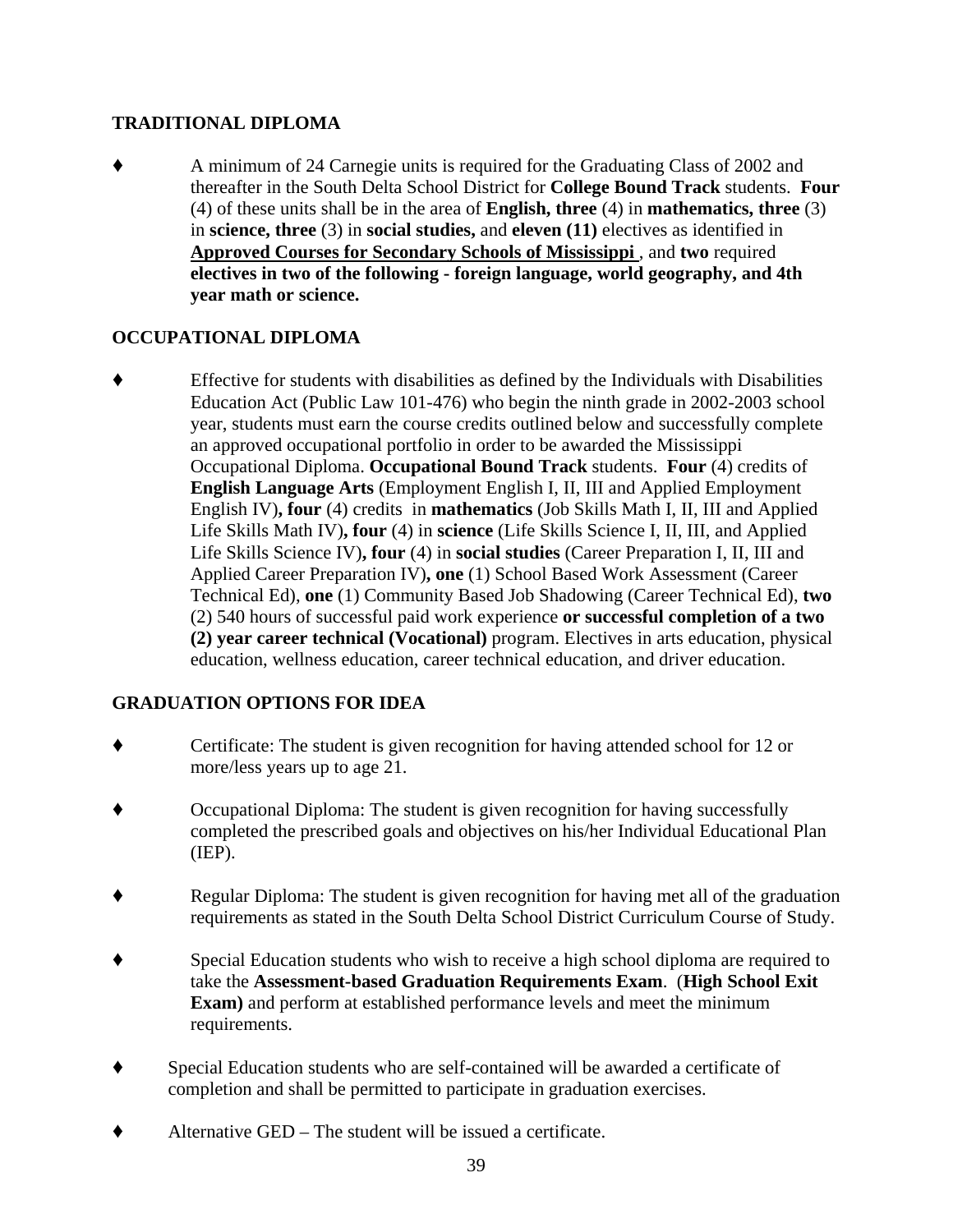- ' A school shall not deliver a diploma, or any substitute for a diploma, signed or unsigned, to a student, nor shall the student be permitted to participate in the graduation exercise until he/she has satisfied the graduation requirements established by the local board of education.
- ' A maximum of one said unit may be earned through completing a correspondence course providing the course has been approved by the principal; student passes the district's evaluation criteria in that subject; and the evaluation criteria have been administered by the supervising teacher.
- ' Each student graduating from a secondary school will have earned at least 2 of the last 4 Carnegie units at the school granting the diploma.
- ' No more than **4** units earned in summer school programs may be counted toward graduation requirements.

#### **VIII. SUBJECT AREA AND FLE GRADUATION REQUIREMENTS**

' Each student graduating from a secondary school in Mississippi must pass the following assessments

| <b>Students</b>                                               | <b>Assessment Based Graduation Requirements</b>                                                                                                                       |
|---------------------------------------------------------------|-----------------------------------------------------------------------------------------------------------------------------------------------------------------------|
| Students who entered<br>9 <sup>th</sup> Grade in 1998/1999    | Students must pass all three sections of the FLE.                                                                                                                     |
| $9th$ Graders in 1999/2000                                    | Students must pass all three sections of the FLE plus the<br>Subject Area Test in U.S. History from 1877.                                                             |
| $9th$ Graders in 2000/2001                                    | Students must pass the Mathematics section of the FLE plus the<br>Subject Area Tests in U.S. History from 1877 and English II<br>(with a writing component.)          |
| $9th$ Graders in 2001/2002                                    | Students must pass the Mathematics section of the FLE plus the<br>Subject Area Test in U.S. History from 1877, English II (with a<br>writing component, and Biology I |
| Students who entered<br>$9th$ Grade in 2002/2003<br>and after | Students must pass the Subject Tests in U.S. History from<br>1877, English II (with a writing component), Biology I, and<br>Algebra I.                                |
| Subsequent 9 <sup>th</sup> Grade<br>Classes                   | Same requirements as above                                                                                                                                            |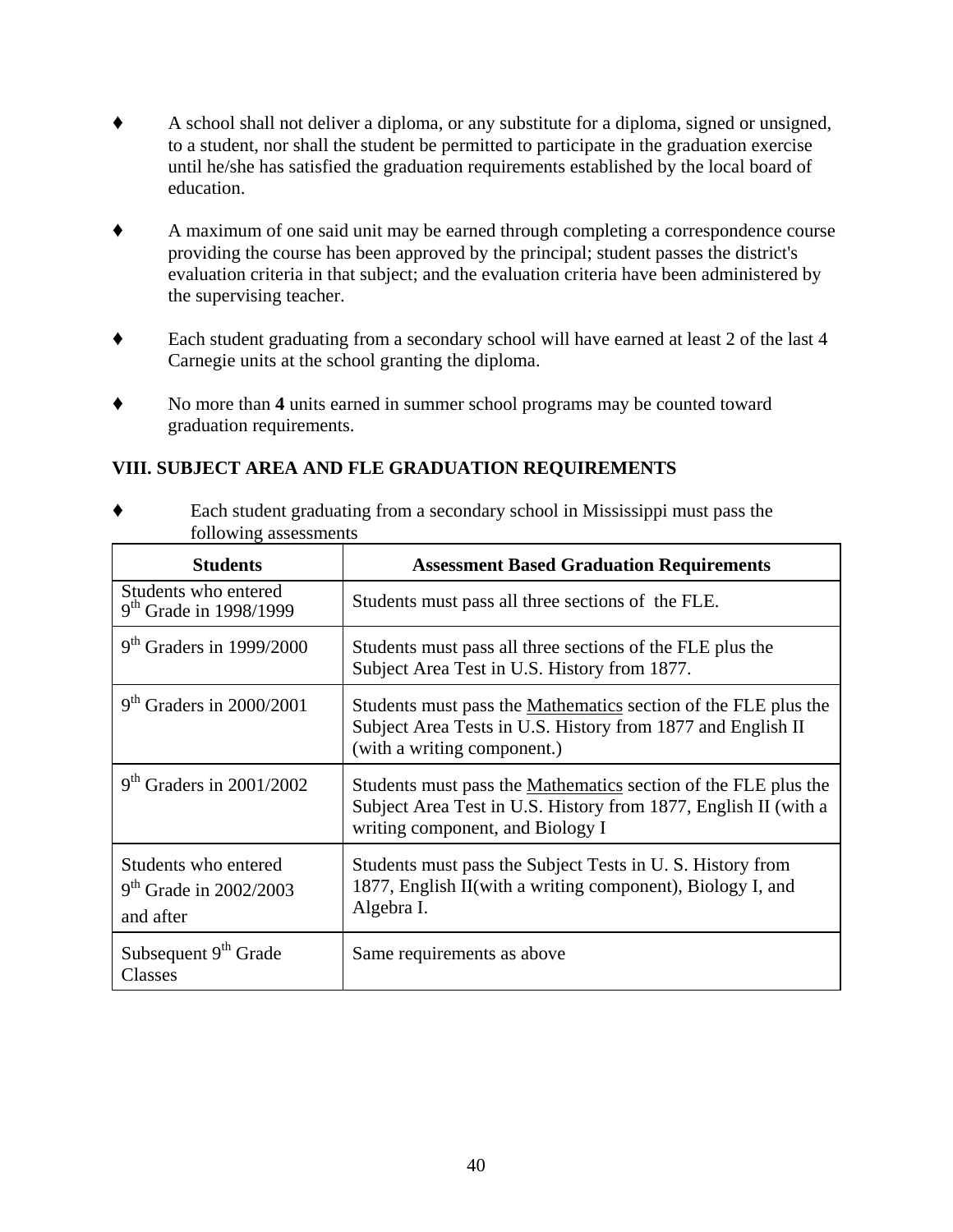#### **ACADEMIC RECOGNITION**

- ' **Superintendent's List-All A's**
- ' **Principal's List-A's and B's**
- ' **Honor Roll-average of 85 and above (Only courses with 70 and above scores will be averaged. If the student has an "F" and/or an "I" he/she cannot be considered for academic honors for that grading period.)**

#### **RANK IN CLASS**

' **Academic rank** in the class is determined by averaging all grades earned the first semester and second semester of the ninth, tenth, and eleventh grades through first semester of the twelfth grade.

#### **HONOR CORDS**

- ' Only students who have met the requirement of **Honor Graduate** or **Graduate with Distinction** shall receive an Honor Cord. The following criteria must be met:
- ' **Graduate with Distinction Accumulative Average of 93 100**
- ' **Honor Graduate Accumulative Average of 85 92**

#### **RANK IN CLASS**

' Academic rank for the valedictorian, salutatorian, and the top ten students of the senior class will be determined based upon the calculation of the first semester and second semester averages of grades nine, ten, eleven, and the first semester average and the third nine weeks grade of grade twelve. These students will be announced the second week of April each year.

#### **COURSE LOAD**

' ALL students in grades 7 through 12 must enroll in a minimum of eight (7) classes. A student who is enrolled in high school for the 5th year and is a senior will take whatever courses are needed for graduation, in addition to other courses.

#### **GUIDANCE**

Guidance services are available for every student in the school. The services include:

- assistance with education planning
- interpretation of test scores
- occupational information
- career information
- study help
- help with home, school, and/or social concerns
- answer student questions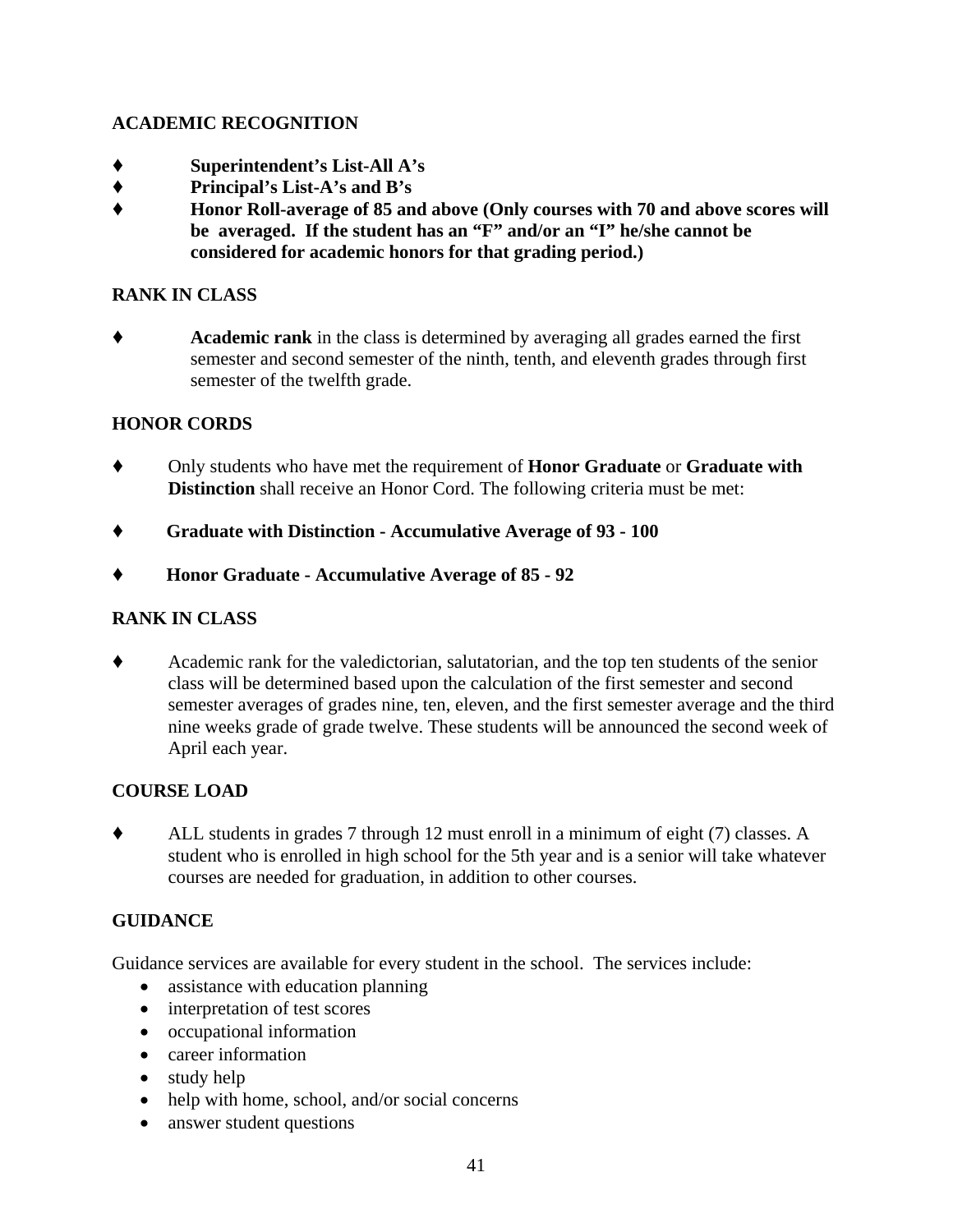#### **HARASSMENT**

South Delta School District prohibits sexual harassment of or by any student. This policy applies to conduct during and relating to school and school-sponsored activities. Sexual harassment is inappropriate behavior and offensive. Any student who engages in the sexual harassment of anyone in the school setting may be subject to disciplinary action up to and including expulsion.

Student behavior that harasses or threatens other students or school personnel will not be tolerated. This district shall treat hazing, as defined in MS Code 97-3-105 and stalking, as defined in MS Code 97-3-107, as serious offenses subject to criminal prosecution.

Student-to-student harassment or extortion, including bullying will not be tolerated. .

1. Definition of Sexual Harassment

Unwelcome sexual advances, requests for sexual favors and other verbal or physical conduct of a sexual nature amounting to or constituting harassment are prohibited. Examples of this type of conduct include:

- Requiring submission to sexual conduct, either implicitly or explicitly, as a term or condition for grades, promotion or other benefit.
- Using submission to or rejection of sexual conduct to unreasonably interfere with the student's work performance or create an intimidating, hostile or offensive teaching or learning environment.
- 2. Complaints

Complaints may be made to the appropriate administrator or directly to the Title IX Coordinator without fear of reprisal. If a complaint is substantiated, the offending employee/student shall be subject to disciplinary action.

To make a complaint, specific steps must be followed in accordance with strict timelines. In order to start the grievance process, a complaint must be made within 5 days after the occurrence of the alleged sexual harassment by contacting your principal or Katherine Tankson, 106 Athletic Drive, Rolling Fork, MS 39159 or 601-873-4302.

#### Further Information

More detailed information concerning the Sexual Harassment Policy and Complaint Procedure may be found in Board Policies.

#### **HOMECOMING**

Each grade, nine through eleven, will select one homecoming maid to represent them. The senior class will elect three maids. The Homecoming Queen shall be chosen from the senior maids by vote of the student body. The queen's identity shall be kept secret until Homecoming ceremonies.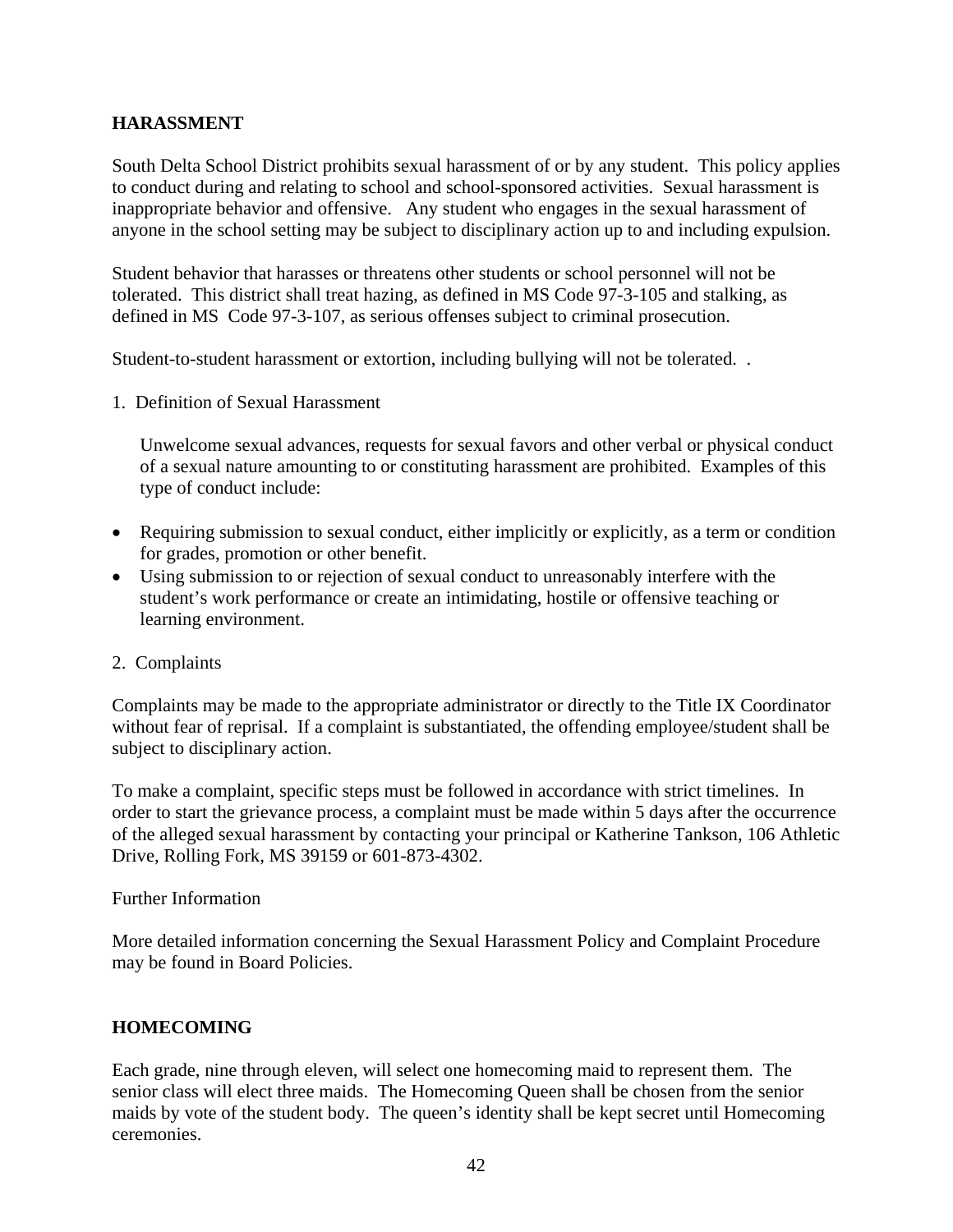Selection of Maids:

- Nominations will occur 12 days before homecoming and election will be ten days before Homecoming.
- Nominations of maids will take place in the English classes.
- The top five candidates from each grade level will be placed on a ballot and will be voted on in English classes for that grade.
- The top candidate in each grade, nine through eleven, will represent that grade.
- The top three senior candidates will represent the twelfth grade.
- The top three senior candidates will be placed on the ballot for all students in all grades.
- The senior receiving the most votes will be queen.
- The senior receiving the second most votes will be senior maid of honor.
- The senior receiving the third most votes will be Senior Maid.
- All maids will be allowed to choose their escorts within their grades.
- Student's qualifications will be based on honors and recognition criteria.

#### **HOMEROOMS**

All students are assigned a homeroom and must report to their homeroom as scheduled each day.

#### **HOMEBOUND PROGRAM**

The Homebound Program is an instructional program for students who because of severe disabilities or chronic illnesses are unable to attend school for extended, long-term periods, or for other reasons as approved by the board of Trustees for the education of students not in the normal academic program. Only the superintendent, his/her designee, or the Board of Trustees may determine the student's eligibility for homebound services. No principal or teacher or any other staff person shall have the authority to place a student in the Homebound Program. Applications for homebound services are in the principal's office.

#### **HOME SCHOOLING**

The procedure for enrollment of transfer students who were enrolled in a non-accredited school or in a correspondence school or who were receiving home schooling will be as follows:

- 1. The student will be temporarily assigned during registration to grade level or subject indicated on report card, transfer papers, or written documentation from correspondences school or private tutor.
- 2. The administrator will arrange for administering a test to each student during the first thirty (30) days of attendance.
- 3. Principals will assign the student to grade level or subject (discipline) based on the student's achievement level on the test.
- 4. Students from non-accredited schools will not be accepted without examinations, using district tests and/or special subject area tests within thirty (30) days after transfer. Schools shall not permanently enroll a student who was formerly enrolled in the state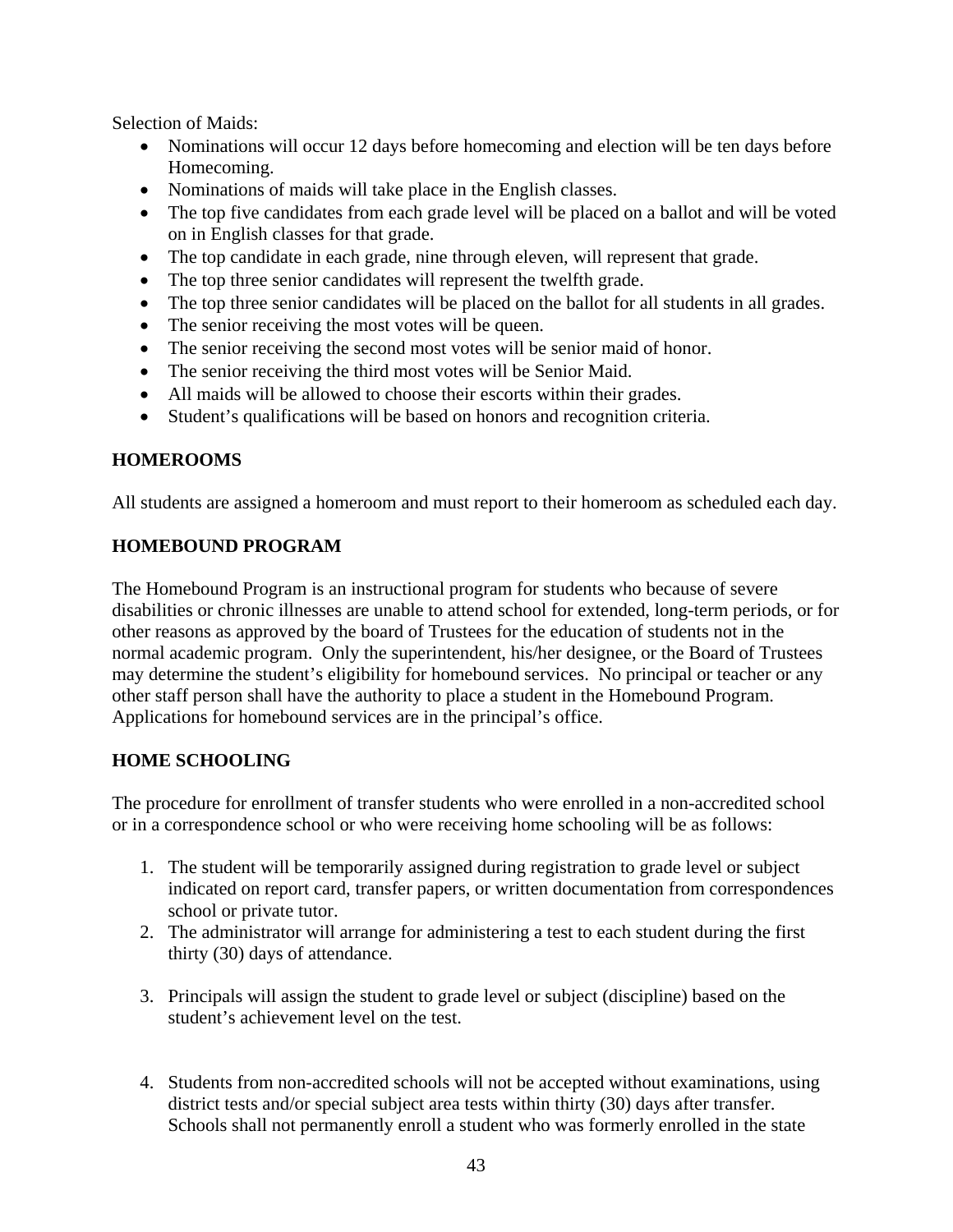until the Mississippi cumulative folder or official transfer of credits is received from the school from which the student transferred.

5. Home schooling/alternative education may not be used to advance a student beyond his/her peers.

#### HOME SCHOOLING/TRANSFER STUDENT TESTING

Any transfer student from a school or program (correspondence, tutorial, or home study) not accredited by a regional or state agency is given either a standardized achievement test(s) or teacher-made special subject test(s) to determine the appropriate classification of the student. (MS Code 37-15-33) Note: The administrative head of each public school shall ensure that each pupil applying for transfer shall be tested within thirty days after the filing of such application for transfer. Notice of the administering of such test(s) shall be given to the applicant not less than five days prior to the date of the administration of such test.

#### **HONORS AND RECOGNITIONS**

The following criteria shall apply in giving honors:

- Daily student conduct
- Displaying good leadership qualities
- Student efforts and successes in his/her area of endeavor

## **ILLINESS OR INJURY AT SCHOOL**

If students become ill or injured at school they should report to their teacher and ask for a pass to the nurse's office. If necessary, the office will contact a parent. The district nurse is on campus each day. All accidents that occur at school or school related activities must be reported immediately to the person in charge and to the office.

If the parent-guardian cannot be reached, information on the emergency card, signed by the parent- guardian, shall be used for securing medical care. For this reason, it is imperative, by law, that the school be informed of changes in residences and phone numbers, place of employment, nearest relatives, etc.

#### **INSURANCE**

Students are offered low-cost insurance as a school service. **LEAVING SCHOOL DURING THE DAY** 

Students are discouraged from leaving school during the day unless it is an emergency. The following school policy will apply:

- 1. A student may be checked out through the principal/director's office by the student's parent or guardian.
- 2. Students checking out of school for school business must have parental permission.
- 3. A student leaving school during the day will be counted absent and the policy for absences will apply.
- 4. Before a student is allowed to leave campus, he/she must have the approval of the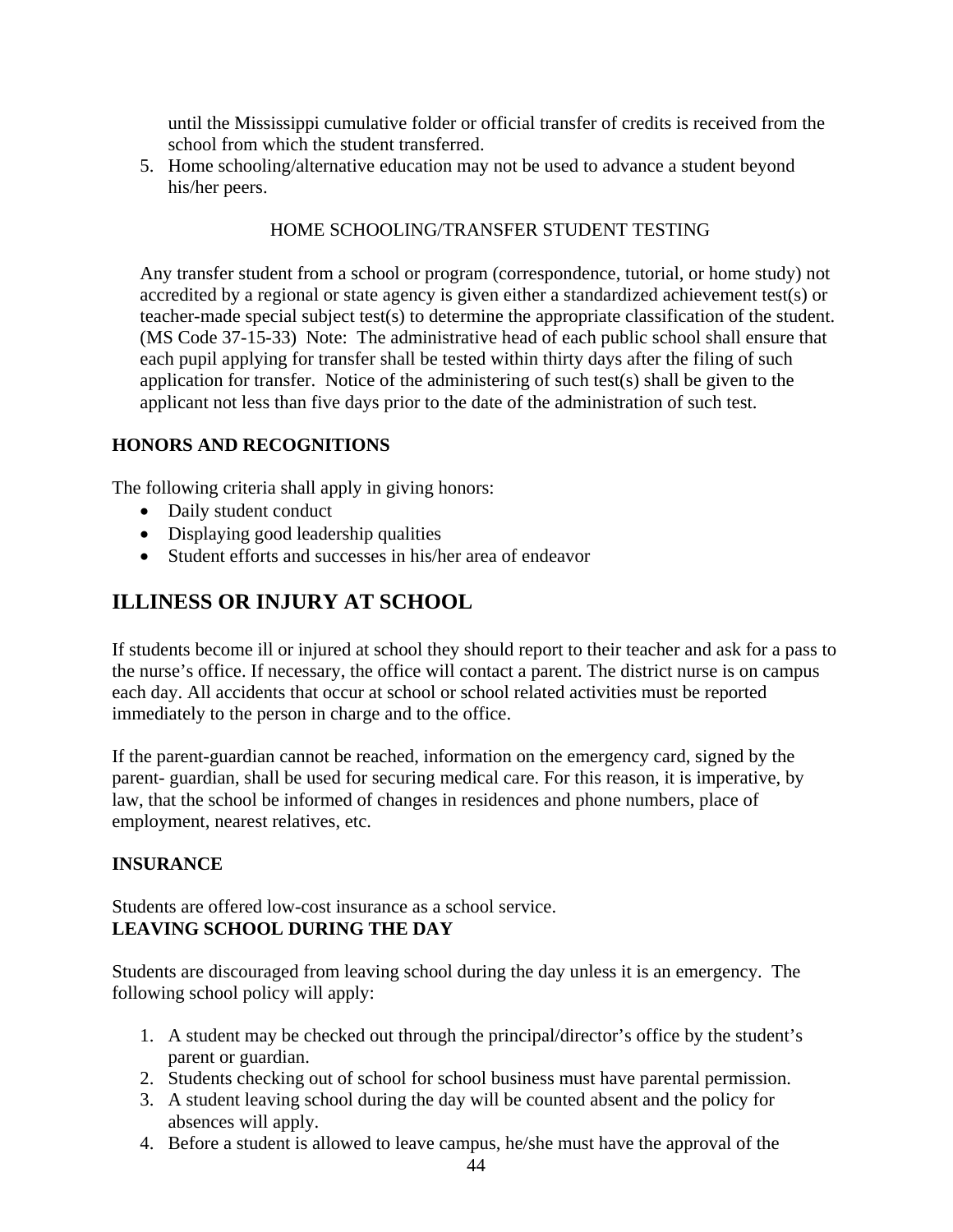principal/director and must sign out in the office.

5. Students may not leave campus for breakfast or lunch.

#### **LIBRARY PROCEDURES**

- The library is open during the entire school day.
- Students and their legal guardians will be charged for lost books which will be paid for on a prorated basis.
- Overdue book fines are five cents per day.
- A log will be kept of students using the library.

#### **LOCKERS**

#### **High school**

- The locker fee is \$5.00 per person with \$1.00 refunded at the end of the year for returning key.
- Only two students per locker will be allowed.
- Seniors may have a locker by themselves or may share with another senior or junior.
- Seniors will have first choice of lockers.
- Juniors must share a locker with another junior or senior.

#### **Locker Rules:**

- Students assigned a locker are responsible for any material left in the locker and for seeing that no one else stores books or articles in locker.
- A student who loses his/her key must buy another or lose his locker assignment.
- Lockers should be kept orderly at all times and will be checked periodically.
- A fee of twenty-five cents will be charged for opening a locker.
- Students are prohibited from placing padlocks on the lockers.
- A student who violates any of these rules will be required to turn in his/her key and lose the privilege of using the locker.
- The South Delta School District reserves the right to search any lockers at any time.

#### **LOST AND FOUND**

Lost articles should be reported to the office. Found articles should be brought to the office. **MISSISSIPPI SCHOOL SAFETY ACT OF 2001** 

The Mississippi School Safety Act of 2001 provides additional disciplinary procedures to the school district's existing authority regarding the discipline of students. In conformity with the Act, the South Delta School District has adopted policies that recognize the teacher as the authority in classroom matters regarding the school district's written discipline code of conduct, and the right of the teacher to remove from the classroom any student who in the professional judgment to the teacher is disrupting the learning environment, subject to the immediate review of the principal or assistant principal.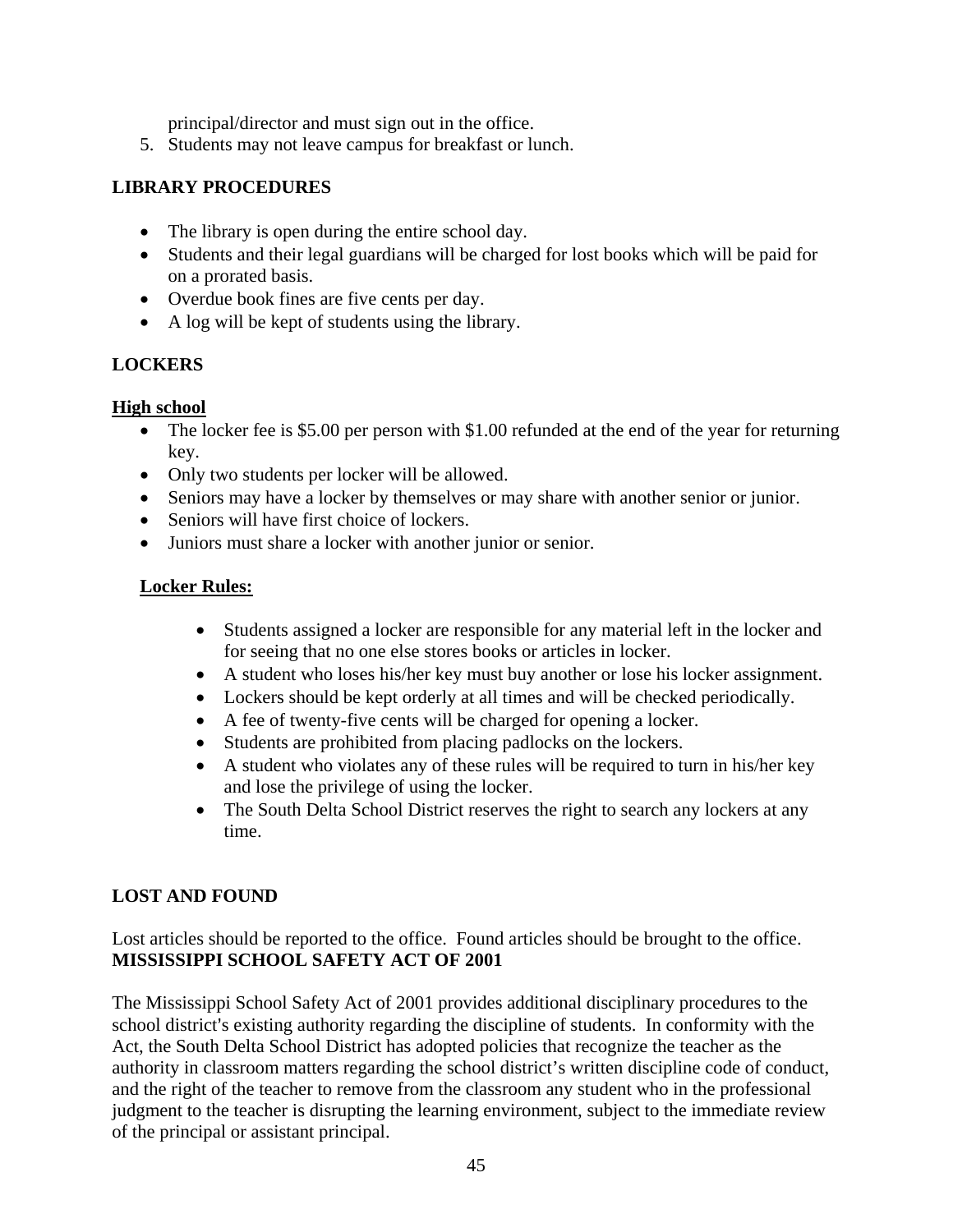In the event the removal is approved by the principal or assistant principal, **the student may not be returned to the classroom until a conference has been held with the student's parent, guardian or custodian,** during whom the disrupting behavior is discussed and agreements are reached that no further disruption will be tolerated. The conference may be in person, by telephone, by e-mail or by other written communication.

The term "disruptive behavior" means conduct of a student that is so unruly, disruptive or abusive that it seriously interferes with a school teacher's or school administrator's ability to communicate with the students in a classroom, with a student's ability to learn, or with the operation of a school or a school-related activity, and which is not covered by other laws related to violence or possession of weapons or controlled substances on school property, school vehicles or at school-related activities. Such behaviors include, but are not limited to foul, profane, obscene, threatening, defiant or abusive language or action toward teachers or other school employees; defiance, ridicule or verbal attack of a teacher and willful, deliberate and overt acts of disobedience of the directions of a teacher.

If a student commits disruptive behavior as determined by the principal or assistant principal for a second time during the school year, the principal, reporting teacher and the student's parents will develop a behavior modification plan for the student, thirteen years or older, who does not comply with the behavior modification plan may be deemed to be habitually disruptive and subject to expulsion of the student commits a third act of disruptive behavior during the school year. Students under age thirteen may be subject to expulsion for such conduct pursuant to other school policies and procedures.

The term habitually disruptive refers to such actions of a student which cause disruption in a classroom, on school property or vehicles or at a school-related activity on more than two occasions during a school year, and to disruptive behavior that was initiated, willful and overt on the part of the student and which required the attention of school personnel to deal with the disruption.

Students with disabilities are responsible for adhering to the same rules of conduct as nondisabled students. State and federal regulations relating to students with disabilities will be followed when implementing discipline procedures.

# **PARENT CONFERENCES**

Parents are welcomed and encouraged to come to school to talk with teachers and administrators when they feel the need. However, appointment MUST be made in advance for teachers by contacting the principal's office. Teachers cannot have conferences outside the classroom door or during instructional time.

Appointments will be scheduled after class at the end of the school day.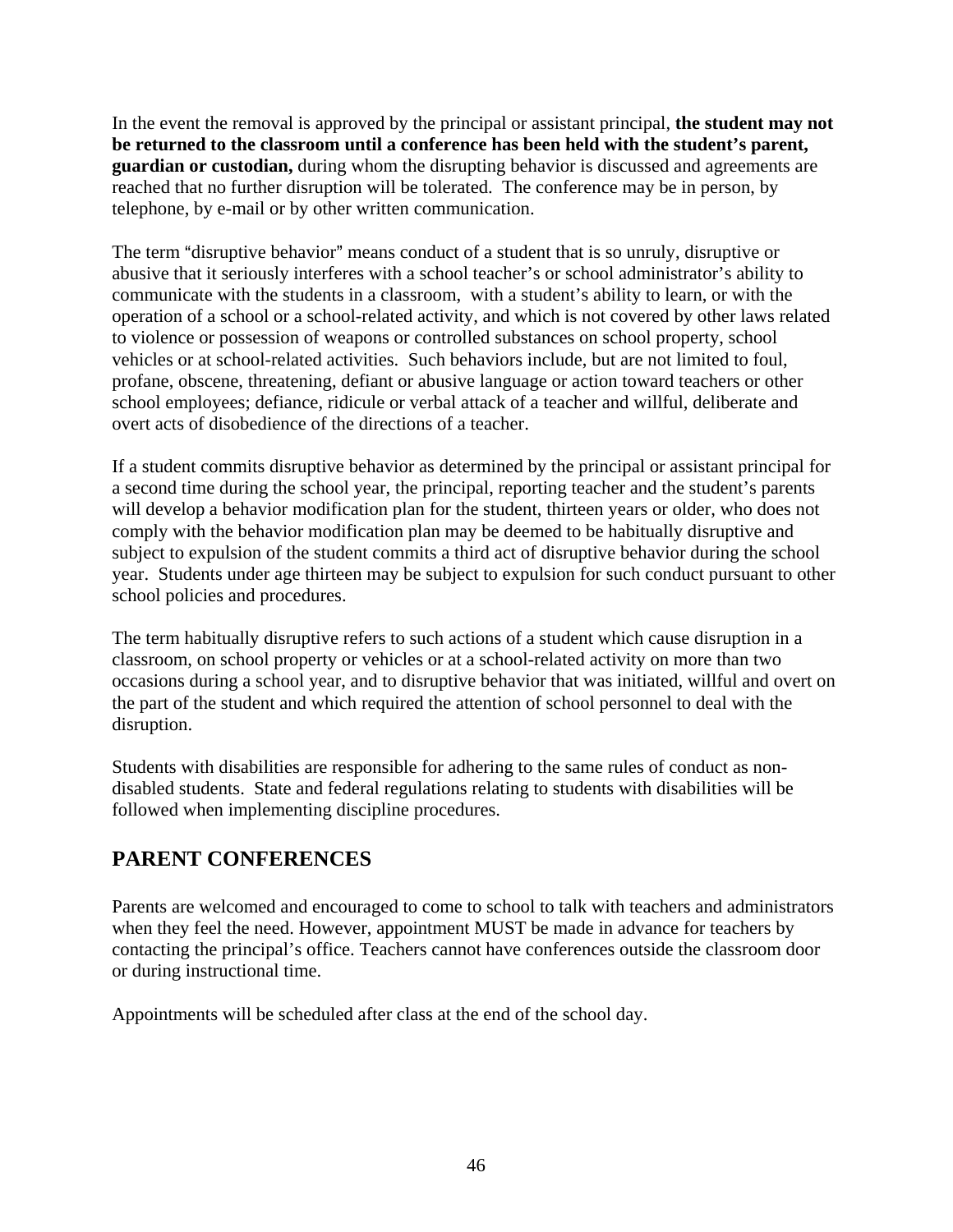# **PARENT VOLUNTEERS**

We strongly encourage parents to participate by volunteering to assist. It is with your assistance that we can improve student behavior, instructional programs and provide experiences that will assist in making the students' year a successful one. Please contact your child's teacher and the office if you can help! Volunteers must follow guidelines which will include screening to insure the safety of all students. A parent center is open daily to assist parents. Please come or call the office of the principal. We need your help and support.

#### **PERSONAL HYGIENE**

The following guidelines apply to male and female students.

- All students are expected to observe certain minimum standards of hygiene, sanitation, and personal appearance at all times.
- There should be no excessive use of any cosmetic, cologne, hair sprays, etc.
- No student should take classroom time to comb or groom hair, apply make-up, etc
- No hair curlers/rollers will be allowed.

#### **PHYSICAL EXAMINATIONS**

All participants in any sport sponsored by the school must have a physical examination prior to the first day of practice. Only one physical per year is required.

#### **POSTERS**

All posters or announcements to be displayed anywhere on campus or in buildings must be approved by the principal.

#### **PREGNANCY**

Pregnant students must notify the counselor as soon as pregnancy is determined.

#### **PROFANITY, VULGARITY AND OBSCENITY**

Profanity, vulgarity and obscenities whether spoken, written or otherwise indicated will not be tolerated. This includes use of profanity or pornography on the Internet.

#### **PROM AND BALL**

Fees for Prom and Ball

- Fees should be paid four weeks prior to prom/ball date.
- Commitments for purchases cannot be made until all fees are collected.
- Fees cannot be refunded after commitments have been made.

#### Guidelines

• Participants are not allowed to leave and then return to prom/ball.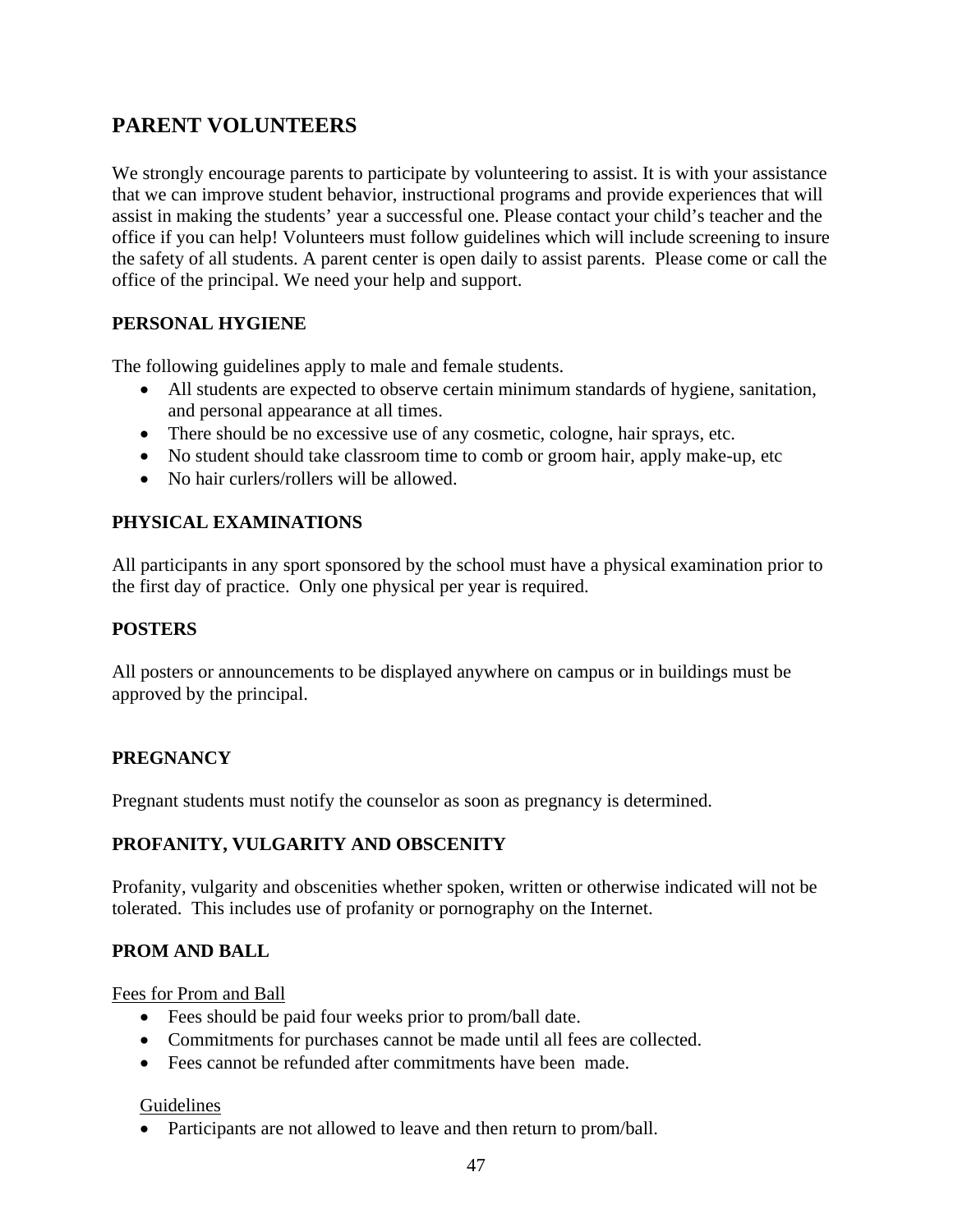- Disruptive participants will be escorted off premises.
- The prom is for juniors and seniors.
- The ball is for freshmen and sophomores.
- Admittance to the prom/ball will be by invitation only.
- Security personnel will be on duty.

#### **REGISTRATION (NEW STUDENTS)**

Students enrolling in the South Delta School District for the first time must report to the principal's office to begin the registration process. New students must be accompanied by a parent or guardian with valid documentation.

#### 1. **Documentation Required for Registration**

A student entering a Mississippi public school for the first time must present a certified copy of his/her birth certificate. A student entering the district for the first time is required to present the following prior to enrollment in the district:

- Proof of residency
- Clearance from the former school
- A Certificate of Compliance certifying that the student have met all required immunization. For further information on immunizations, please contact the health department.
- A statement of whether the student is under an expulsion from or has an expulsion proceeding pending in the former school district

#### 2. **Withdrawals and Transfers**

A parent/legal guardian must contact the principal and sign a record of release form before a student will be permitted to withdraw from and/or transfer to another school. All debts to the school must be cleared and textbooks returned before a student will be officially released. If these requirements are met, the student will receive a clearance form which should be presented to the new school. The student's cumulative record will be forwarded to the new school upon receipt of its written request, signed by the legal guardian.

If a student withdraws during the last month of the school year, the principal will send a notice to the parent/legal guardian stating the student's academic situation and probable classification for the next year had next not withdrawn.

#### **RESIDENCY REQUIREMENTS AND VERIFICATION**

Students must physically reside full time (weekdays/nights and weekends) at a place of abode located within the limits of the district. With the exception of students who are lawfully transferred into the district, all students must meet the residency and verification requirements.

#### 1. **Verification**

• Each student enrolling for the first time in the District or each continuing student whose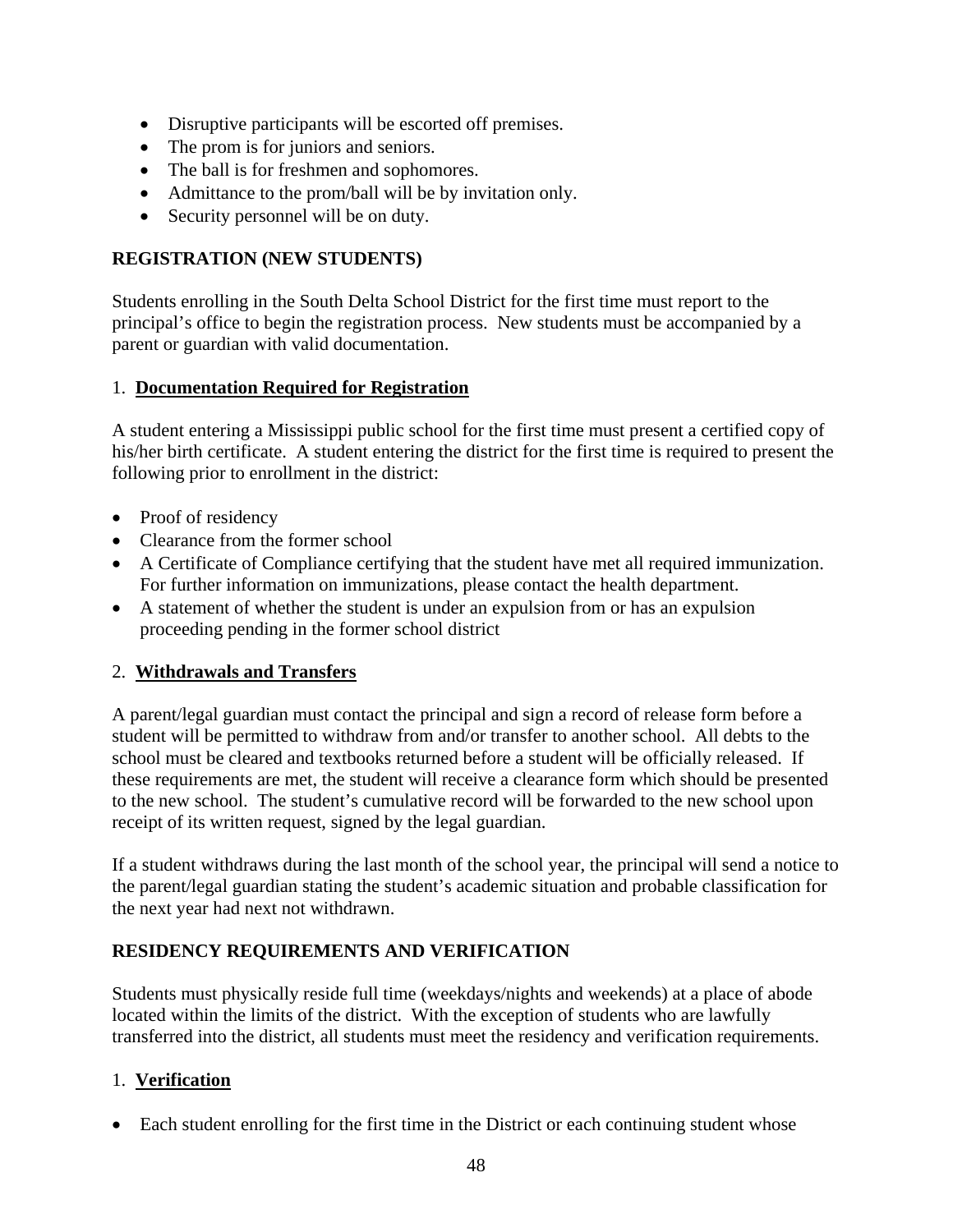residence has changed must verify his residence as part of the registration process. Documents that may be used for verification must include a street address. At least two of the following must be presented:

- Filed Homestead Exemption Application form
- Mortgage Documents or property deed
- Apartment or home lease
- Utility bills
- Driver's license
- Voter's precinct identification
- Affidavit and/or personal visit by a designated District official
- Any other documentation that will objectively and unequivocally establish that the student resides within the school district; or
- A certified copy of a filed petition for a decree of guardianship, except where the guardianship was executed for purposes of school attendance.
	- Original Certified Birth Certificate
	- Student Social Security Card
	- A white Mississippi Department of Health immunization record
	- A student entering kindergarten must reach his/her fifth birthday on or before September 1.
	- A student entering the first grade must reach his/her sixth birthday on or before September 1 and have satisfactorily completed a kindergarten program.

The parents or guardians of continuing students whose residency has not changed since initial verification must sign a Declaration of Residency form as part of the registration process each subsequent year.

#### **RESTROOMS**

During class time, students should use the restroom closest to their class. Only restrooms located on the ninth/tenth grade hall and eleventh/twelfth grade hall may be used before school, during lunch or breaks.

# **RIGHTS AND RESPONSIBILITIES**

#### **DISTRICT AND SCHOOL**

The district accepts its responsibility for insuring certain rights upon which there can be no comprise:

- The student's right to a quality education, differentiated, individualized and free from disruption.
- The educator's right to teach or administer free from verbal intimidation and physical assault.
- The parent's right to expect a quality education and the protection of students, educators and their investment in school property.

#### **STUDENTS' RIGHTS**

All students have basic rights and responsibilities as afforded by the U.S. Constitution, the Constitution of the State of Mississippi and Mississippi Law.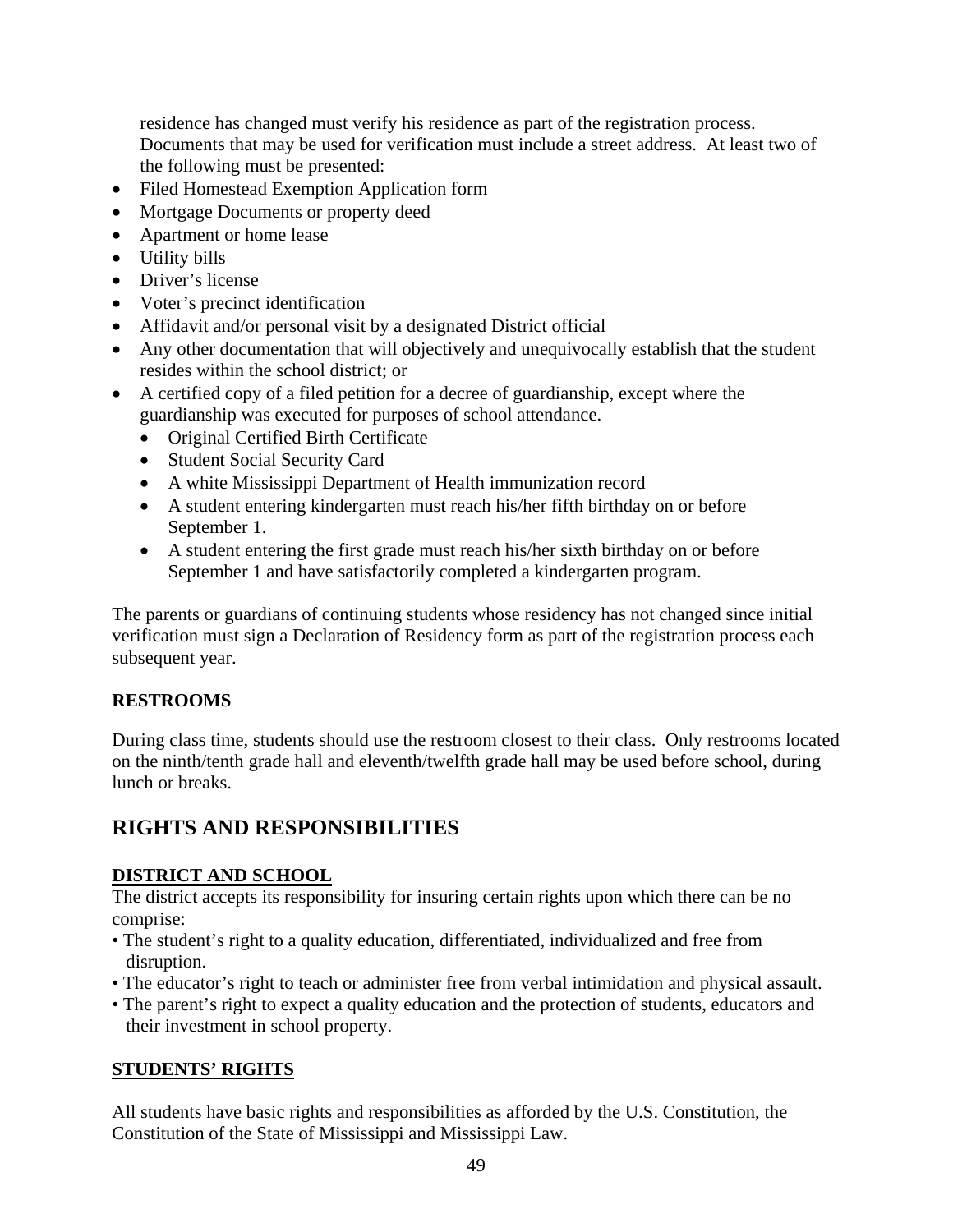- Right to Learn: Students have a right to a public education and to a non-disruptive educational environment in which to learn.
- Equal Opportunity: Students have a right to an equal opportunity to participate in school programs and activities. However, participation in extracurricular activities is a privilege which may be lost by misconduct, academic standing or other reason provided by policy and or law.
- Freedom of Expression: Students have a right to express their opinions verbally or written as long as it does not disrupt the educational environment. This right includes student publications to the extent provided by law.
- Privacy: Student's academic and other personal school records are confidential and can be inspected only by eligible students, parents/guardians, school officials and others as permitted by law.
- Due Process: Students have a right to due process as outlined by district policy and provided by law.
- Search or Seizure: Students have the right to be free from an unreasonable search and/or seizure, but anything on school property is subject to search if reasonable suspicion exists. Lockers may be searched at any time.

#### **STUDENTS' RESPONSIBILITIES**

A student attends school so that his/her individual capacities can be developed to the fullest. Student conduct is expected to reflect respect and consideration of the personal property rights of others, as well as an understanding of the need for cooperation with all members of the school community. Students are expected to fulfill certain responsibilities including, but are not limited to:

- Respect for authority, including obedience to school rules and regulations and to the law.
- Respect for the rights of other persons and for school and community property.
- Regular attendance and meeting of school obligations. Development of standards of personal conduct which are reflected in a socially approved behavior.
- Accept responsibility for his/her work and behavior.

#### **PARENTS' RESPONSIBILITIES**

In addition to general encouragement and support of the students, teachers and school, a parent/guardian's responsibilities include, but are not limited to:

- Ensure the attendance of his/her child.
- Encourage his/her child to succeed by interest and involvement in the child's school work and activities.
- Cooperate with the teachers and administration with regard to school requested conferences.
- Encourage his/her child's good behavior and compliance with school rules and the law. A parent/guardian/custodian may be liable for payment of damages resulting from his/her minor child destructive acts against school property or persons and criminal fines brought against his/her child for unlawful activity upon school grounds.
- Encourage proper nutrition.
- Parents must be respectful and show the same courtesy shown them to the school employees, and if not they may be banned from the campus and all sponsored events.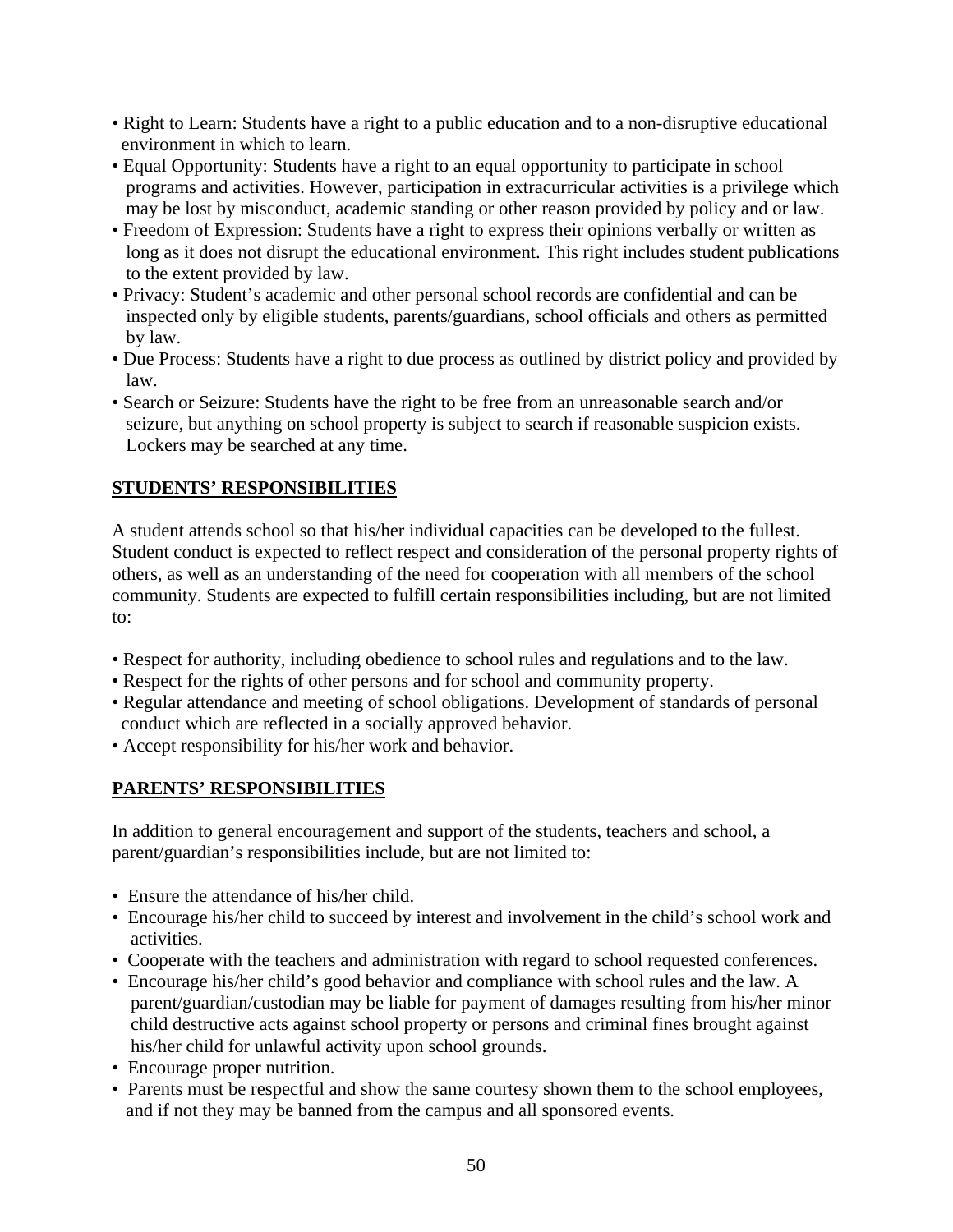#### **SECURITY**

Security will be provided at all major sporting events**.** 

#### **SMOKE-FREE SCHOOLS**

All persons shall be prohibited from smoking within any indoor facility owned, operated, or utilized by the South Delta School District for the provision of educational or library services.

An "indoor facility" includes all enclosed buildings on the school campus. This prohibition extends to all areas of the enclosed buildings, including but not limited to classrooms, restrooms, offices, workrooms, teachers' lounges and restrooms, auditoriums, gymnasiums, and administrative offices.

Any student violating this rule shall be subject to disciplinary action, as provided by district policy and the discipline plan.

Any visitor violating this rule shall be informed of its existence and required to comply.

#### **SOCIAL EVENTS**

No student event is to be announced to take place following the end of the regular school day without prior approval of the vocational director. All student programs and activities must be approval by the faculty sponsor and vocational director.

#### **SORORITIES, FRATERNITIES, AND SECRET ORGANIZATIONS**

State laws specifically prohibit the existence of any sorority, fraternity, or secret society as a part of any high school in Mississippi. The South Delta School District expressly prohibits use of South Delta names as a part of the name of any of these groups, raising funds in the name of South Delta schools, conducting any part of their initiation at South Delta schools (including wearing of unusual dress, signs, and directions or instructions given to initiates by members), and the use of any school facility – grounds or buildings – for the purpose of meeting or holding any type of program or exhibition.

The above regulations are not inclusive; other conduct in connection with these groups is forbidden at or in the schools. Students who violate the position of the South Delta School District in this matter will be subject to suspension, with a parental conference required before student reinstatement.

#### **SPECIAL HEALTH PROBLEMS AND MEDICATION**

In the event of illness or accident, school personnel will give emergency care only. A student needing first aid should report to the office. Students bringing medication to school must leave it in the office.

1. Administration of medication is foremost the responsibility of the parent/guardian. All medications that can be given outside of school hours without serious effects must be given before or after school.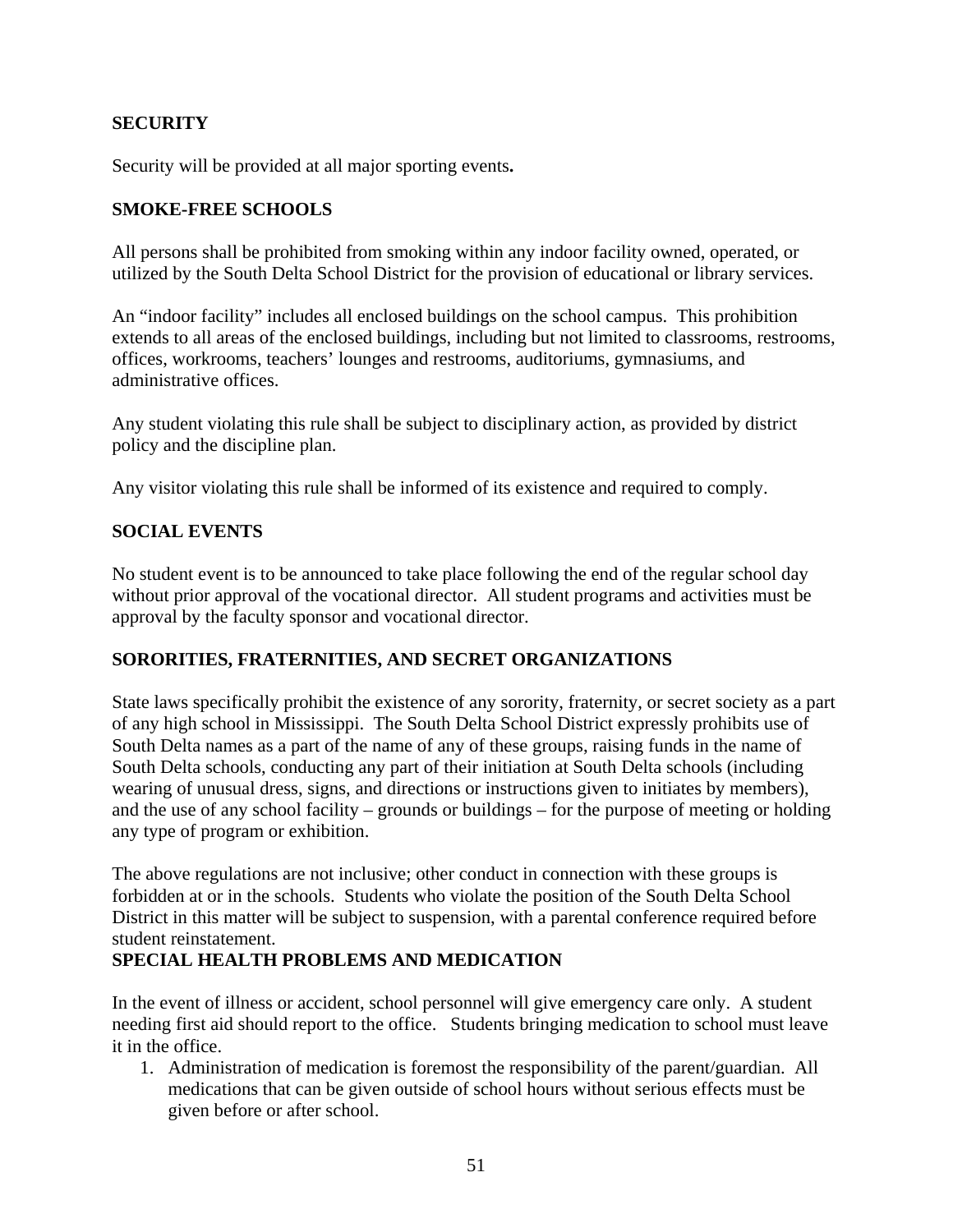- 2. The first dose of any medication should be given at home in case there is an allergic reaction.
- 3. School personnel/nurses are not responsible for giving missed or late home doses of medication.
- 4. Prescription medication will only be administered if:
	- a. A physician's order and parent/guardian written permission slip is received at school including child's name, name of medication, amount of medication needed, and time of administration.
	- b. Medication must be supplied in the bottle dispensed by the pharmacy with the following on the label before the school can accept it: child's name, name of medication, how often the medication is to be given, and the dosage.
	- c. The information from (a) and (b) must be the same.
- 5. Non-prescription medication:
	- a. Parent/guardian signs the permission form.
	- b. Medication is in the original package.
- 6. Medication will not be accepted in household containers, envelopes, or baggies.
- 7. Medication will not be given from a teacher's own personal supply.
- 8. A new form must be signed for each medication or change of medication order. A new form with the physician's orders must be signed at the beginning of each school year if the medication is continued from one year to the next.
- 9. Grade K-8 student's medication, both prescription and over-the-counter, must be brought to school by an adult. All medications that are controlled by the Federal Narcotic Act, (including Ritalin), must be brought to school by an adult in all grade levels.
- 10. The proper disposal of unused medications is important, and it is the responsibility of the parent to obtain all unused medication from the school when the medication is discontinued, the school year ends, or the family transfers to another district. All medication left in the school under these conditions will be disposed of by the school nurse or delegate.
- 11. Students may keep asthma inhalers and diabetic medications with them at all times if given permission from the parent/guardian, physician, and school nurse.

#### **STEALING**

Any student who commits, or attempts, to commit, theft or breaking and entering at school will be put on probation, suspended, and/or referred to law enforcement authorities. Theft includes stealing school property from faculty, school employees, or other students. Breaking and entering includes the school buildings, lockers, locked rooms, or other areas prohibited. Stolen or lost property should be reported to the office promptly. A student and/or his legal guardian shall make restitution for any stolen items.

#### **STUDENT COUNCIL**

The student council is an organization that promotes leadership, initiative, and self-control among its members as well as setting standards of good school citizenship.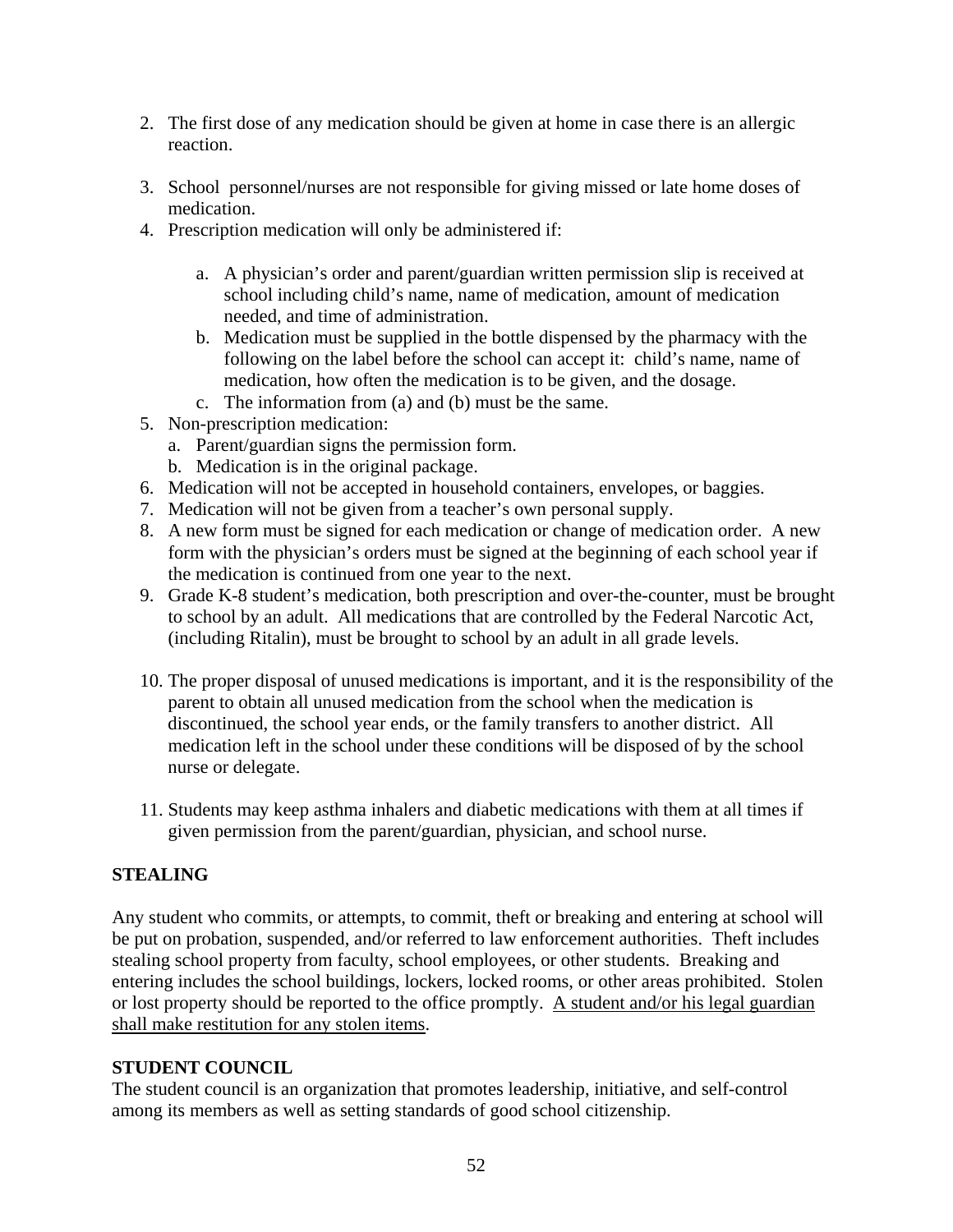Student Council Officers and representatives will be elected by the student body. Criteria for election of officers/representatives:

- $\div$  File qualifying papers
	- Enrollment in SDSD one semester prior to election
	- Minimum of 2.5 GPA
	- Acceptable disciplinary report
	- Two teacher recommendations
	- Petition with fifty student signatures
	- Make a videotaped campaign speech

#### **STUDENT PARTICIPATION IN SCHOOL ACTIVITIES**

The students at South Delta High School are encouraged to participate in as many school activities as their own capabilities will allow.

If an unavoidable extracurricular scheduling conflict arises, the student then must make the final decision as to which activity he or she will participate in, but this must be done without undue pressure from the sponsors involved. Sponsors shall make every attempt to assist students with conflicts in order to allow participation in both activities. If conflict arises between an academic activity (one involving a grade) and an extracurricular activity (one not involving a grade), the activity which receives the grade will be the activity in which the student shall participate.

#### Guidelines:

- Participants must have a satisfactory conduct and attendance record.
- $\triangle$  A student must attend school the day he/she is to participate in an activity. Any absence must have the approval of the sponsor and the principal.

#### **ACADEMIC RULE**

## JUNIOR HIGH  $(7<sup>th</sup>$  and  $8<sup>th</sup>$  graders)

To be eligible for participation as a seventh grader, a student must be promoted from sixth grade; and for participation as an eighth graders a student must be promoted from seventh grade. A pupil must pass his/her grade level by achieving at least an average of 75 in four basic courses\* the previous year to be eligible to participate during the present year.

A pupil who is not eligible at the beginning of the school year may become eligible the second semester only once during the student's junior high school career by passing four basic courses with 75 in each course.

\**Basic courses – any subject that the student meets five days a week.* 

Pupils in the  $7<sup>th</sup>$  and  $8<sup>th</sup>$  grade participating in high school extra-curricular activities must pass their grade level by achieving at least an average of 75 in three of the four core courses of math, science, English and social studies the previous year in order to be eligible to participate during the present year.

#### **The 75 average will be required beginning with the 2005-2006 school year.**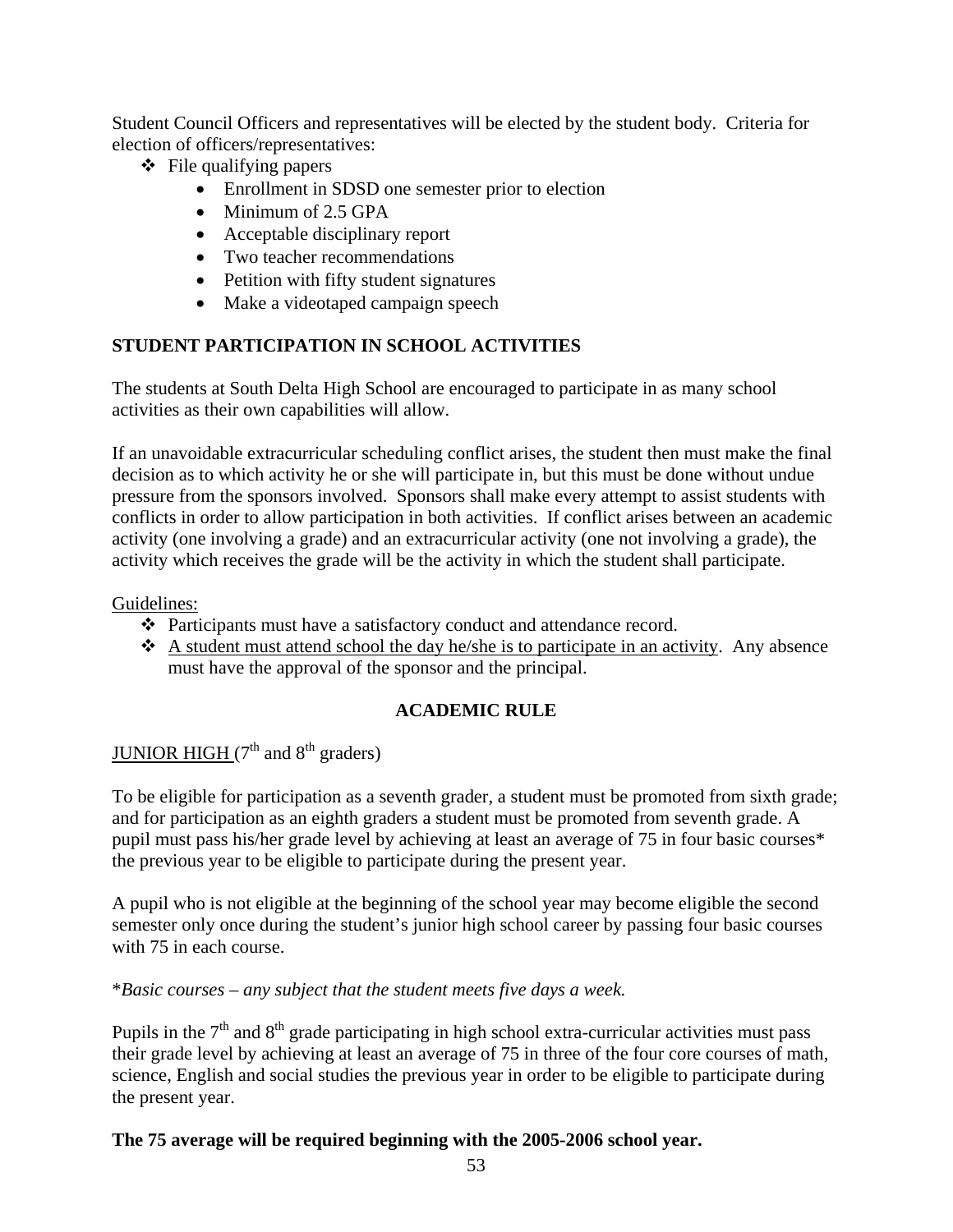# SENIOR HIGH  $(9<sup>th</sup> - 12<sup>th</sup>$  graders)

To be eligible for athletics and activities, beginning with the freshman class 2005-2006, students must pass five credits toward graduation with one year of six credits. The 5 units will be averaged as a whole, and the overall average must be 75 or higher in order to maintain eligibility. This will be done on a yearly basis.

A student athlete may become eligible only once during his/her high school career if he/she fails the last semester of the previous year, by passing 5 units with a 75 average the first semester of the following year. This will be done in order to keep the student on track for graduation.

The only change for students on the block schedule will be that students participating in athletics and activities will have to have an overall 75 or higher average, rather than a 70 average as in the past.

NOTE: the Carnegie units increase from 21 to 24 units by the State Department of Education in 2008-2009. The students will then be required to pass 6 units of credit during the school year with a 75 average or better in order to maintain eligibility. Those students who opt out of the Mississippi schools curriculum and need 21 credits to graduate, will be required to pass five credits toward graduation to be eligible. However, they must pass six credits one of those four years of eligibility.

- ◆ STUDENT WITH UNSATISFACTORY CONDUCT WILL NOT BE ALLOWED TO REPRESENT THE SDSD IN ANY SCHOOL-SPONSORED ACTIVITY.
- Students who have been suspended or expelled shall not participate in extra-curricular activities nor shall they be permitted to attend any events.
- Parents, visitors or other unauthorized persons shall not board a bus.
- $\triangleleft$  Legal guardians must execute the permission form on the following page.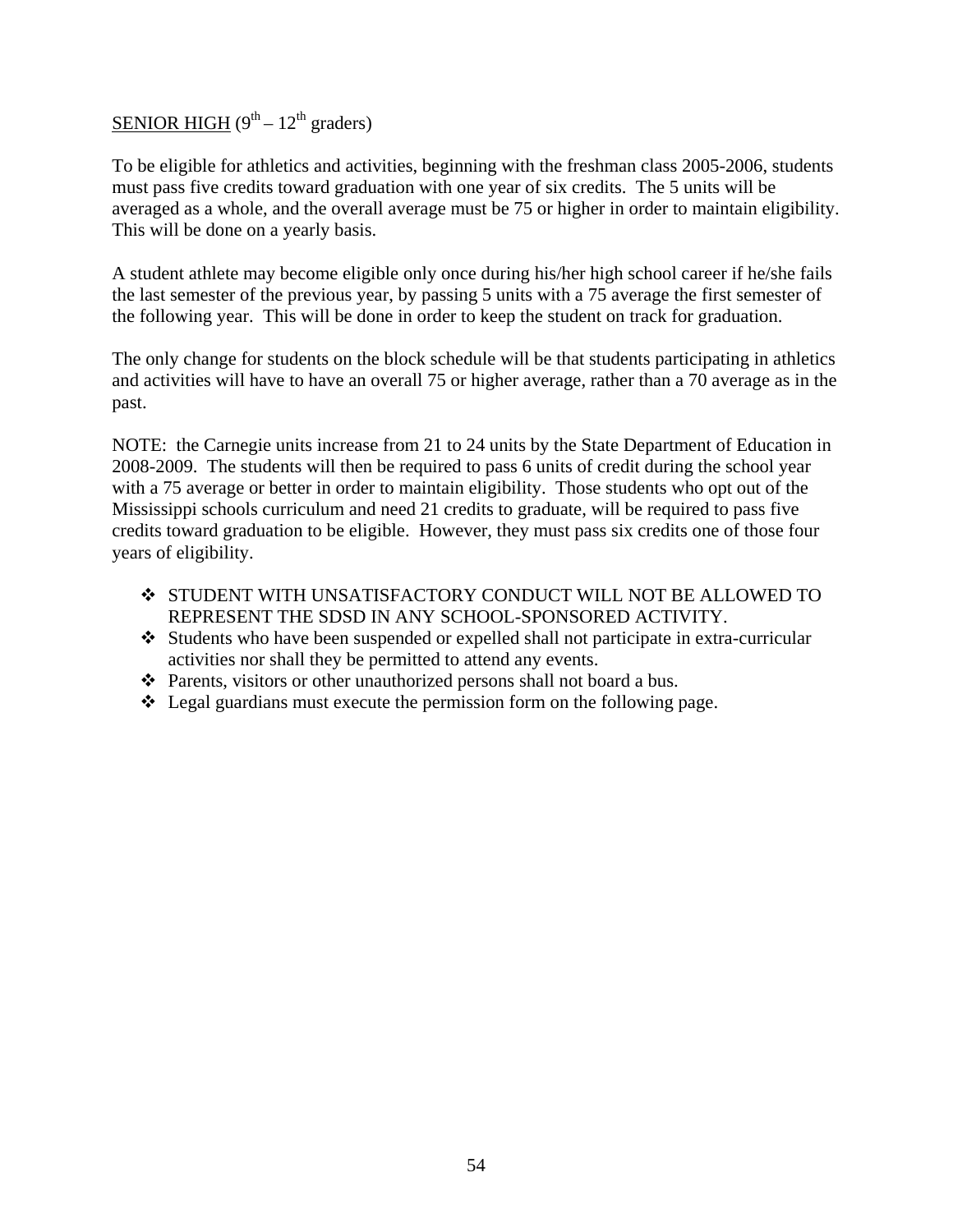#### **PERMISSION FORM AND COVENANT NOT TO SUE**  DATA REQUIRED FOR PRIVACY ACT OF 1974

Authority. Title 10, U.S. Code 2301. Purpose: to release the State of Mississippi, South Delta School District, South Delta High School & Vocational Complex, and any and all chaperones from liability for injury, death, or damages for students participating in voluntary High School programs. NOTICE: Disclosure of personal information may be provided to proper authorities in actions regarding law enforcement, legal actions, and investigations of accidents resulting from such voluntary off-campus activities. Failure to complete this form will disqualify the student from participating in the specified voluntary activity.

| I, (Parent/Guardian Name)                                                                        | residing at                                   |
|--------------------------------------------------------------------------------------------------|-----------------------------------------------|
| the following address                                                                            | , do hereby agree that                        |
| in consideration for allowing (Name of Student)                                                  |                                               |
| to participate in the following activity (Type of Activity)                                      |                                               |
|                                                                                                  | which is a South Delta High School/Vocational |
| Complex supervised activity, and adhering to this type of activity, I hereby RELEASE AND         |                                               |
| DISCHARGE FOREVER, the State of Mississippi, South Delta School District, South Delta            |                                               |
| High School/Vocational Complex, and all its officers, agents, and employees, acting              |                                               |
| officially or otherwise, from any and all claims, demands, actions or causes of action, on       |                                               |
| account of myself or on account of any injury to me which may occur from any cause during        |                                               |
| said activity or continuances thereof. I do further covenant and agree to hold the said State of |                                               |
| Mississippi, South Delta School District, South Delta High School/Vocational Complex, and        |                                               |
| all its officers, agents, employees, acting officially or otherwise, blameless for any and all   |                                               |
| damages which I may intentionally or through my negligence.                                      |                                               |
|                                                                                                  |                                               |

Student will depart from \_\_\_\_\_\_\_\_\_\_\_\_\_\_\_\_\_\_ Time we will depart \_\_\_\_\_\_\_

Where we are going \_\_\_\_\_\_\_\_\_\_\_\_\_\_\_\_\_\_\_\_\_\_\_\_When we will return

Printed Name of Parent or Guardian Signature of Parent or Guardian

Who do we contact in an Emergency? Name, Phone Number, and Relationship to student

\_\_\_\_\_\_\_\_\_\_\_\_\_\_\_\_\_\_\_\_\_\_\_\_\_\_\_\_\_\_\_\_\_ \_\_\_\_\_\_\_\_\_\_\_\_\_\_\_\_\_\_\_\_\_\_\_\_\_\_\_\_\_\_\_\_\_

Two alternative contacts; Name Phone Number, and Relationship to student

| <b>Name</b> | <b>Phone</b> | Relationship |
|-------------|--------------|--------------|
|             |              |              |
|             |              |              |
|             |              |              |
|             |              |              |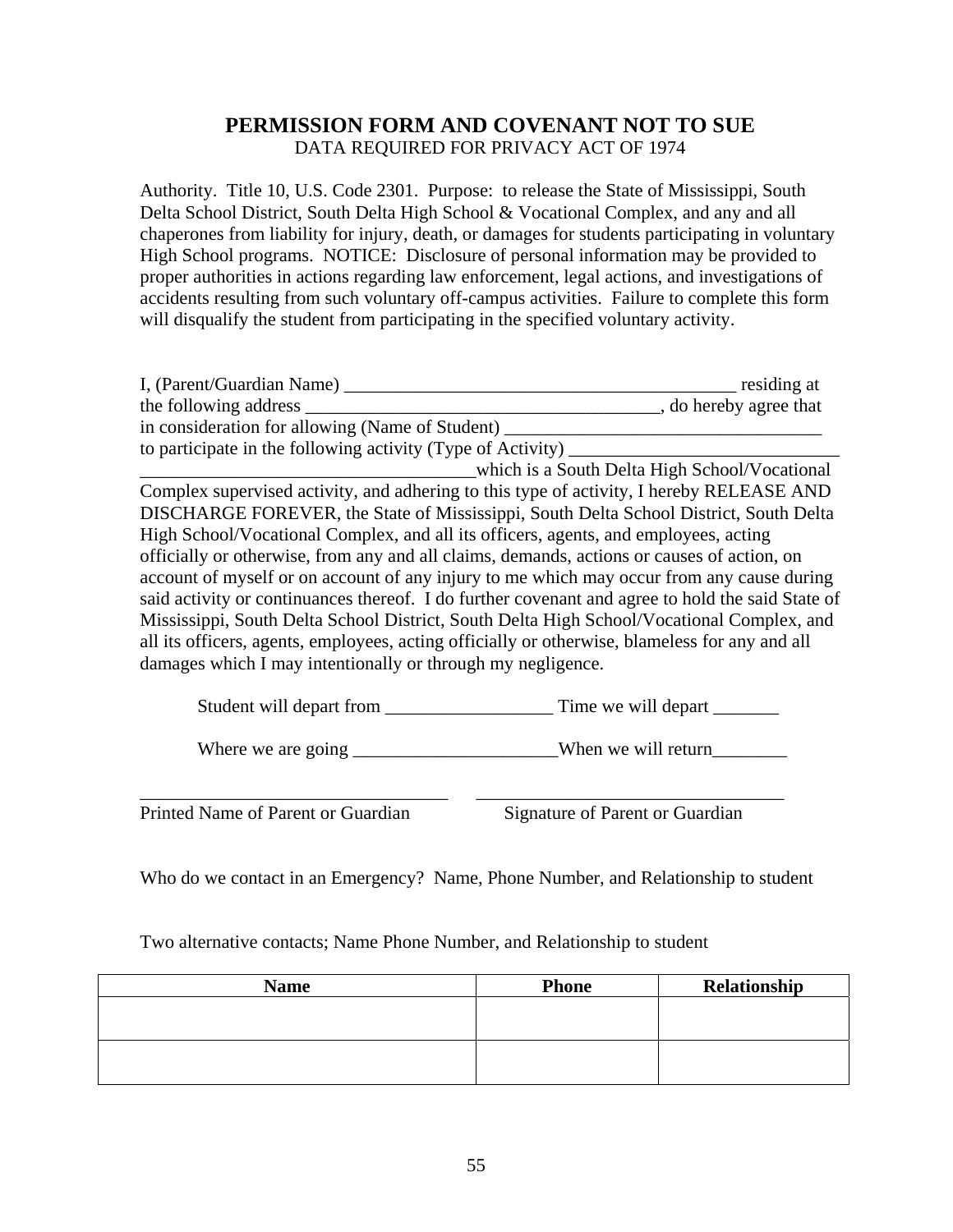#### **SENATE BILL 2239 Mississippi School Safety Act of 2001 Disruptive Behavior and Habitually Disruptive Section 6**

This section establishes definitions for disruptive behavior and habitually disruptive student.

- Disruptive behavior is defined as conduct that is so unruly, disruptive or abusive that it seriously interferes with a school teacher's or administrator's ability to communicate with students in the classroom, with students ability to learn, or with the operations of a school or school related activity, and which is not covered by other laws related to violence or possession of weapons or controlled substances on school property, school vehicles or at school related activities.
- ' Habitually disruptive student refers to the action of a student who has caused disruption in a classroom, on school property or vehicles or at school related activity on more than two (2) occasions during a school year and which was initiated by the student and required the attention of school personnel to deal with the disruption. No student shall be considered habitually disruptive before the development of a behavior modification plan by the principal, teacher and parent.
- Any student who is thirteen (13) years of age or older that does not comply with the behavior modification plan shall be deemed habitually disruptive and subject to automatic expulsion on the occurrence of the third act of disruptive behavior during a school year. After the second act of disruptive behavior during a school year by a student younger than thirteen (13), a psychological evaluation shall be performed upon the child.
- ' NOTE: House Bill 1609 includes a provision that requires a provision that requires local school districts to report to the State Department of Education all expulsions authorized under this Section. The Department shall annually report this information to the legislature by January. In addition, House Bill 1609 gives the Department authority to expend up to \$300,000 to assist and train districts in the development of behavior modification plans and to defray the costs of psychological evaluations.

#### **SCHOOL DAY PICTURES**

Details of school day pictures will be announced as they become available.

#### **STUDENT RECORDS**

Enrollment, attendance, scholastic, and discipline records of the students are personal records, and except upon the written request of the parents or guardians, information therein shall not be released to persons other than the parent, guardian, or student.

Student rosters shall not be released to any individual or organization except the list of seniors may be released to the State Dept. of Education or any recognized institute of higher learning with office approval.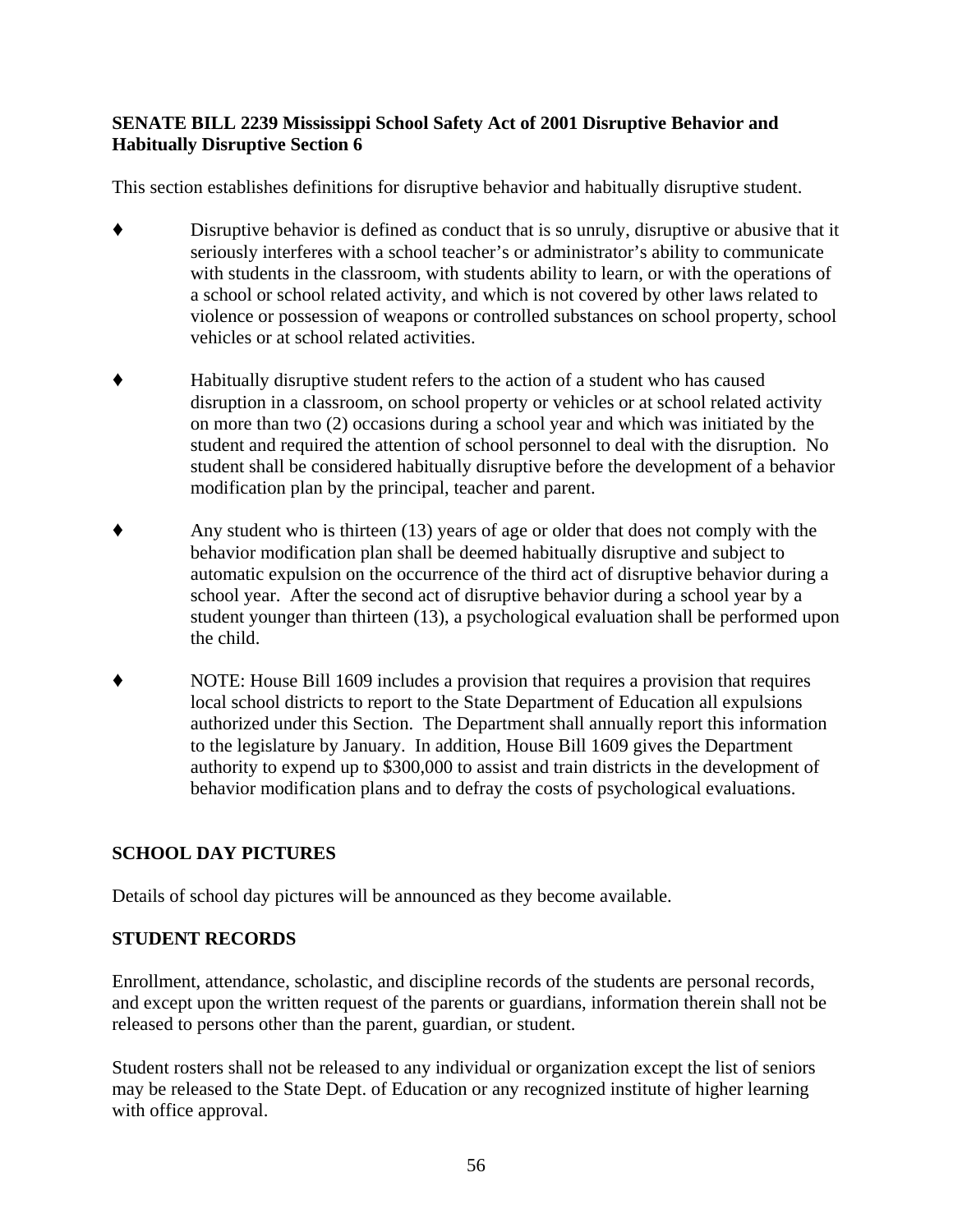#### **STUDENT VALUABLES**

Students are encouraged not to bring large sums of money or other valuables to school. Students, not the school, are responsible for their personal property.

#### **TARDIES - REPORTING TO SCHOOL LATE**

A student reporting to school late must report to the office for an admission slip. Students will be suspended for a parent conference after **three unexcused tardies**. The student must be brought back to school by the parent or guardian. Three unexcused tardies will equal to one absentee. Students reporting for class 20 minutes late (unexcused) will count as absent for that period.

Only the following tardies will be excused:

- being detained by a school administrator
- being detained by a counselor
- being detained by a teacher

Oversleeping, missing your ride, a clock failing to ring, or have the wrong time, a car out of gas, and other similar reasons are unexcused.

Tardies due to late buses will be excused. Tardies will not count against perfect attendance until a student has been sent to the office for the third tardy.

#### **TELEPHONE**

Telephones throughout the school are for business use only. Students using telephones without permission shall be subject to disciplinary action.

During school hours, someone in the director's office will receive and deliver messages from parents to students. Students will not be called from classes to answer the telephone. Messages (except in emergency situations) will be delivered at the end of the class period.

Student may use a telephone in the office for emergency situations for twenty-five cents. (Emergency situations will be determined by office's personnel).

#### **TEXTBOOKS**

Students are allowed to use textbooks locally owned by the South Delta School District. Parents/legal guardians and students have full responsibility for the books at all times. A record of issuance of textbooks to each student is kept by the school. Students are responsible for proper care and maintenance of any textbooks issued to them for instructional purposes. Books will be returned at the end of the school year, or at the request of the teacher. Any damages will be assessed at that time, a fine determined and parents will be responsible for restitution. If a book is lost, misplaced or damaged in any way, the parent and student are responsible for paying the assessed value of the book. No student will receive a transcript from the office nor be issued new books until all book fines have been paid, or legal proceeding may be filed to collect the same.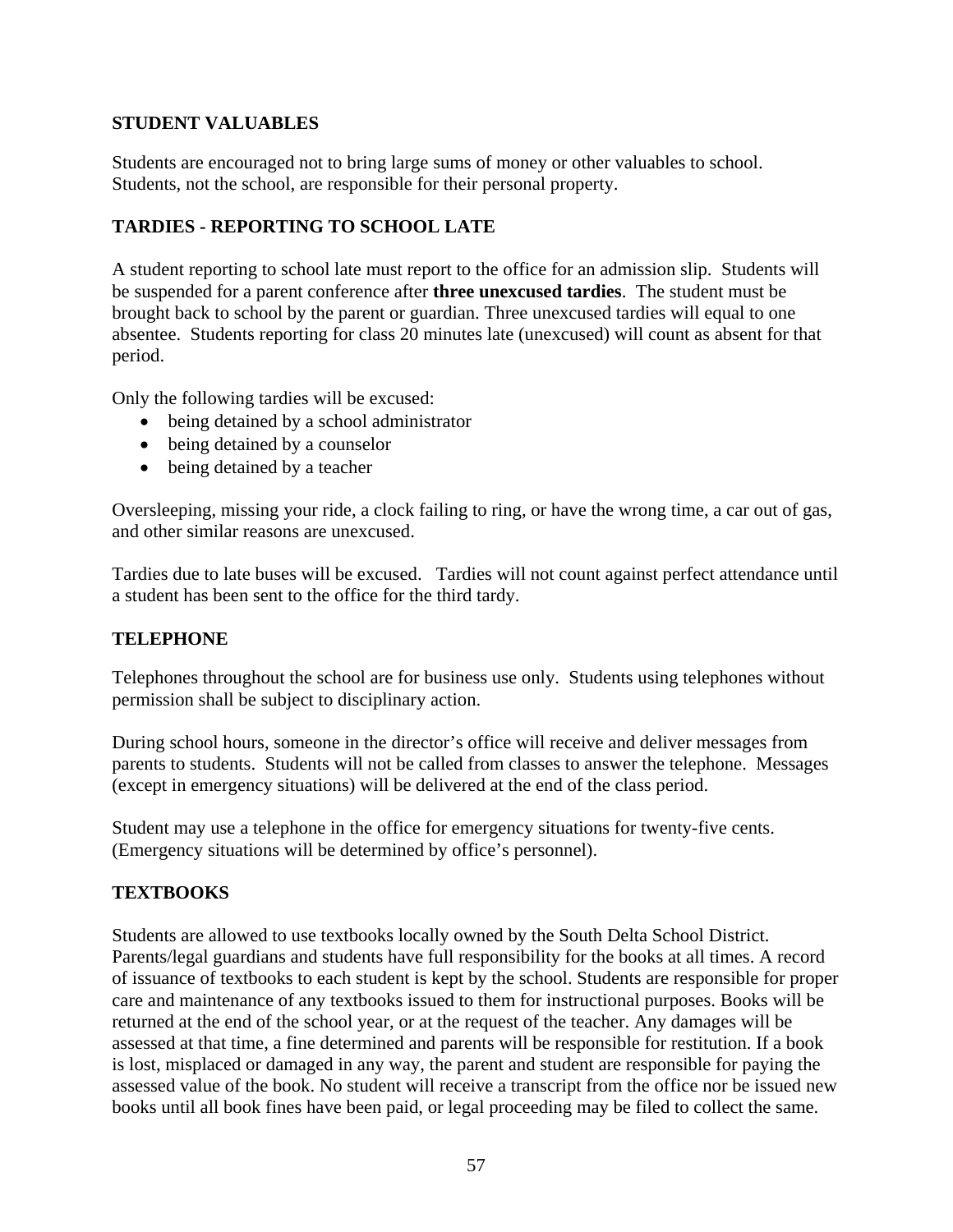Workbooks (when mandated) to be used as supplements to textbooks that are approved by the principal and teachers must be furnished by the student/parent or legal guardian.

#### **TOBACCO**

Use of tobacco in any form is prohibited during school, on school grounds, at school-related activities and going to and from school.

#### **VANDALISM:**

Any deliberate act of breaking and entering for the express purpose of destruction or theft constitutes vandalism, and vandals will be punished to the full extent of the law. Acts of vandalism include illegal entrance to the buildings, teacher's desk or personal belongings, students' lockers, school buses, stadium and athletic fields, or the campus itself, and the marring or defacing of property. The student vandal will be subject to suspension or expulsion; in addition, he or she may be turned over to law enforcement officials, as well. **Parents or guardians will be held financially responsible for any and all damages**.

South Delta School District shall be entitled to recover damages in an amount not to exceed Twenty Thousand Dollars (20,000.00), plus necessary court, costs, from the parents of any minor under the age of eighteen (18) years and over the age of six (6), who maliciously and willfully damages or destroys property belonging to such school district. However, this section shall not apply to parents whose control of such child has been removed by court or decree. The action authorized in this section shall be in addition to all other actions which the school district is to maintain and nothing in this section shall preclude recovery in a greater amount from the minor or from a person, including the parents, for damages to which such minor or other person would otherwise be liable.

Parents or guardians of pupils damaging school property will be held financially responsible for such damage. Should the parent fail to make restitution, the pupil will be subject to grades being withheld by the principal until satisfactory adjustments are made by the parent with the superintendent or suit may be filed to collect said damages.

#### **VISITORS**

Under no circumstances is a student to bring a visitor into the classroom without the written consent of the director or principal.

All visitors (including students not actively at school) entering the building and grounds must report directly to the principal/director's office to secure a visitor's pass, or they shall be treated as trespassers.

Persons bringing items such as lunch, medications, etc. must bring these items to the office.

No visitor's children shall be brought to school and classes during the school day to either sit in or observe.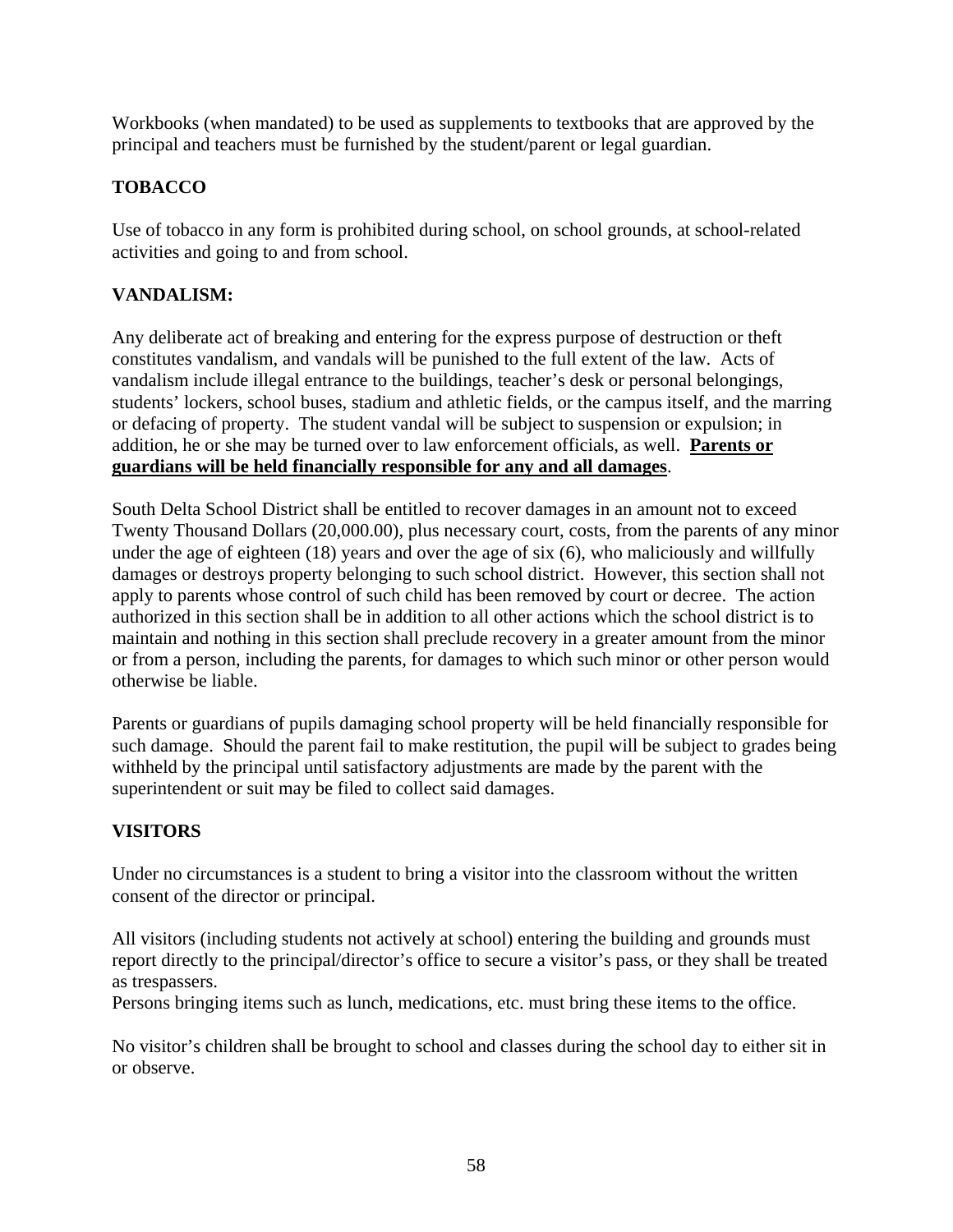#### **WEAPONS, DRUGS AND ALCOHOL**

Any student who possesses a weapon- or any object which may be classified as a weapon - in or on the campuses or buildings of the South Delta School District, at any school-sponsored or school-related activity or function, or on the school bus, or school-sponsored transportation may be expelled from school for a period not less than **one** calendar year.

Scissors shall not be brought to school by students. If a project requires scissors, the teacher/sponsor must provide the appropriate type.

#### **ALCOHOL OR ILLEGAL DRUGS**

Any student found to be in possession or under the influence of alcohol or controlled substances, as defined by Mississippi Code 1972 as amended, 41-29-113 (not prescribed by a licensed medical doctor for that person) on any campus of the South Delta School District or any schoolsponsored activity, function, or event, or on the school bus shall be expelled for the remainder of the school year.

Furthermore, any testimony given by any person to the principal, superintendent, or Board of Trustees regarding possession of alcohol or controlled substances can be used against the person in a court of law. Any person testifying as to his or her ownership of alcohol or controlled substances possessed by a student shall be required to divulge ownership of any alcohol or controlled substance to law enforcement authorities prior to testifying to school authorities in a hearing for expulsion of any student.

#### **WITHDRAWALS**

A student withdrawing from school must pick up a withdrawal form from the counselor's office. Upon securing all the signatures on the form, the student is to return to the counselor's office for further instructions.

Parents of students who are withdrawing from school or transferring to another school must come to the school with the student. There are several forms that require a parent's or guardian's signature before the school can transfer records of students who are withdrawing from South Delta High School.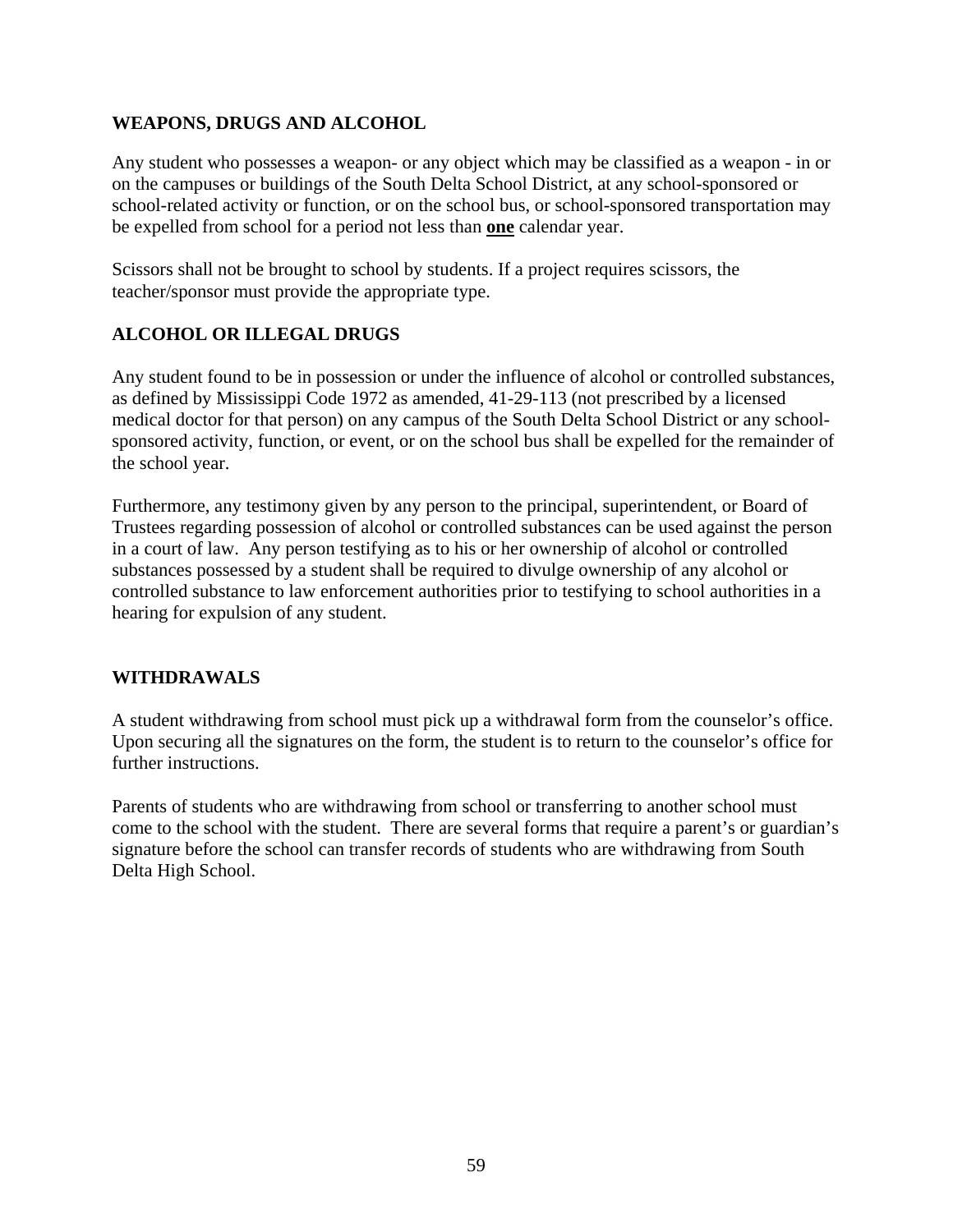| <b>STUDENT BEHAVIOR</b> |                                                                            |                                                                                               |                                                                                 |                                                           |
|-------------------------|----------------------------------------------------------------------------|-----------------------------------------------------------------------------------------------|---------------------------------------------------------------------------------|-----------------------------------------------------------|
| <b>CODE</b>             | <b>INFRACTION</b>                                                          | <b>CONSEQUENCES</b>                                                                           |                                                                                 |                                                           |
|                         |                                                                            | 1 <sup>ST</sup> OFFENSE                                                                       | $2^{ND}$ OFFENSE                                                                | 3RD OFFENSE                                               |
| <b>AFSC</b>             | On campus after 3:30<br>PM/not participating in after<br>school activities | 1 day In-School<br>Suspension                                                                 | 2 days In-School<br>Suspension                                                  | 3 days suspension                                         |
| <b>ASSEM</b>            | Misbehavior in assembly                                                    | 2 days In-School                                                                              | 5 days in school                                                                | 2 days suspension                                         |
| <b>CUCL</b>             | Cutting assembly or class                                                  | Suspension<br>3 days In -School<br>Suspension                                                 | suspension<br>4 days In-School<br>Suspension                                    | 3 days suspension                                         |
| <b>CUCL</b>             | Abuse of hall pass privilege                                               | Conference with<br>student                                                                    | Parent conference                                                               | 3 days in school<br>suspension                            |
| <b>DEAU</b>             | Gambling                                                                   | Money confiscated<br>and 3 days In<br>school suspension                                       | Money confiscated<br>and 5 days In-<br>School Suspension                        | Student will be placed in<br><b>Alternative Education</b> |
| <b>DERT</b>             | Disrespect for teachers                                                    | 3 days in school<br>suspension                                                                | 5 days in school<br>suspension                                                  | Student will be placed in<br><b>Alternative Education</b> |
| <b>DIAR</b>             | Distracting articles<br>(including cellular phones)                        | Item (s) will be<br>confiscated,<br>3 days in school<br>suspension and a<br>parent conference | 5 days in In-<br>School Suspension<br>and a parent<br>conference                | Student will be placed in<br><b>Alternative Education</b> |
| <b>DIAR</b>             | Bringing toys $(K-5)$                                                      | 2 days In-School<br>Suspension                                                                | 4 days In-School<br>Suspension                                                  | 5 days In-School<br>Suspension                            |
| <b>DRCO</b>             | Violation of dress code (this<br>include not wearing<br>uniform)           | Warning/parent<br>conference call                                                             | 3 days In-School<br>Suspension                                                  | 5 In School days<br>suspension                            |
| <b>DRCO</b>             | <b>Sagging Pants</b>                                                       | Warning                                                                                       | 3 days In-School<br>Suspension                                                  | 1 day suspension                                          |
| <b>EXTC</b>             | Tardy to class, not in<br>assigned seat when tardy<br>bell sound           | After the second<br>tardy, warning and<br>parent conference                                   | After the third<br>tardy the student<br>will receive 1<br>unexcused<br>absence. | Student will be suspended<br>for a parent conference      |
| <b>FIGH</b>             | Fighting                                                                   | 3 to 5 days<br>suspension                                                                     | 5 days suspension                                                               | Student will be placed in<br><b>Alternative Education</b> |
| <b>FIWO</b>             | Use of fireworks                                                           | 3 days In-School<br>suspension                                                                | 5 days In-School<br>Suspension                                                  | 5 days suspension                                         |
| <b>HARRAS</b>           | Harassment                                                                 | $3$ to $5$ days<br>suspension                                                                 | 5 days suspension                                                               | Student will be placed in<br><b>Alternative Education</b> |
| <b>LECL</b>             | Leaving class without<br>permission                                        | Warning/parent<br>conference/3 days<br>In-School<br>suspension                                | 5 days In-School<br>suspension                                                  | 3 days suspension                                         |
| <b>LESC</b>             | Leaving campus without<br>permission                                       | 3 days In-School<br>Suspension                                                                | 5 days In-School<br>suspension                                                  | Student will be placed in<br><b>Alternative Education</b> |
| <b>PROF</b>             | Cursing a teacher or staff<br>member                                       | 3 day suspension                                                                              | 5 days suspension                                                               | Student will be placed in<br>Alternative Education        |
| <b>PROF</b>             | Other use of profanity,<br>vulgarity, obscenity<br>(including pornography) | 3 day In-School<br>Suspension                                                                 | 5 days In-School<br>suspension                                                  | 3 day suspension                                          |
| <b>REIN</b>             | Abuse of automobile<br>privilege                                           | Warning/parent<br>conference                                                                  | Privilege taken<br>away for 1 month                                             | Privilege taken away for<br>the remainder of the year     |
| <b>REIN</b>             | Student in off-limit area                                                  | Parent conference                                                                             | 3 days suspension                                                               | Student will be place in                                  |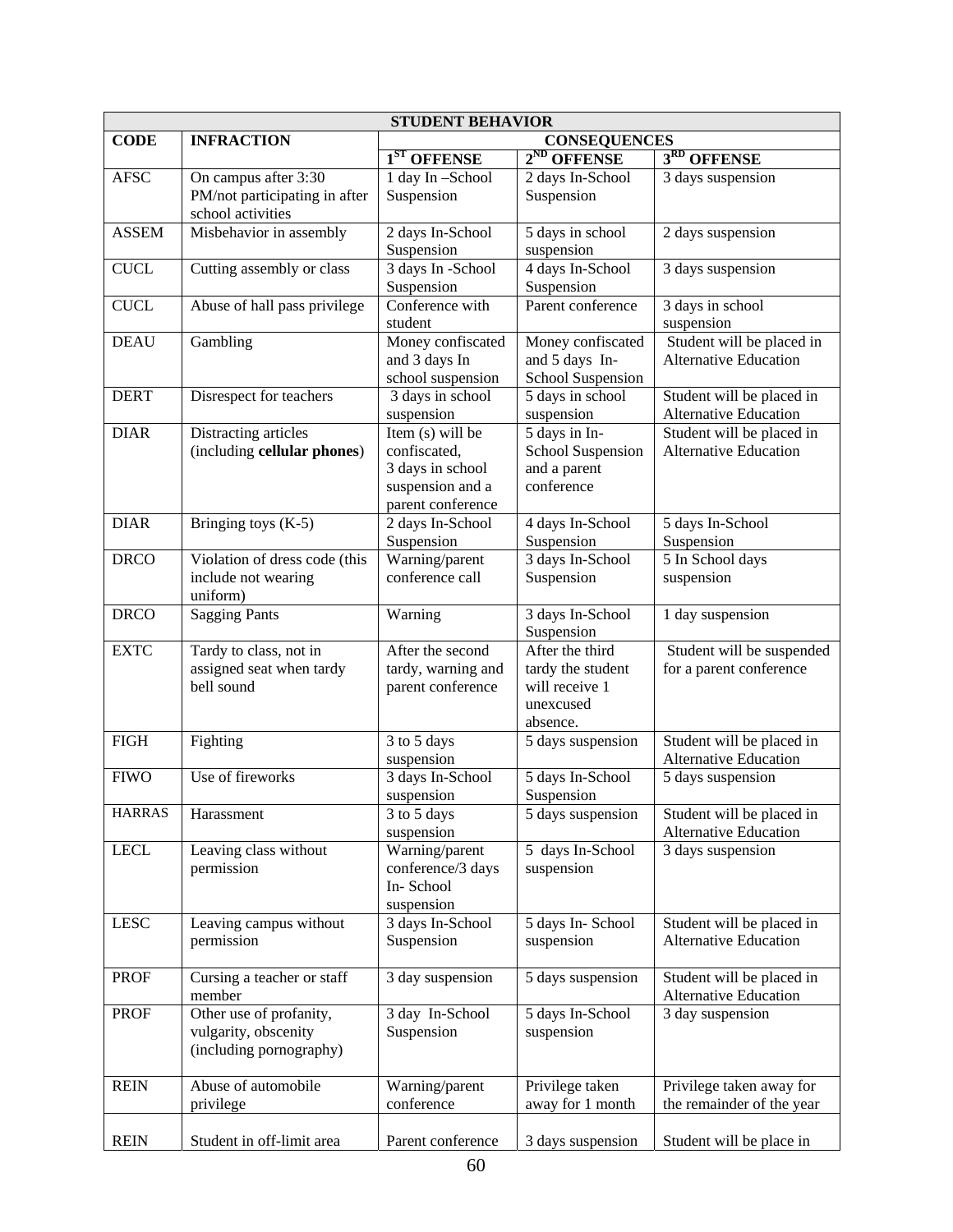|             |                                                                                                       | 3 days In-School<br>Suspension                                                                    | parent/conference                                           | Alternative Education                                     |
|-------------|-------------------------------------------------------------------------------------------------------|---------------------------------------------------------------------------------------------------|-------------------------------------------------------------|-----------------------------------------------------------|
| <b>REIN</b> | Misbehavior in cafeteria                                                                              | Parent/conference<br>corporal<br>punishment                                                       | 3 days In-School<br>Suspension                              | 5 days In-School<br>Suspension                            |
| <b>REIN</b> | Food, drink or gum in<br>classroom                                                                    | Confiscate the<br>items and warns<br>student                                                      | Parent conference<br>3 days In-School<br>Suspension         | Parent conference, 5 days<br>In-School Suspension         |
| <b>SEXM</b> | Public display of affection<br>(hugging, kissing, caressing,<br>sitting on someone's lap,<br>$etc.$ ) | Warning/parent<br>conference                                                                      | 3 days In-School<br>Suspension                              | 5 days In-School<br>Suspension                            |
| <b>SMOK</b> | Tobacco use/smoking<br>Alcohol/Drugs                                                                  | <b>Expulsion</b> for<br>remainder of<br>school year                                               |                                                             |                                                           |
| <b>STEA</b> | Stealing                                                                                              | Warning/parent<br>conference<br>Report to social<br>worker, law<br>enforcement may<br>be involved | 3 days In-School<br>Suspension                              | 5 days In-School<br>Suspension                            |
| <b>VAND</b> | Vandalism                                                                                             | Parent conference/<br>3 days In-School<br>Suspension                                              | Restitution/5 days<br>suspension<br>*parents<br>responsible | Student will be placed in<br><b>Alternative Education</b> |
| <b>WEAP</b> | Possession of weapon                                                                                  | <b>Expulsion</b> from<br>school one<br>calendar year                                              |                                                             |                                                           |

- All students' suspension will include a parent conference.
- Students will not be allowed to return to school until a parent conference has been held with the principal.
- All student suspensions will be reported to school attendance officer, social worker and superintendent's office.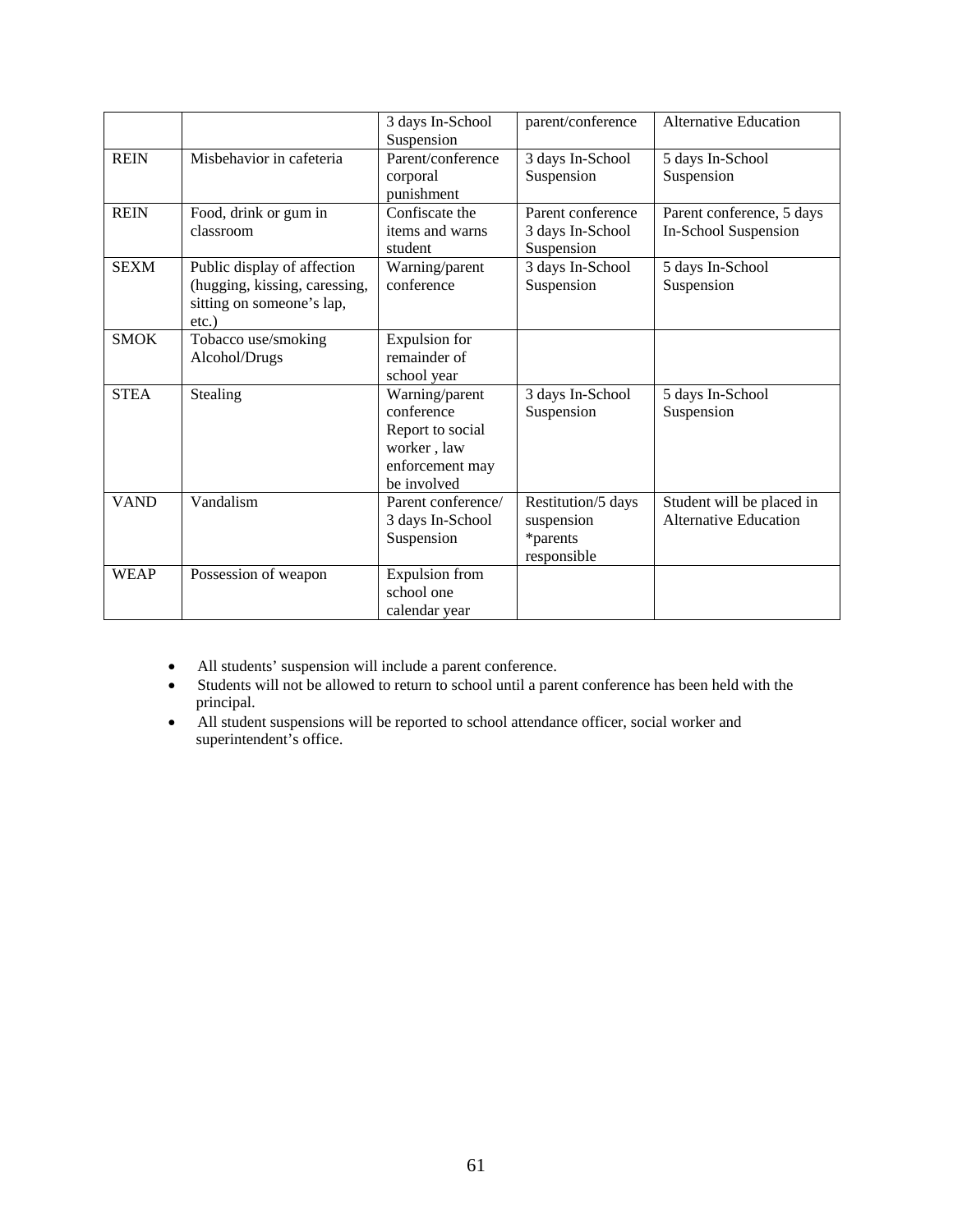# **STUDENT ACCEPTABLE USE POLICY AGREEMENT South Delta School District**

#### **Acceptable Use Policy for Faculty, Staff, Students, Parents, Community**

#### **CIPA/COPPA**

South Delta School District is both CIPA and COPPA compliant. Therefore, this is a legal and binding document. CIPA (Children's Internet Protection Act of 1999) and COPPA (Children's Online Privacy Protection Act of 1998) have basic requirements requiring schools to have some type of filtering or blocking technology on all computers with Internet access and to have an Internet safety policy (Acceptable Use Policy) for anyone accessing the Internet through South Delta School District.

#### **Personal Safety**

Users in South Delta School District will not disclose, use, disseminate or divulge personal and/or private information about himself/herself, minors or any others including personal identification information such as full name, birth date, social security number, telephone number, etc.

#### **Unacceptable Usage**

Use of the Internet is a privilege, not a right. Unacceptable and/or illegal use may result in denial, revocation, suspension and/or cancellation of the user's privileges, as well as disciplinary action imposed by school officials.

Users must agree not to access, transmit, retransmit or download

- any material(s) in furtherance of any illegal act or conspiracy to commit any illegal act in violation of local, state, or federal law or regulations and/or school district policy
- copyrighted materials (including plagiarism, downloading music, etc), threatening, harassing, or obscene material, pornographic material, or material protected by trade secret, and/or any other material that is inappropriate to minors
- information that could cause danger or disruption or engage in personal attacks, including prejudicial or discriminatory attacks
- information that harasses another person or causes distress to another person
- any material that promotes violence or the destruction of persons or property
- programs or files from the Internet without prior approval from the teacher or administrator

#### **User Rights**

- 1. Users shall have the responsibility to use computer resources for academic purposes. Therefore, as mandated by CIPA, filtering will be utilized on all computers accessing the Internet.
- 2. The South Delta School District will fully cooperate with local, state or federal officials in any investigation related to illegal activities conducted through the Internet.
- 3. Individual schools within the district may create additional guidelines and procedures consistent with this policy.
- 4. The school district may include a process for the student to appeal the decision to deny, suspend, revoke or cancel Internet privileges.

I have read and understand the South Delta School District Internet Acceptable Use Policy and will abide by the terms and conditions as stated.

| **User Signature | Jate |
|------------------|------|
|                  |      |

If user is a student, a parent or guardian must also sign the Acceptable Use Policy.

**\*\*Parent Signature Let us a set of the set of the set of the Signature Date**  $\overline{a}$